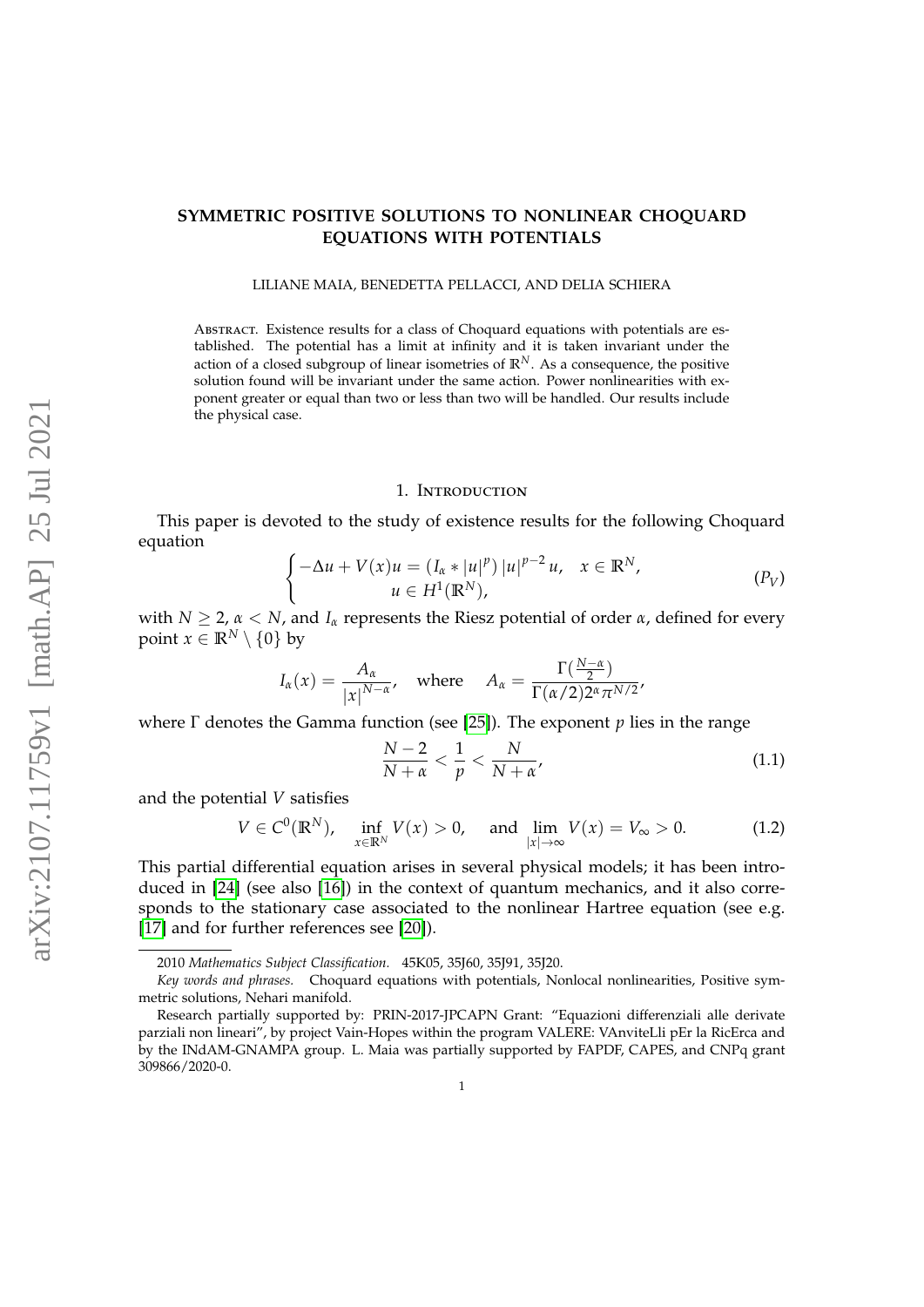The condition on the exponent *p* and the Hardy-Littlewood-Sobolev inequality implies that the right hand side on  $(P_V)$  $(P_V)$  $(P_V)$  is well defined for every  $u \in H^1(\mathbb{R}^N)$ , so that under [\(1.2\)](#page-0-1) any solution turns out to be a critical point of the action functional

<span id="page-1-1"></span>
$$
\mathcal{I}_V(u) = \frac{1}{2} \int_{\mathbb{R}^N} (|\nabla u|^2 + V(x)u^2) - \frac{1}{2p} \int_{\mathbb{R}^N} (I_\alpha * |u|^p) |u|^p. \tag{1.3}
$$

When  $V(x) \leq V_{\infty}$ ,  $V \neq V_{\infty}$ , the existence of a least action solution, corresponding to a minimum point of  $\mathcal{I}_V$  on

$$
\mathcal{N}_V: \left\{ u \in H^1(\mathbb{R}^N) \setminus \{0\} : \langle \mathcal{I}_V'(u), u \rangle = 0 \right\}
$$

has been first proved in [\[17\]](#page-33-3) by means of the well-known concentration compactness method (see also [\[20,](#page-33-4) [21,](#page-33-5) [28\]](#page-33-6)).

But, when  $V(x)$  approaches  $V_{\infty}$  from above, or oscillating, the search of a minimum point on  $\mathcal{N}_V$  is useless and higher action level solutions have to be sought; this immediately requires a deep study of the possibile lack of compactness of a bounded Palais-Smale sequence due to the unboundedness of the domain. In this path, versions of the well-known Splitting Lemma, firstly introduced by [\[26\]](#page-33-7), are of great help as compactness results, as this tool furnishes compactness at quantizied energy intervals whenever the so-called problem at infinity

<span id="page-1-2"></span><span id="page-1-0"></span>
$$
\begin{cases}\n-\Delta u + V_{\infty}u = (I_{\alpha} * |u|^p) |u|^{p-2} u & \text{in } \mathbb{R}^N, \\
u \in H^1(\mathbb{R}^N),\n\end{cases} \tag{P\infty}
$$

has a unique positive solution. As a consequence, a good knowledge concerning existence and uniqueness properties of  $(P_{\infty})$  $(P_{\infty})$  $(P_{\infty})$  turns out to be a cornerstone of the research of bound states of  $(P_V)$  $(P_V)$  $(P_V)$ . The existence of positive solutions to this autonomous problem goes back to [\[16\]](#page-33-2) and [\[17\]](#page-33-3), and these results have been extended in [\[22\]](#page-33-8), where it is shown that the problem  $(P_{\infty})$  $(P_{\infty})$  $(P_{\infty})$  has a positive radially symmetric least action solution  $\omega \in C^2(\mathbb{R}^N)$  for any  $p$  satisfying [\(1.1\)](#page-0-2).

Besides, the uniqueness property is known for  $(P_{\infty})$  $(P_{\infty})$  $(P_{\infty})$  if  $p = 2$ ,  $\alpha = 2$  and  $N =$ 3, 4, 5, (see [\[16,](#page-33-2) [18,](#page-33-9) [30\]](#page-33-10) and [\[31\]](#page-33-11) for a generalization). Consequently, in this range of the parameters one can exploit the above approach to get solutions for  $(P_V)$  $(P_V)$  $(P_V)$  and we have followed this strategy in [\[19\]](#page-33-12) (see also [\[29\]](#page-33-13) where a non-autonomous case has been studied for  $N = 3$  and  $\alpha = p = 2$ ).

On the other hand, one can exploit symmetric properties of the potentials *V* in order to look for critical points of  $\mathcal{I}_V$  enjoying the same kind of symmetry, by minimizing  $\mathcal{I}_V$  on a symmetric  $\mathcal{N}_V$ .

The introduction of symmetry into play naturally increases the least action level and, at the same time, allows to construct a Palais-Smale sequence which is also a minimizing one. Then, the key point becomes again proving that a "symmetric" minimizing level lies in a range where compactness properties hold. In order to do this, one can build a suitable competitor making use of  $\omega$ , a least action solution of  $(P_{\infty})$  $(P_{\infty})$  $(P_{\infty})$ . More precisely, consider the action of *G* a closed subgroup of linear isometries of  $\mathbb{R}^N$ and set

$$
\ell(G) = \min \left\{ \#Gx : x \in \mathbb{R}^N \setminus \{0\} \right\}
$$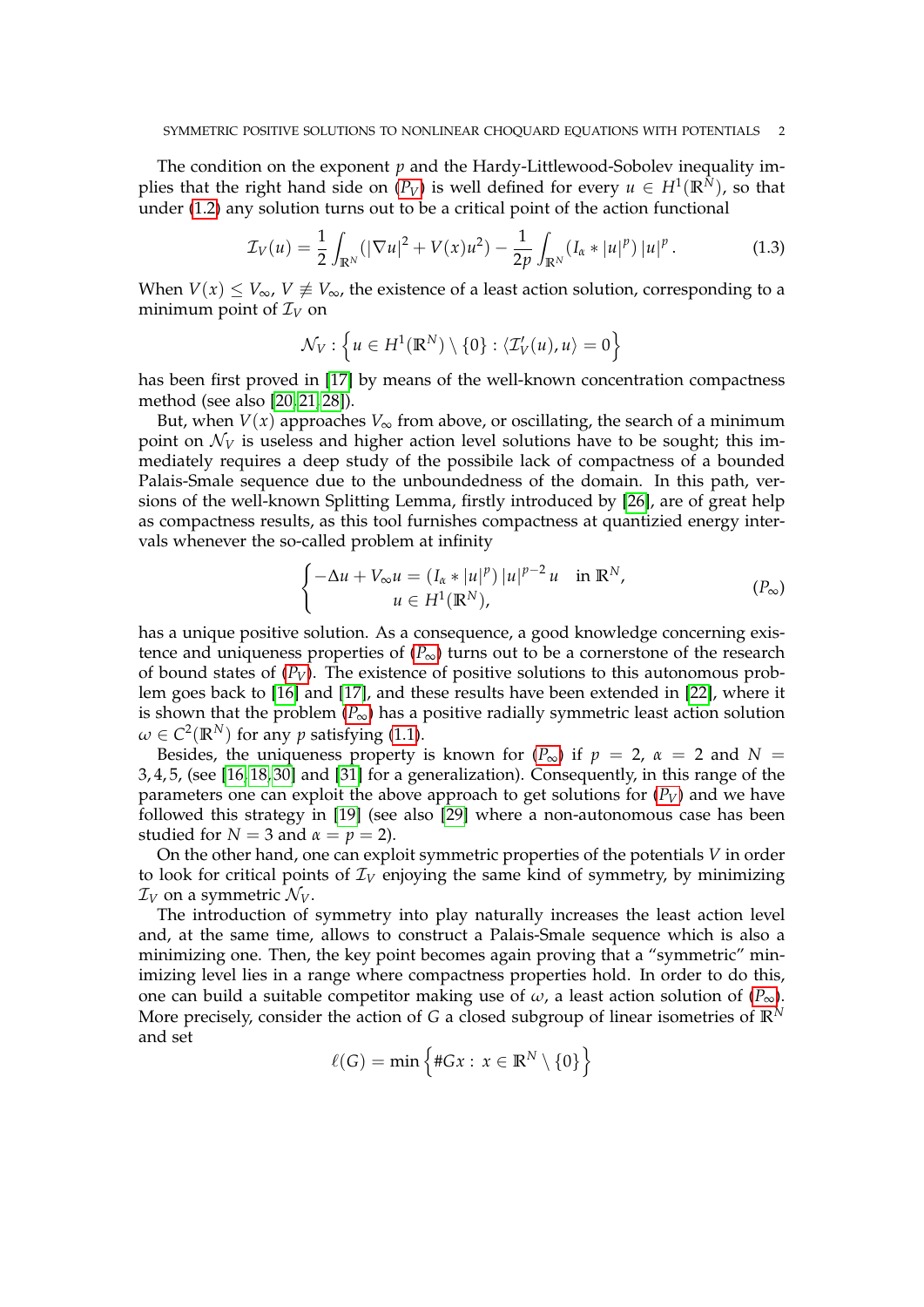where #*Gx* is the cardinality of the *G*-orbit of *x*, (see [\(2.1\)](#page-5-0) in Section [2\)](#page-5-1). Then, a good competitor is made of a sum of suitable translation of *ω* centred in points that are far away from each others. So that, in order to estimate the functional, decay properties of *ω* are required.

When studying the nonlinear Schrödinger equation following this strategy, the exponential decay of the least action solution of the corresponding problem at infinity plays a crucial role (see e.g. [\[4\]](#page-32-0)); since, due to this fast decay one can split the action level of this competitor into a suitable multiple of the least action level of  $(P_{\infty})$  $(P_{\infty})$  $(P_{\infty})$ .

In the case of  $(P_{\infty})$  $(P_{\infty})$  $(P_{\infty})$  the decay of  $\omega$  is of exponential type when  $p \ge 2$ , and existence results of symmetric solutions have been proved in [\[10\]](#page-33-14) under suitable hypotheses on the group of symmetries *G*.

But, when  $p < 2$  one sees the real non-locality feature of  $(P_{\infty})$  $(P_{\infty})$  $(P_{\infty})$  as the nonlinearity in this case is not, roughly speaking, "focusing enough" and the decay of  $\omega$  is not exponential any more but it is actually of polynomial type (see [\[20,](#page-33-4) [21\]](#page-33-5) for a comprehensive discussion on this topic).

Our contributions in this paper are twofold. First of all, we succeed in proving existence results in the case  $p < 2$  by performing the above mentioned asymptotic analysis even when *ω* decays polynomially and under assumptions on the group of symmetries *G* weaker than the one in [\[10\]](#page-33-14).

In particular, our existence result for  $p < 2$  is the following one.

<span id="page-2-1"></span>**Theorem 1.1.** Let G be a closed subgroup of the linear isometries of  $\mathbb{R}^N$ , with  $\ell(G) \geq 2$ , and *finite. Assume that the exponent p is such that*

$$
\frac{N+\alpha}{N} < p < 2\tag{1.4}
$$

*and that the potential*  $V(x)$  *satisfies* [\(1.2\)](#page-0-1) *and* 

<span id="page-2-0"></span>
$$
V(x) \le V_{\infty} + A_0 (1+|x|)^{-\beta}, \quad \forall x \in \mathbb{R}^N, \text{ with } A_0 > 0, \text{ and } \beta > \frac{N-\alpha}{2-p}.
$$
 (1.5)

*Then, if V is G*−*invariant, Problem* (*[P](#page-0-0)V*) *has a positive G*−*invariant solution.*

In proving this result different phenomena, compared to the Schrödinger equation, appear due to the fact that  $p < 2$ . First of all,  $\mathcal{N}_V$  is not of class  $C^1$ ; however, the approach introduced in [\[27\]](#page-33-15) can be exploited to deal with this situation. More relevant are the difficulties arising when studying the term involving the nonlinearity. Indeed, classical algebraic inequalities as in [\[4,](#page-32-0)[10\]](#page-33-14) do not apply and the effects of the nonlinearity are spread in a less concentrated region, so that interactions between two different translations of *ω* become relevant even if the centres of translation are far away from each other (see Lemma [3.5\)](#page-11-0). This phenomenon, due to the polynomial decay of  $\omega$ , resembles to what occur in other context involving nonlocal operators.

Once one has dealt with the nonlinearity, then the integral term involving the potentials has to be compared with the analogous term in  $(P_{\infty})$  $(P_{\infty})$  $(P_{\infty})$ ; in this comparison, decay estimates such as [\(1.5\)](#page-2-0) are useful and, coherently with the decay of  $\omega$ , we assume here a polynomial type decay on the potential *V*; this appears to be another novelty compared with the nonlinear Schrödinger equation and it is closer to what happen in the zero mass case (see [\[8,](#page-32-1)9]).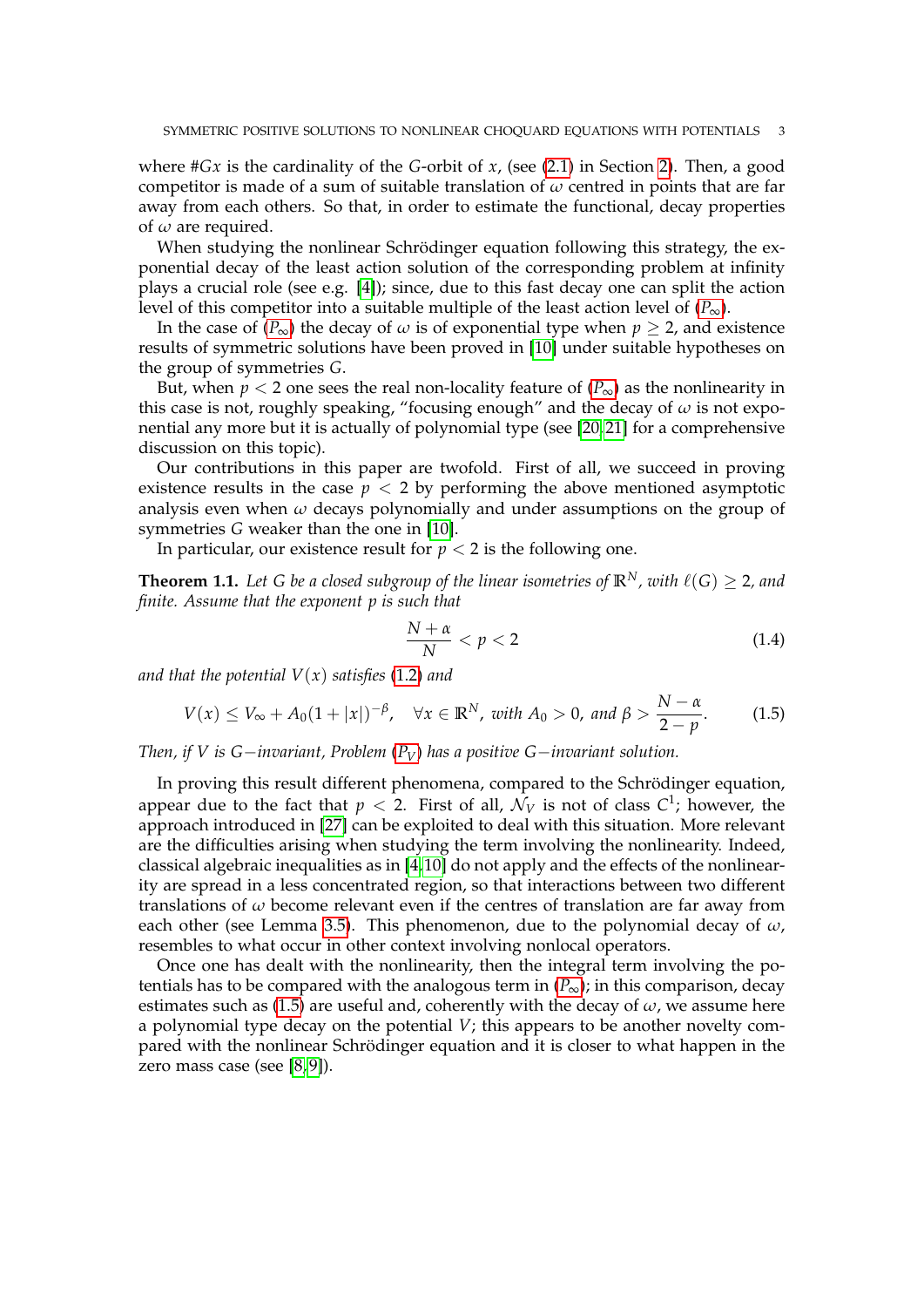Existence results of symmetric solutions for  $(P_V)$  $(P_V)$  $(P_V)$ , also in the presence of a magnetic potential, have been obtained in [\[6\]](#page-32-3) for *p* satisfying [\(1.1\)](#page-0-2) when  $\ell(G) = \infty$ , or for  $p \ge 2$ and satisfying [\(1.1\)](#page-0-2) and for potentials  $V(x)$  going to  $V_{\infty}$  from below. While, the case of  $\ell(G)$  finite, and  $V(x)$  approaching to  $V_{\infty}$  from above or oscillating has been tackled in [\[10\]](#page-33-14) for  $p > 2$  and  $\ell(G) > 3$ .

So this is, to our knowledge, the first existence result of a positive solution enjoying a finite number of symmetries when *p* < 2.

In addition, we succeed in obtaining a refined asymptotic analysis also for  $p > 2$ . This enables us to weaken the request on the decay of *V* and on the group of symmetry allowing  $\ell(G) > 2$ .

Our results depending on the range where the exponent *α* lies are the following.

<span id="page-3-0"></span>**Theorem 1.2.** Let G be a closed subgroup of the linear isometries of  $\mathbb{R}^N$ , with  $\ell(G) > 2$  and *finite. Assume* [\(1.2\)](#page-0-1) *and*

<span id="page-3-4"></span>
$$
\frac{N-2}{N+\alpha} < \frac{1}{p} < \frac{1}{2}, \quad \text{or} \quad p = 2, \ \alpha \le N-1. \tag{1.6}
$$

*Let*  $\mu_G$  *be defined in* [\(2.4\)](#page-5-2) *and suppose that, for every*  $x \in \mathbb{R}^N$  *it holds* 

<span id="page-3-1"></span>
$$
V(x) \le V_{\infty} + A_0 (1+|x|)^{\sigma} e^{-\beta |x|}, \quad \text{with } A_0 > 0, \ \beta \ge \mu_G \sqrt{V_{\infty}}
$$
 (1.7)

*with the exponent σ satisfying the following condition depending on the constant µ<sup>G</sup>*

<span id="page-3-3"></span>
$$
\begin{cases}\n\sigma \in \mathbb{R} & \text{if } \beta > \mu_G \sqrt{V_{\infty}} \\
\sigma < \min \left\{ -1, -\frac{N-1}{2} + 2\tau_1 \right\} & \text{if } \beta = \mu_G \sqrt{V_{\infty}},\n\end{cases}
$$
\n(1.8)

*and*

$$
\tau_1 = \begin{cases} 0 & \text{if } p > 2 \text{ or } p = 2, \, \alpha < N - 1 \\ \nu \frac{\sqrt{V_\infty}}{2} & \text{if } p = 2, \, \alpha = N - 1, \end{cases}
$$

*with*  $\nu > 0$  *given in* [\(2.11\)](#page-8-0).

*Then, if V is G-invariant, Problem* (*[P](#page-0-0)V*) *has a positive G-invariant solution.*

Theorem [1.2](#page-3-0) does not cover the case  $p = 2$  and  $\alpha \in (N - 1, N)$ . This is because for  $\alpha$ lying in this range the decay of least action solutions of  $(P_{\infty})$  $(P_{\infty})$  $(P_{\infty})$  has a perturbation in the exponential term (see [\(2.9\)](#page-7-0)) so that, hypothesis [\(1.7\)](#page-3-1) is not suitable any more, and we will prove the following result.

<span id="page-3-2"></span>**Theorem 1.3.** Let G be a closed subgroup of linear isometries of  $\mathbb{R}^N$ , with  $\ell(G) > 2$  and *finite. Assume* [\(1.2\)](#page-0-1) *and*

<span id="page-3-5"></span>
$$
p = 2, \quad \alpha \in \left(N - 1, N - \frac{1}{2}\right], \quad \text{and let} \quad \gamma = 1 - N + \alpha \in \left(0, \frac{1}{2}\right]. \tag{1.9}
$$

*Let*  $\mu_G$  *be defined in* [\(2.4\)](#page-5-2) *and suppose that, for every*  $x \in \mathbb{R}^N$  *it holds* 

<span id="page-3-6"></span>
$$
V(x) \le V_{\infty} + A_0 (1+|x|)^{\sigma} e^{-\beta |x|+c' |x|^{\gamma'}}, \quad \text{with } A_0 > 0, \ \beta \ge \mu_G \sqrt{V_{\infty}}
$$
 (1.10)

*where (recalling [\(2.9\)](#page-7-0), and [\(2.11\)](#page-8-0)) the constants*  $\gamma' \in [0,1)$ *,*  $c' \geq 0$ *,*  $\sigma \in \mathbb{R}$  *are such that* √

(i) If  $\beta > \mu_G$  $\overline{V_{\infty}}$ *, then*  $\gamma' \in [0,1)$ *, c'*  $\geq 0$ *, σ*  $\in \mathbb{R}$ *.*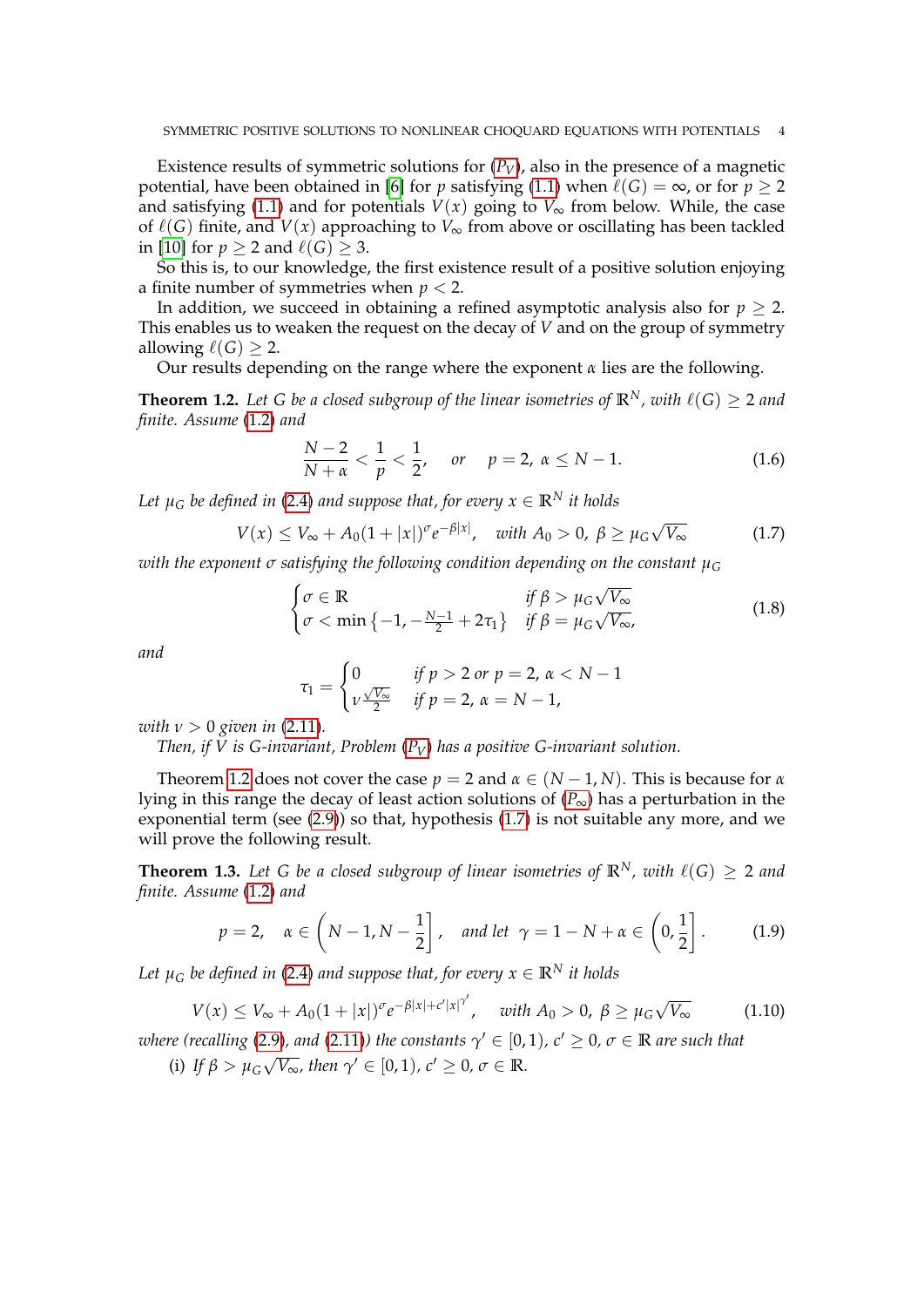- (ii) *If*  $\beta = \mu_G$ √  $\overline{V_{\infty}}$ , we assume  $\gamma' \leq \gamma$  and
	- $c' \geq 0$ ,  $\sigma \in \mathbb{R}$ , *if*  $\gamma' < \gamma$ .
- (iii) *If*  $\beta = \mu_G$ √  $\overline{V_{\infty}}$  and  $\gamma' = \gamma$  we assume that  $\mu_G < 2$ ,  $c' \leq 2^{1-\gamma}c_{\gamma}\mu_G^{\gamma}$ *G and σ is such that*

$$
\begin{cases}\n\sigma \in \mathbb{R}, & \text{if } c' < 2^{1-\gamma} c_\gamma \mu_G^\gamma, \\
\sigma < -\frac{N-1}{2} + \frac{\gamma}{2} + 2\tau_2 & \text{if } c' = 2^{1-\gamma} c_\gamma \mu_G^\gamma, \quad \text{with } \tau_2 = \begin{cases}\n0 & \text{if } \alpha < N - \frac{1}{2} \\
\frac{\sqrt{V_\infty} \nu}{8} & \text{if } \alpha = N - \frac{1}{2}.\n\end{cases}\n\end{cases}
$$

*Then if V is G-invariant, Problem* (*[P](#page-0-0)V*) *has a positive G-invariant solution.*

Theorems [1.2](#page-3-0) and [1.3](#page-3-2) extend Theorem 1.3 in [\[10\]](#page-33-14) under various aspects. First of all, as already mentioned, we also include the case  $\ell(G) = 2$ . Moreover, even in the case  $\ell(G) \geq 3$ , we improve the decay assumptions on *V*, and we also study the threshold  $\cose \beta = \mu_G \sqrt{V_{\infty}}$ .

As mentioned above, when  $p > 2$  the decay of  $\omega$  is analogous to the one of the unique positive solution of the nonlinear autonomous Schrödinger equation (see [\[5\]](#page-32-4)), so that, we are naturally lead to assume that the potential  $V(x)$  approach its limit at infinity decaying in an exponential way too. Moreover, differently to the case of Theorem [1.1,](#page-2-1) here we see the effect of the symmetry in the decay due to the presence of the constant  $\mu_G$ , which takes into account the least distance between two elements of the *G*-orbit of a point *x* in the unit sphere. This marks another relevant difference with the case  $p < 2$  as  $\mu$ <sup>*G*</sup> does not play any role in this latter case. √

When the exponent  $\beta$  in the decay of  $V(x)$  reaches the threshold  $\mu_G$ *V*∞, the corrections become important. In particular, in Theorem [1.2](#page-3-0) this role is played by the polynomial part and we have to take into account that when  $p = 2$  and  $\alpha = N - 1$ a polynomial perturbation with exponent  $\tau_1$  (see [\(2.8\)](#page-7-1)) appears in the decay of  $\omega$ , so that we are naturally lead to assume [\(1.8\)](#page-3-3).

In the setting of Theorem [1.3,](#page-3-2) we first have to consider the fact that when *α* overcome *N* − 1, the decay of  $\omega$  changes again and an exponential perturbation arises (see [\(2.9\)](#page-7-0)); in this situation one has to face new difficulties, which can be overcome by means of some new technical lemma (see Lemma [4.1](#page-19-0) [4.2\)](#page-24-0) which we believe that may be of independent interest. In addition, in this case the threshold is achieved when both  $\beta=\mu_G\sqrt{V_\infty}$  and  $\gamma'=\gamma$ ; at this point we need the condition  $\mu_G < 2$  and we see that the constant *c*<sup> $\prime$ </sup> becomes relevant: if  $c' < 2^{1-\gamma}c_{\gamma}\mu_{G}^{\gamma}$  $G$ <sup>*I*</sup> ( $c$ <sub>*γ*</sub> given in [\(2.9\)](#page-7-0)) then the exponential term still guide the asymptotic, while if  $c' = 2^{\bar{1}-\gamma} c_\gamma \mu_{\zeta}^{\gamma}$  $\frac{7}{6}$  again the polynomial part starts being the leading term and we arrive at the condition on *σ*.

When  $p = 2$ ,  $\alpha > N - \frac{1}{2}$ , new perturbations appear in the decay of  $\omega$  (see [\[22\]](#page-33-8)) and we expect that similar results could be obtained, by slightly modifying our arguments and at the price of some heavy technicalities. The first step would be to prove an extension of Lemma [4.1,](#page-19-0) and [4.2](#page-24-0) to the case of functions with more involved exponential corrections.

Concluding, let us point out that our conditions on the potential *V* are somewhat sharp, meaning that, if they are not satisfied the decay of *V* may be not comparable with the asymptotic decay of the solutions of the limit problem, see also Remark [4.7.](#page-30-0)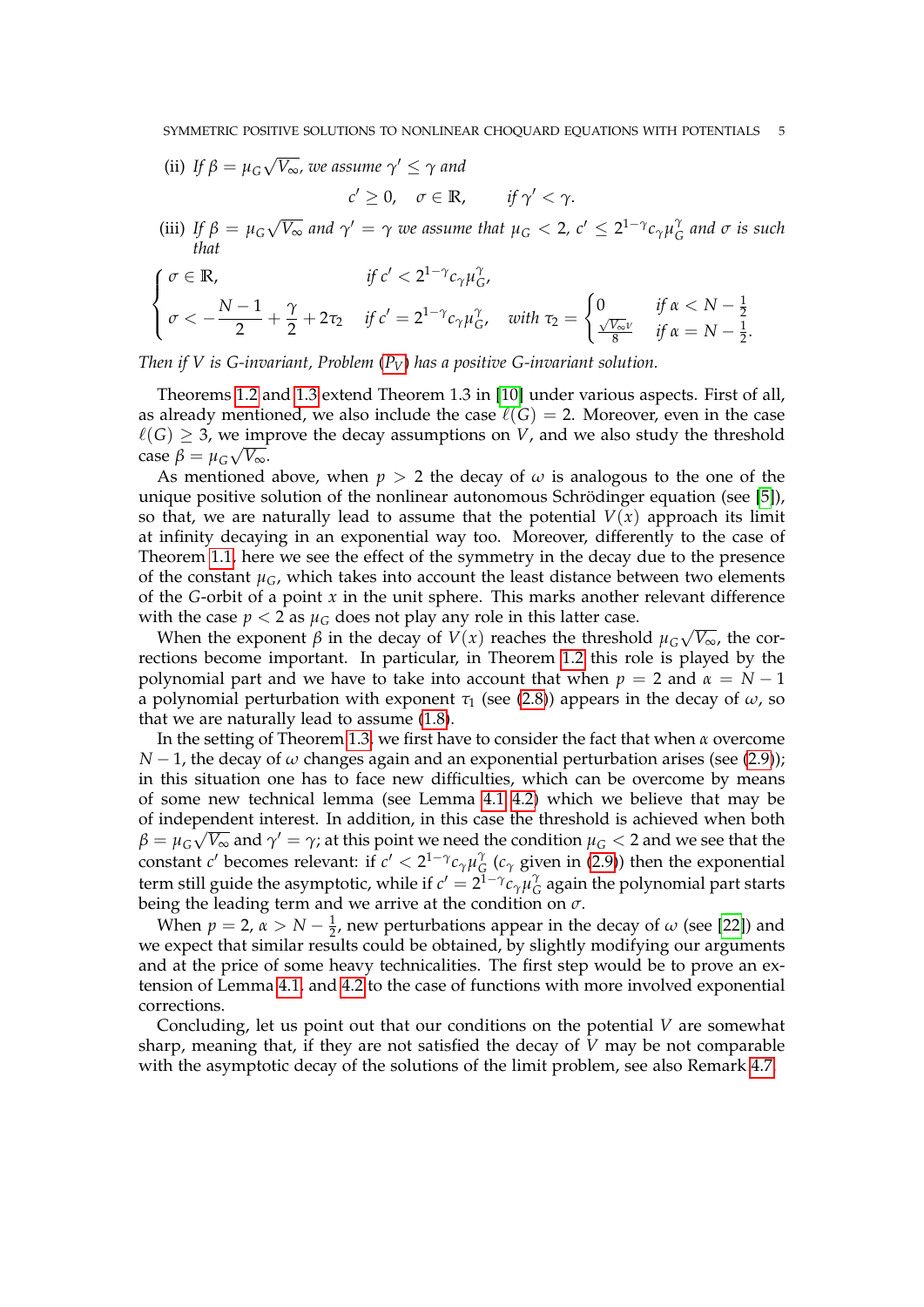This paper is organized as follows: in Section [2](#page-5-1) we give the variational setting of the problem and some preliminary results, whereas in Section [3](#page-9-0) we study the case  $p < 2$ , and prove Theorem [1.1.](#page-2-1) Theorem [1.2](#page-3-0) and Theorem [1.3](#page-3-2) will be proved in Section [4](#page-19-1) through a unified approach.

## 2. Setting of the problem and preliminaries

<span id="page-5-1"></span>In this section we introduce the symmetric framework in which we settle our problem. Let us observe that the use of symmetry turns out to be a useful and largely exploited tool when looking for existence results to  $(P_V)$  $(P_V)$  $(P_V)$  (see [\[1,](#page-32-5)11,12,15]).

In what follows, *G* will represent a closed subgroup of linear isometries of  $\mathbb{R}^N$ . Define the *G*-orbit of *x* as  $Gx = \{gx : g \in G\}$ , and #*Gx* its cardinality. We set

<span id="page-5-0"></span>
$$
\ell(G) = \min\left\{ \#Gx : x \in \mathbb{R}^N \setminus \{0\} \right\}.
$$
 (2.1)

As mentioned in the Introduction, the case  $\ell(G) = +\infty$  has been treated in [\[6,](#page-32-3) Theorem 1.1]. Here, we will assume

$$
\ell(G)<+\infty.
$$

**Remark 2.1.** *In general, there may exist points such that*  $#Gx > \ell(G)$ *. For instance, take in* **<sup>R</sup>**<sup>4</sup> <sup>∼</sup><sup>=</sup> **<sup>C</sup>** <sup>×</sup> **<sup>C</sup>** *the group G* <sup>=</sup> **<sup>Z</sup>**<sup>2</sup> <sup>×</sup> **<sup>Z</sup>**3*, where* **<sup>Z</sup>***<sup>l</sup> is the cyclic group generated by the l-th roots of the unit. Then the point*  $x = (0,0,0,1) \cong (0,i)$  *has*  $\#Gx = 3$ *, and*  $\ell(G) = 2$  *as it possible to see taking*  $y = (1, 0, 0, 0) \approx (1, 0)$ .

In Section [3](#page-9-0) we will just use the notion of  $\ell(G)$ , while in Section [4](#page-19-1) the minimum distance between two different orbit points will play a role in the exponential decay estimates.

More precisely, let us consider the set  $\Sigma$  given by

<span id="page-5-4"></span>
$$
\Sigma = \left\{ x \in S^{N-1} : \#Gx = \ell(G) \right\}.
$$
 (2.2)

Let us define

<span id="page-5-3"></span>
$$
\mu(Gz) = \begin{cases} \inf\{|gz - hz| : g, h \in G, gz \neq hz\}, & \text{if } \#Gz \ge 2\\ 2|z| & \text{if } \#Gz = 1, \end{cases}
$$
(2.3)

for every  $z \in \Sigma$ , and the extremum

<span id="page-5-2"></span>
$$
\mu_G = \inf_{z \in \Sigma} \mu(Gz). \tag{2.4}
$$

The following properties of  $\Sigma$  and  $\mu_G$  will be useful in Section [4.](#page-19-1)

<span id="page-5-5"></span>**Lemma 2.2.** *The set*  $\Sigma \neq \emptyset$  *is a compact, G-invariant subset of*  $\mathbb{R}^N$  *and*  $\mu_G$  *is achieved.* 

*Proof.* The set  $\Sigma$  is nonempty, because  $\ell(G)$  is attained, and for every  $x \in \mathbb{R}^N \setminus \{0\}$ such that  $#Gx = \ell(G)$ , then  $x / |x| \in S^{N-1}$  and  $#Gx = #G(x / |x|)$ , since elements in G are linear transformations, so that  $x/ |x| \in \Sigma$ . In addition, the G-invariance property is a direct consequence of the definition.

In order to prove that  $\Sigma$  is closed, let  $(x_n) \in \Sigma$  be such that  $x_n \to x$ . Arguing by contradiction, assume that  $x \notin \Sigma$ . Then the orbit of *x* contains a number of points greater than  $\ell(G)$ , so that there exist  $g_1, \ldots, g_{\ell+1} \in G$  with  $g_i x \neq g_j x$  for every  $i \neq j$ ,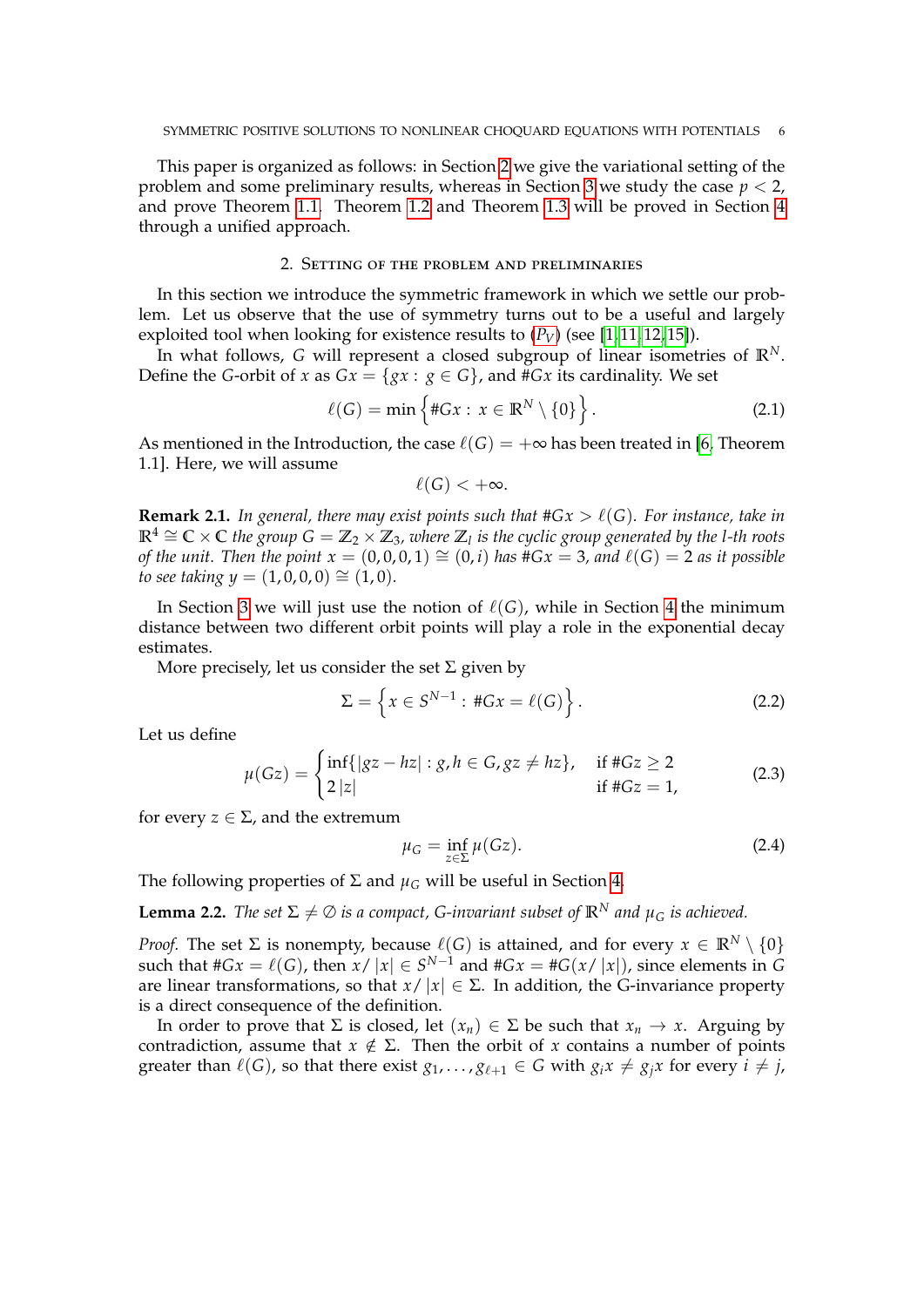$i, j = 1, \ldots, \ell + 1$ . As  $g_i x_n \rightarrow g_i x$  for every i, we get that  $g_i x_n \neq g_j x_n$  if  $i \neq j$ , for *n* large enough, i.e.,  $\#Gx_n \geq \ell + 1$ , which cannot be as  $x_n \in \Sigma$ . This shows that  $\Sigma$  is closed, and as it is contained in *S*<sup>N−1</sup>, it turns out to be a compact set.

Let us now define the function  $f : \Sigma \mapsto \mathbb{R}$  as

$$
f(x) := \mu(Gx)
$$
, where  $\mu_G$  is defined in (2.3),

and prove that *f* is continuous. Let  $x_n \to x$  in  $\Sigma$ . Choose  $g_1, \ldots, g_\ell \in G$  such that  $Gx =$  $\{g_1x, \ldots, g_\ell x\}$ . Arguing as before, one obtains that  $g_ix_n \neq g_jx_n$  for  $i, j = 1, \ldots \ell(G)$ and for *n* sufficiently large, so that  $G(x_n) = \{g_1x_n, \ldots, g_\ell x_n\}$ , because  $x_n \in \Sigma$ . Then, the continuity immediately follows if  $#Gx = 1$ , otherwise, it results

$$
f(x_n) = \min_{i \neq j} |g_i x_n - g_j x_n| \to \min_{i \neq j} |g_i x - g_j x| = f(x) \quad \text{as } n \to \infty.
$$

So *f* is continuous, as claimed. As a consequence,  $\mu_G$  is achieved.

The influence of symmetries will appear in the decay estimates for  $p \geq 2$  through the constant  $\mu_G$ . In the following remarks we give some information on  $\mu_G$  that will be useful in Section [4](#page-19-1) and that illustrate some hypotheses of Theorem [1.3.](#page-3-2)

<span id="page-6-0"></span>**Remark 2.3.** *Notice that*  $0 < \mu_G \le 2$ *. Moreover, if*  $\mu_G = 2$  *then*  $\ell(G) = 1$  *or*  $\ell(G) = 2$ *.* 

*Indeed, the first inequality is a direct consequence of the fact that*  $\mu_G$  *is attained. On the other hand, the second inequality follows by observing that the distance between two distinct points on the unit sphere is less or equal than two.*

*Furthermore, suppose by contradiction that*  $\mu_G = 2$  *and*  $\ell(G) \geq 3$ *. Then, there exists*  $x \in \Sigma$ *such that*  $\mu(Gx) = 2$  *and there exist*  $g_1, g_2, g_3 \in G$  *such that*  $g_i x \neq g_j x$ . Without loss of *generality, we can assume that*  $|g_1x - g_2x| = \mu(Gx) = \mu_G = 2$ , but then  $|g_1x - g_3x| < 2$  as  $|g_i x| = 1$  *for every i* = 1, 2, 3, which contradicts the fact that the minimum is  $\mu_G = 2$ .

**Remark 2.4.** In conclusion (iii) of Theorem [1.3](#page-3-2) we assume  $\mu$ <sub>G</sub>  $\lt$  2. Notice that one can find *groups such that*  $\mu_G < 2$  *and*  $\ell(G) = 2$ *. For instance, let g the linear isometry in*  $\mathbb{R}^3$  *which corresponds to a clockwise rotation of angle π*/2 *around the y axis, followed by a clockwise rotation of angle π around the z axis. Take the closed group acting on* **R**<sup>3</sup> *generated by g. Then*  $\ell(G) > 2$ , as every point on the sphere is mapped by g in a point different from itself. *Moreover, consider the north pole*  $N = (0, 0, 1)$ *. This point is mapped into*  $(1, 0, 0)$  by g and  $g^{-1}$ , and  $g^2(N) = N = (g^{-1})^2(N)$ , thus #GN = 2, l(G) = 2 and N ∈ Σ. However, the *distance between N and*  $(1, 0, 0)$  *is less than 2, thus*  $\mu$ <sup>*G*</sup> < 2*.* 

As observed in the introduction, our results cover the case  $\ell(G) = 2$ . Note that there are many groups satisfying  $\ell(G) \geq 3$  when  $N = 2n$  is even, but this is not the case if *N* is odd. For further remarks concerning  $\ell(G)$  see [\[10,](#page-33-14) pg.4].

We will work in the functional space

$$
H_G^1 = \left\{ u \in H^1(\mathbb{R}^N) : u(gx) = u(x) \text{ for any } g \in G, x \in \mathbb{R}^N \right\}
$$

endowed, thanks to [\(1.2\)](#page-0-1), with the scalar product and norm

$$
(u,v)_V = \int_{\mathbb{R}^N} (\nabla u \nabla v + V(x) u v), \qquad ||u||_V^2 = \int_{\mathbb{R}^N} (|\nabla u|^2 + V(x) u^2).
$$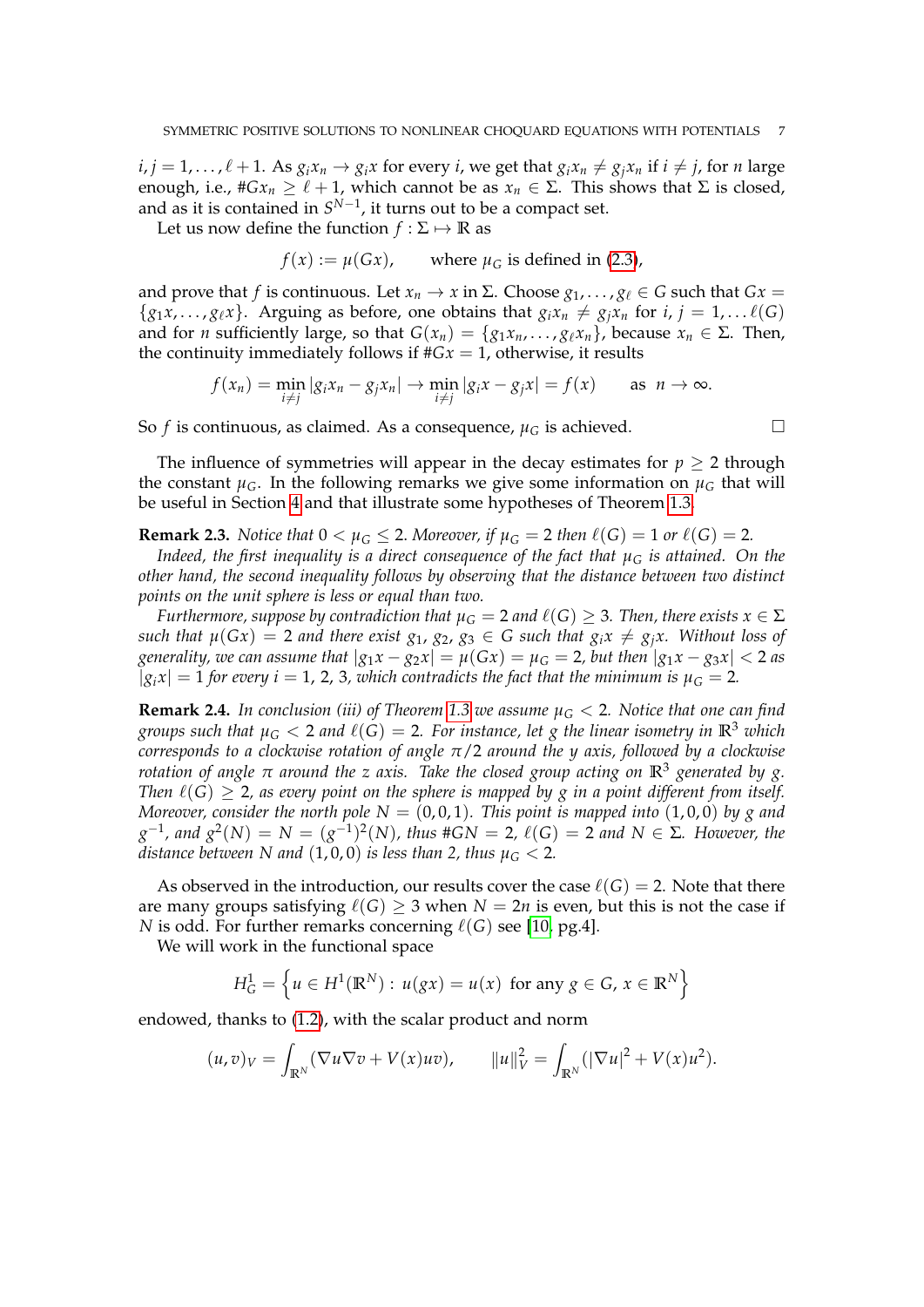Every symmetric solution to  $(P_V)$  $(P_V)$  $(P_V)$  is a critical point of the action functional  $\mathcal{I}_V : H_G^1 \mapsto$ **R** defined in [\(1.3\)](#page-1-1). Indeed,  $\mathcal{I}_V(u)$  is G-invariant as *V* is, so that the principle of symmetric criticality ([\[23\]](#page-33-19)) applies.

Hypothesis [\(1.1\)](#page-0-2) and Hardy-Littlewood-Sobolev inequality imply that  $\mathcal{I}_V$  is a  $C^1$ functional on  $H_G^1$ , (see [\[20,](#page-33-4) Proposition 3.1]), so that we can define

$$
\langle \mathcal{I}'_V(u), u \rangle = ||u||_V^2 - \int_{\mathbb{R}^N} (I_\alpha * |u|^p) |u|^p
$$

and

<span id="page-7-3"></span>
$$
\mathcal{N}_V^G = \left\{ u \in H^1_G(\mathbb{R}^N) \setminus \{0\} : \langle \mathcal{I}_V'(u), u \rangle = 0 \right\}, \qquad c_V^G = \inf_{u \in \mathcal{N}_V^G} \mathcal{I}_V(u). \tag{2.5}
$$

Notice that twice differentiability of  $\mathcal{I}_V$  holds only for  $p \geq 2$ , (see for instance [\[22\]](#page-33-8)). As a consequence,  $\mathcal{N}_{V}^{G}$  is not, in general, a differentiable manifold. In order to overcome these difficulties we will use the approach in [\[27\]](#page-33-15) (see Section [3.2\)](#page-17-0).

In an analogous way, let us define  $\mathcal{I}_\infty : H^1(\mathbb{R}^N) \mapsto \mathbb{R}$  by

$$
\mathcal{I}_{\infty}(u) = \frac{1}{2} \int_{\mathbb{R}^N} (|\nabla u|^2 + V_{\infty} u^2) - \frac{1}{2p} \int_{\mathbb{R}^N} (I_{\alpha} * |u|^p) |u|^p,
$$

where  $H^1(\mathbb{R}^N)$  is endowed with the scalar product and the norm

<span id="page-7-4"></span>
$$
(u,v) = \int_{\mathbb{R}^N} (\nabla u \nabla v + V_{\infty} uv), \qquad ||u||^2 = \int_{\mathbb{R}^N} (|\nabla u|^2 + V_{\infty} u^2)
$$
 (2.6)

and accordingly  $\mathcal{N}_{\infty}^G$  and  $c_{\infty}^G$  are defined for  $(P_{\infty})$  $(P_{\infty})$  $(P_{\infty})$ .

The existence of a least action solution to  $(P_{\infty})$  $(P_{\infty})$  $(P_{\infty})$  is proved, under assumption [\(1.1\)](#page-0-2), in Theorem 3.2 in [\[20\]](#page-33-4). Moreover, weak solutions are classical, and, up to translation and inversion of the sign, positive and radially symmetric, see [\[16,](#page-33-2) [22\]](#page-33-8). Precise decay asymptotic for solutions to  $(P_{\infty})$  $(P_{\infty})$  $(P_{\infty})$  are given in Propositions 6.3, 6.5 and Remark 6.1 in [\[22\]](#page-33-8), (see also [\[21\]](#page-33-5)), depending on the value of *p*.

Summarizing the following result holds.

**Theorem 2.5** (Theorem 4 pg.157 in [\[22\]](#page-33-8)). *Assume*  $\alpha \in (0, N)$  *and that p satisfies* [\(1.1\)](#page-0-2)*.* Let *ω be a least action solution to* (*[P](#page-1-0)*∞)*. Then the following asymptotic estimates hold.*

(1) *If p* < 2*, there exists a positive constant c such that*

<span id="page-7-2"></span>
$$
\omega(x) = (c + o(1)) |x|^{-\frac{N-\alpha}{2-p}} \quad \text{as } |x| \to \infty. \tag{2.7}
$$

(2) *Under* [\(1.6\)](#page-3-4)*, it results*

<span id="page-7-1"></span>
$$
\omega(x) = (c + o(1)) |x|^{-\frac{N-1}{2} + \tau_1} e^{-\sqrt{V_{\infty}}|x|} \quad \text{as } |x| \to \infty.
$$
 (2.8)

*where*  $\tau_1 = 0$  *if*  $p > 2$  *or*  $p = 2$  *and*  $\alpha < N - 1$ *; while*  $\tau_1 =$  $\frac{\sqrt{V_{\infty}}v}{2}$  when  $p = 2$  and  $\alpha = N - 1$  and where  $\nu$  is a positive constant depending on the  $L^2(\mathbb{R}^N)$  norm of  $\omega$ *(see* [\(2.11\)](#page-8-0) *below).*

(3) If  $p = 2$  and  $N - 1 < \alpha \leq N - \frac{1}{2}$ , then  $\omega$  decays as follows

<span id="page-7-0"></span>
$$
\omega(x) = (c + o(1)) |x|^{-\frac{N-1}{2} + \tau_2} e^{-\sqrt{V_{\infty}} |x| + c_{\gamma} |x|^{\gamma}}, \quad \text{with } \gamma = 1 - N + \alpha,
$$
 (2.9)

*and where*  $c_{\gamma} = \frac{1}{\gamma} v^{1-\gamma} \sqrt{V_{\infty}}$ *;*  $\tau_2 = 0$  *if*  $\alpha < N - \frac{1}{2}$  *and*  $\tau_2 =$  $\frac{\sqrt{V_{\infty}}\nu}{8}$  when  $\alpha =$ *N* − 1/2*, and ν is as in* [\(2.11\)](#page-8-0) *below.*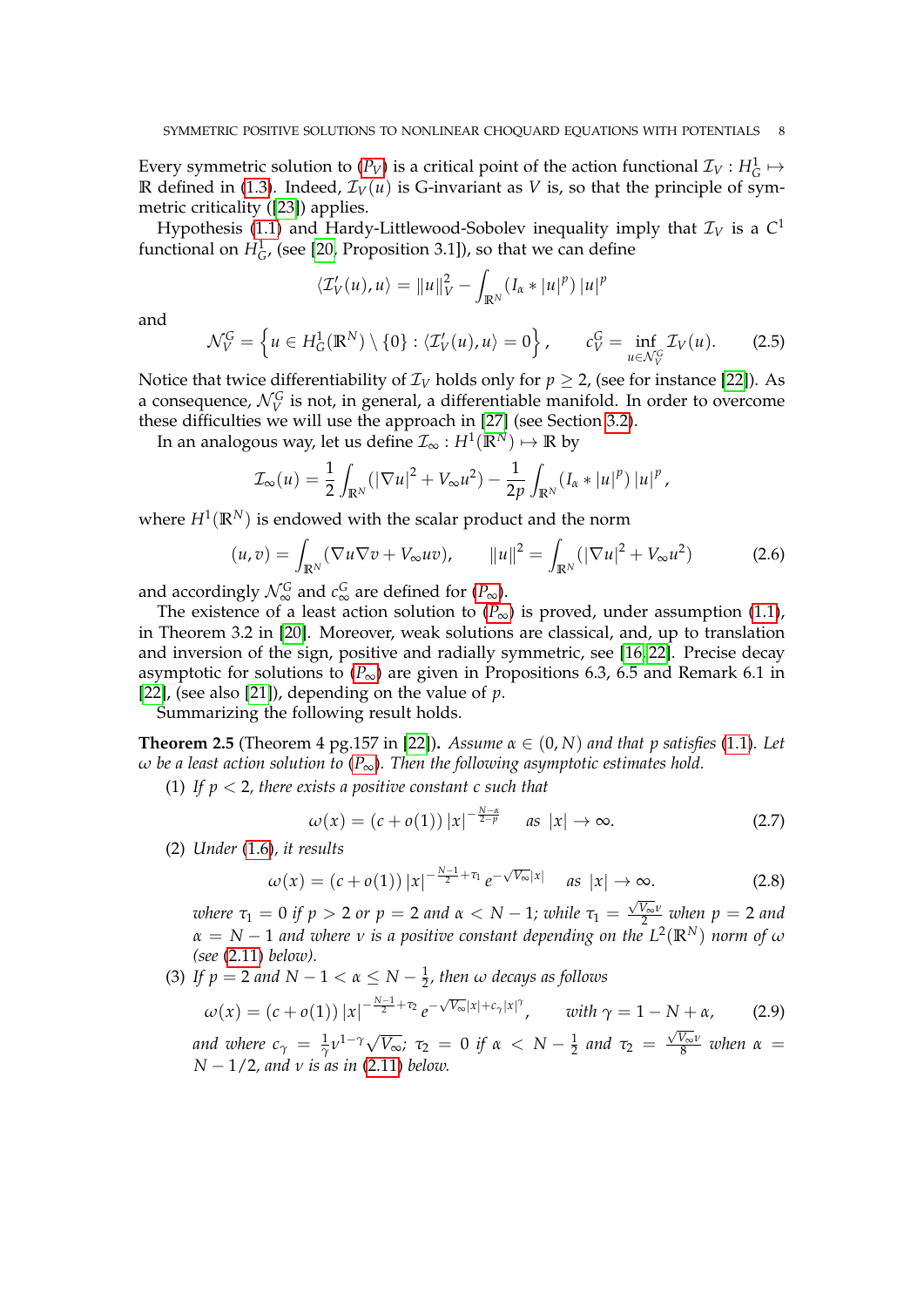The above result shows that the decay of the least action solutions strongly depends on the interaction of the Riesz potential and on the nonlinearity. First of all, when  $p > 2$  we see the same decay behavior as in the local case (see [\[5\]](#page-32-4)); while for  $p < 2$ the presence of the convolution term forces the decay to be of polynomial type, more resembling the case of nonlocal fractional operators (see [\[14\]](#page-33-20) and [\[22\]](#page-33-8) p. 157-158).

The threshold is  $p = 2$ . As observed in [\[19\]](#page-33-12), in this range we see different perturbations on the decay of *ω* depending on *α*. In general, it holds

$$
\omega(x) = (c + o(1)) \frac{e^{-\sqrt{V_{\infty}}Q(|x|)}}{|x|^{\frac{N-1}{2}}} \quad \text{as } |x| \to \infty,
$$
\n(2.10)

where

<span id="page-8-0"></span>
$$
Q(t) = \int_{\nu}^{t} \sqrt{1 - \frac{\nu^{N-\alpha}}{s^{N-\alpha}}} ds, \qquad \nu^{N-\alpha} = \frac{1}{V_{\infty}} \frac{\Gamma(\frac{N-\alpha}{2})}{\Gamma(\frac{\alpha}{2}) \pi^{N/2} 2^{\alpha}} \int_{\mathbb{R}^N} |\omega|^2,
$$
 (2.11)

and *ν* only depends on  $\left\| \omega \right\|_2^2$  $\frac{2}{2}$  (see [\[22\]](#page-33-8)). Then, taking into account the Taylor expansion of the square root, one can see that [\(2.8\)](#page-7-1) still holds when *α* < *N* − 1; while a perturbation in the polynomial part occurs if  $\alpha = N - 1$  (which includes the physical case *N* = 3,  $\alpha$  = 2,  $p$  = 2), and more and more perturbations appear as  $\alpha$  increases. In particular, if  $N-1 < \alpha \leq N-\frac{1}{2}$ , the decay becomes as stated in [\(2.9\)](#page-7-0). As a last information, when  $\alpha > N - \frac{1}{2}$  the decay will include more and more terms in the Taylor expansion of the function  $\overline{Q}$  (for more details see also Remark 6.1 in [\[21\]](#page-33-5)).

In order to obtain analogous decay estimates on the convolution term the following lemma will be crucial

<span id="page-8-2"></span>**Lemma 2.6.** *Let*  $h \geq 0$ *,*  $h \in L^{\infty}$  *such that* 

<span id="page-8-3"></span>
$$
\sup_{\mathbb{R}^N} h(x)(1+|x|)^s < +\infty, \qquad \text{for some } s > N. \tag{2.12}
$$

*Then*

<span id="page-8-1"></span>
$$
I_{\alpha} * h(x) = I_{\alpha}(x) \|h\|_{1} (1 + o(1)).
$$
\n(2.13)

*Moreover, let*  $f \in L^p_{loc}(\mathbb{R}^N)$ *,*  $f \geq 0$ *, be such that* 

$$
\sup_{\mathbb{R}^N} f(x)(1+|x|)^{\eta} < +\infty, \quad \text{with } p\eta > N.
$$

*For every*  $z_1$ ,  $z_2 \in \mathbb{R}^N$ , *it results* 

<span id="page-8-4"></span>
$$
\limsup_{|x|\to\infty} |x-z_1|^{(N-\alpha)\frac{p-1}{p}} |x-z_2|^{(N-\alpha)\frac{1}{p}} \int_{\mathbb{R}^N} \frac{f(y-z_1)^{p-1} f(y-z_2)}{|y-x|^{N-\alpha}} dy < +\infty. \tag{2.14}
$$

*Proof.* The first conclusion follows immediately from Lemma 6.2 in [\[22\]](#page-33-8). In order to prove the second one, we observe that

$$
|y-x|^{N-\alpha} = |y-x|^{\frac{p-1}{p}(N-\alpha)} |y-x|^{(N-\alpha)\frac{1}{p}}.
$$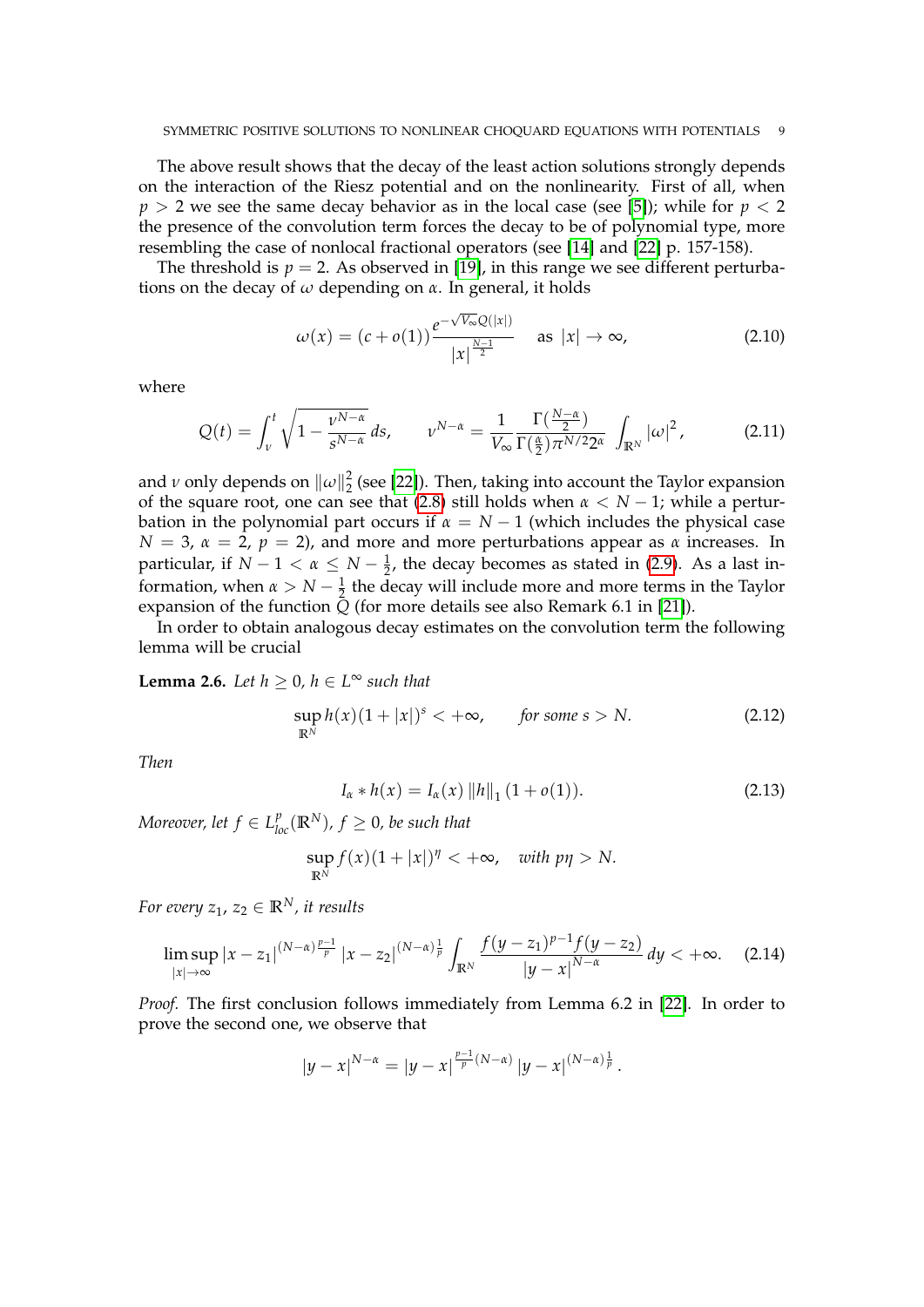Therefore, by applying Hölder's inequality, one has

$$
\int_{\mathbb{R}^N} \frac{f(y-z_1)^{p-1} f(y-z_2)}{|y-x|^{N-\alpha}} dy \le \left( \int \frac{f(y-z_1)^p}{|y-x|^{N-\alpha}} \right)^{\frac{p-1}{p}} \left( \int \frac{f(y-z_2)^p}{|y-x|^{N-\alpha}} \right)^{\frac{1}{p}}
$$

$$
= \left[ \int \frac{f(y)^p dy}{|y+z_1-x|^{N-\alpha}} \right]^{\frac{p-1}{p}} \left[ \int \frac{f(y)^p dy}{|y+z_2-x|^{N-\alpha}} \right]^{\frac{1}{p}}
$$

$$
= \left[ (I_\alpha * f^p) (x-z_1) \right]^{\frac{p-1}{p}} \left[ (I_\alpha * f^p) (x-z_2) \right]^{\frac{1}{p}}.
$$

The conclusion follows by applying [\(2.13\)](#page-8-1) with  $h = f^p$ , and  $s = p\eta > N$ .

As an immediate consequence of Lemma [2.6,](#page-8-2) we get the following asymptotic decay of the convolution term

<span id="page-9-3"></span>
$$
I_{\alpha} * \omega^p(x) = I_{\alpha}(x) ||\omega||_p^p (1 + o(1)).
$$
\n(2.15)

Indeed, if  $p < 2$ , [\(2.7\)](#page-7-2) yields that [\(2.12\)](#page-8-3) is satisfied by  $h = \omega^p$  with  $s = p \frac{N-\alpha}{2-p}$ . Note that *s* > *N* as  $p$  >  $\frac{2N}{2N-\alpha}$ , which is always true in our setting, thanks to [\(1.1\)](#page-0-2). Moreover, in the case  $p \ge 2$ , then [\(2.12\)](#page-8-3) is satisfied by  $h = \omega^p$  for any *s*.

Let us conclude this section by introducing the threshold that will guide our study. Let  $\Sigma$  be defined in [\(2.2\)](#page-5-4). Then for every  $z \in \Sigma$  there are  $g_1, \ldots, g_{\ell(G)} \in G$  such that  $g_i z \neq g_j z$  whenever  $g_i \neq g_j$ . We denote with  $\omega_{i,R}(x)$  a solution of the limit problem translated in *Rgiz*, namely

<span id="page-9-1"></span>
$$
\omega_{i,R}(x) = \omega(x - Rg_i z), \quad \text{for } i = 1, \dots, \ell(G). \tag{2.16}
$$

<span id="page-9-2"></span>Then we define

$$
\varepsilon_R^{ij} = \int_{\mathbb{R}^N} (I_\alpha * \omega_{i,R}^p) \omega_{i,R}^{p-1} \omega_{j,R} = \int_{\mathbb{R}^N} \left[ \nabla \omega_{i,R} \cdot \nabla \omega_{j,R} + V_\infty \omega_{i,R} \omega_{j,R} \right],
$$
\n
$$
\varepsilon_R = \sum_{i \neq j}^{\ell(G)} \varepsilon_R^{ij}.
$$
\n(2.17)

In the following sections we will see that  $\varepsilon_R$  has different asymptotic decays depending on *p*. This will lead us to assume different decay assumptions on the potentials *V* in order to get our existence results. Moreover, in order to prove that  $c_V^G$  given in [\(2.5\)](#page-7-3) is an action level where the Palais-Smale condition holds, we will evaluate  $\mathcal{I}_V$  on the competitor  $\alpha$ 

<span id="page-9-4"></span>
$$
\chi_{R,z} = \sum_{i=1}^{\ell(G)} \omega_{i,R}, \qquad \text{where } \omega_{i,R} \text{ is defined in (2.16).}
$$
 (2.18)

3. CASE 
$$
p < 2
$$

<span id="page-9-0"></span>This section is devoted to the proof of Theorem [1.1,](#page-2-1) which will be carried on by minimizing  $\mathcal{I}_V$  on  $\mathcal{N}_V^G$ . Since it is known that the Palais-Smale condition is satisfied for any level below a suitable value which depends on  $\ell(G)$  and on  $c_{\infty}^G$ , (see Proposition 3.1 in [\[6\]](#page-32-3)), the main point consists in finding a competitor in  $\mathcal{N}_{V}^{G}$  showing that the minimum value belongs to the range where compactness holds.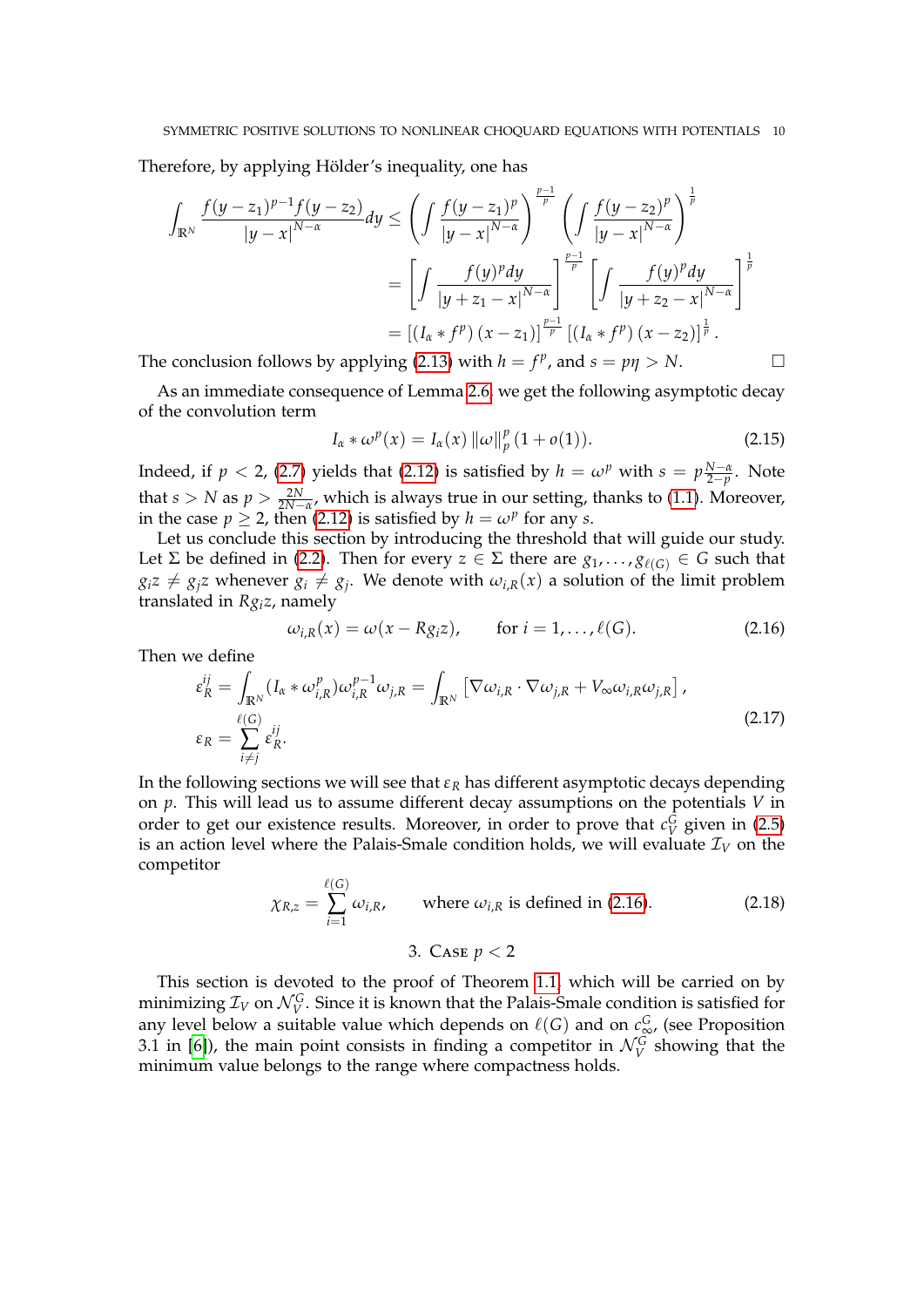In order to do this evaluation, we first analyze the decay  $\varepsilon_R$  as  $R \to \infty$  (see Lemma [3.1\)](#page-10-0), and in Lemma [3.4](#page-11-1) we show that the part involving the potential is actually small with respect to  $\varepsilon_R$ . Then, we will analyze the behavior of integrals involving the nonlinearities; as explained in the Introduction, the presence of a power  $p < 2$  prevents one from exploiting algebraic results for power-like nonlinearities, (see [\[4,](#page-32-0) [10\]](#page-33-14)), but we will take care of the non-locality feature of the problem by performing a very careful analysis of the integrals involved, and on the behavior of  $\varepsilon_R$  (see Lemma [3.5](#page-11-0) and Proposition [3.6\)](#page-14-0). Then in subsection [3.2](#page-17-0) we will conclude the proof also exploiting the approach in [\[27\]](#page-33-15) as for  $p < 2$ ,  $\mathcal{N}_V^G$  is not of class  $C^1$ .

<span id="page-10-3"></span>3.1. **Asymptotical analysis.** Let us first analyze the asymptotic decay of *εR*.

<span id="page-10-0"></span>**Lemma 3.1.** *Let p satisfy* [\(1.4\)](#page-1-2)*. Then, for R large enough*

 $\varepsilon_R^{ij} \sim R^{-\frac{N-\alpha}{2-p}}$ , *where*  $\varepsilon_R^{ij}$ *R is introduced in* [\(2.17\)](#page-9-2).

**Remark 3.2.** *Lemma [3.1](#page-10-0) shows that for p* < 2 *the distance between any two points in the orbit of z does not play any role in determining the decay of εR. This marks a relevant difference with the local case and with the case*  $p \geq 2$  *(see Lemma [4.4\)](#page-27-0).* 

<span id="page-10-1"></span>**Remark 3.3.** Let  $d_{ij} := |g_i z - g_j z|$ . Notice that Lemma [2.2](#page-5-5) and Remark [2.3](#page-6-0) *imply that*  $0 < \mu_G \le \mu(Gz) \le d_{ij} = |g_i z - g_j z| \le 2$ . Indeed, as  $g_i$  is an isometry,  $|g_i z| = |z| = 1$ , and *distinct points on the sphere have distance* ≤ 2*.*

*Proof.* Let us first observe that, exploiting [\(2.17\)](#page-9-2), [\(2.7\)](#page-7-2) and [\(2.15\)](#page-9-3), one has

$$
\varepsilon_R^{ij} \leq C \int_{\mathbb{R}^N} (1+|x-Rg_iz|)^{-\frac{N-\alpha}{2-p}} (1+|x-Rg_jz|)^{-\frac{N-\alpha}{2-p}} dx.
$$

We now apply Lemma [A.1](#page-32-6) with  $a = a' = -\frac{N-a}{2-p}$  and  $\xi = Rg_i z - Rg_j z$ , and take into account [\(1.1\)](#page-0-2) to get  $\varepsilon_R^{ij} \leq CR^{-\frac{N-\alpha}{2-p}}$ .

In order to get the estimates from below, one takes into consideration that *ω* is positive, radially symmetric and decreasing to obtain that

$$
\inf_{x \in B_1(0)} I_{\alpha} * \omega^p(x) \ge \inf_{x \in B_1(0)} \frac{A_{\alpha}}{R_0^{N-\alpha}} \int_{B_{R_0}(x)} \omega^p(y) dy \ge A_{\alpha} \frac{|B_{R_0}(0)|}{R_0^{N-\alpha}} \min_{y \in B_{R_0+1}(0)} \omega^p(y)
$$
  
  $\ge C > 0.$ 

Hence, again exploiting [\(2.7\)](#page-7-2), one has (denoting with *C* possibly different constants)

$$
\varepsilon_{R}^{ij} \geq \int_{B_{1}(Rg_{i}z)} (I_{\alpha} * \omega_{i,R}^{p}) \omega_{i,R}^{p-1} \omega_{j,R} = \int_{B_{1}(0)} (I_{\alpha} * \omega^{p}(x)) \omega^{p-1}(x) \omega(x - R(g_{j}z - g_{i}z)) dx
$$
  
\n
$$
\geq \inf_{x \in B_{1}(0)} (I_{\alpha} * \omega^{p}(x) \omega^{p-1}(x)) \int_{B_{1}(0)} \omega(x - R(g_{j}z - g_{i}z)) dx
$$
  
\n
$$
\geq C \int_{B_{1}(0)} (1 + |x - R(g_{j}z - g_{i}z)|)^{-\frac{N-\alpha}{2-p}} \geq CR^{-\frac{N-\alpha}{2-p}},
$$
\n(3.1)

where the last inequality can be deduced observing that, as pointed out in Remark [3.3](#page-10-1)  $d_{ij} \leq 2$  so that, if  $|x| < 1$ , the following inequality holds for every  $R \geq 1$ 

<span id="page-10-2"></span>
$$
1+|x-R(g_jz-g_iz)| < 1+|x|+R|g_jz-g_iz| < 4R.
$$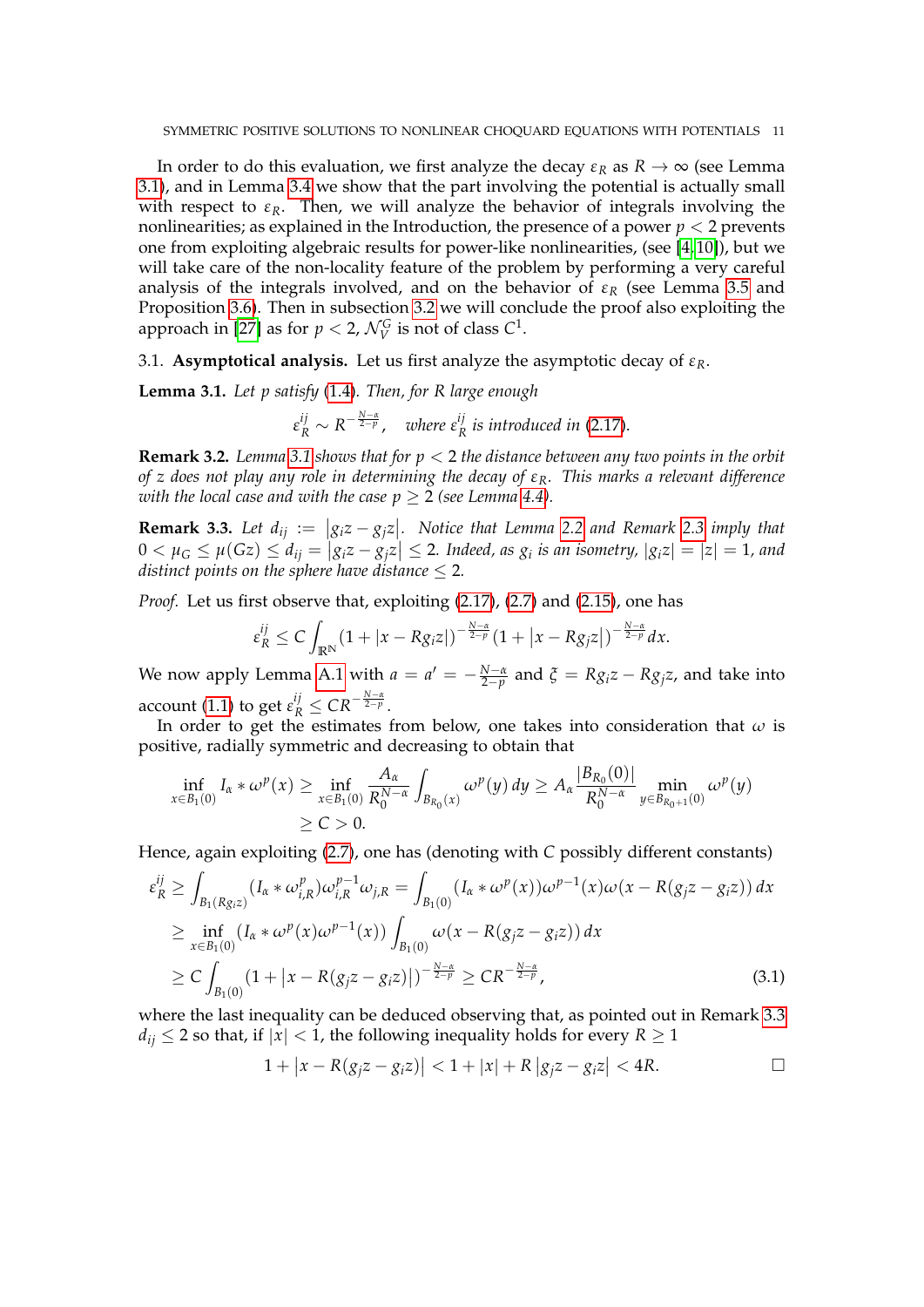<span id="page-11-1"></span>**Lemma 3.4.** *If p satisfies* [\(1.4\)](#page-1-2) *and V satisfies* [\(1.5\)](#page-2-0) *then it holds*

$$
\mathcal{A}_V := \int_{\mathbb{R}^N} (V(x) - V_\infty) (\chi_{R,z})^2 \le o(\varepsilon_R).
$$

*Proof.* The conclusion is a direct consequence of [\(2.7\)](#page-7-2) and Lemma [A.1](#page-32-6) as

$$
\int_{\mathbb{R}^N} (V(x) - V_{\infty}) \omega_{i,R}^2 \le C \int_{\mathbb{R}^N} (1 + |x|)^{-\beta} (1 + |x - Rg_i z|)^{-2\frac{N - \alpha}{2 - p}} \le C R^{-\tau}
$$
  

$$
\tau = \min\{\beta, 2\frac{N - \alpha}{2 - n}, \beta + 2\frac{N - \alpha}{2 - n} - N\} > \frac{N - \alpha}{2 - n}.
$$

 $\text{where } τ = \min\{\beta, 2\frac{N-\alpha}{2-p}, \beta + 2\frac{N-\alpha}{2-p} - N\} > \frac{N-\alpha}{2-p}$ 

In order to compare the asymptotic behavior of the nonlinearity term with respect to *εR*, we first need to deepen our knowledge of the behavior of the threshold *εR*.

Having in mind [\(2.17\)](#page-9-2), let us define, for  $i, j = 1, \ldots, \ell(G)$ 

<span id="page-11-3"></span>
$$
\varepsilon_{kl}^{ij} = \iint_{\mathcal{R}_{kl}} \frac{\omega_{i,R}^p(\zeta)\omega_{i,R}^{p-1}(\theta)\omega_{j,R}(\theta)}{|\theta-\zeta|^{N-\alpha}} d\zeta d\theta \tag{3.2}
$$

where the set  $\mathcal{R}_{kl}$  is defined, for *k*,  $l = 1, ..., \ell(G)$  and for  $\rho \in (0, \min_{i,j} d_{ij}/2)$  fixed, as

<span id="page-11-4"></span>
$$
\mathcal{R}_{kl} := \{(\theta, \zeta) : |\theta - Rg_k z| < \rho R, \ |\zeta - Rg_l z| < \rho R\} \,. \tag{3.3}
$$

In the following lemma we detect all the contribution terms in  $\varepsilon_R$  that actually play a relevant role. We will see that in this study the presence of the convolution term will be important.

<span id="page-11-0"></span>**Lemma 3.5.** *The following expansion holds*

$$
\varepsilon_R = \sum_{i \neq j} (\varepsilon_{ij}^{ij} + \varepsilon_{ji}^{ij} + \varepsilon_{ii}^{ij}) + o(\varepsilon_R).
$$

*Proof.* Taking into account [\(2.17\)](#page-9-2), we need to show that, for every  $(i, j)$ ,  $\varepsilon_{R}^{ij}$  $R$ <sup>*r*</sup><sub>*R*</sub> restricted to the set  $(\mathcal{R}_{ij} \cup \mathcal{R}_{ji} \cup \mathcal{R}_{ii})^c$  is  $o(\varepsilon_R)$ . First notice that

$$
(\mathcal{R}_{ij} \cup \mathcal{R}_{ji} \cup \mathcal{R}_{ii})^c = \Omega_1 \cup \Omega_2 \cup \mathcal{R}_{jj},
$$

where

$$
\Omega_1 = (B_i \cup B_j)^c \times \mathbb{R}^N \text{ where } B_k = B_{\rho R}(Rg_k z),
$$
  
\n
$$
\Omega_2 = (B_i \cup B_j) \times (B_i \cup B_j)^c.
$$

<span id="page-11-2"></span>In Figure [1](#page-12-0) we draw an example for  $i = 1$ ,  $j = 2$ ,  $\ell(G) = 2$ . Let us start estimating the integral on  $\Omega_1$  and define the following subsets of  $\mathbb{R}^N$ 

$$
E^{+} = \{ \theta \in \mathbb{R}^{N} : |\theta - Rg_{j}z| > |\theta - Rg_{i}z| \},
$$
  
\n
$$
E^{-} = \{ \theta \in \mathbb{R}^{N} : |\theta - Rg_{j}z| < |\theta - Rg_{i}z| \}.
$$
\n(3.4)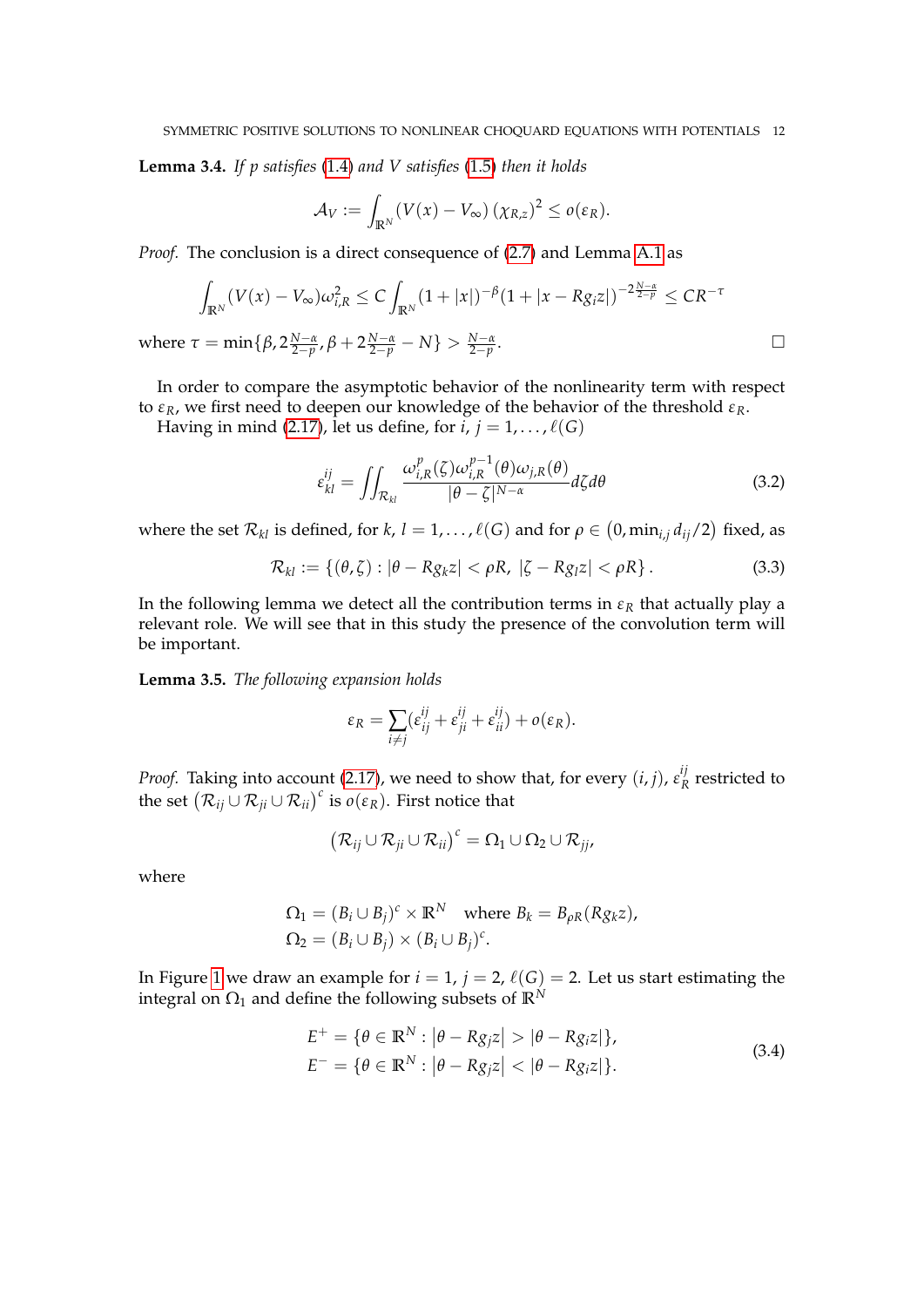<span id="page-12-0"></span>

FIGURE 1

Then, exploiting [\(2.7\)](#page-7-2), and [\(2.15\)](#page-9-3) we have

$$
\iint_{\Omega_{1}} \frac{\omega_{i,R}^{p}(\zeta) \omega_{i,R}^{p-1}(\theta) \omega_{j,R}(\theta)}{|\theta - \zeta|^{N-\alpha}} d\zeta d\theta \leq \int_{(B_{i} \cup B_{j})^{c}} (I_{\alpha} * \omega_{i,R}^{p}(\theta)) \omega_{i,R}^{p-1}(\theta) \omega_{j,R}(\theta) d\theta
$$
  
\n
$$
\leq C \int_{(B_{i} \cup B_{j})^{c}} |\theta - Rg_{i}z|^{-\frac{N-\alpha}{2-p}} |\theta - Rg_{j}z|^{-\frac{N-\alpha}{2-p}} d\theta
$$
  
\n
$$
\leq C \int_{(B_{i} \cup B_{j})^{c} \cap E^{+}} |\theta - Rg_{i}z|^{-2\frac{N-\alpha}{2-p}} d\theta
$$
  
\n
$$
+ C \int_{(B_{i} \cup B_{j})^{c} \cap E^{-}} |\theta - Rg_{j}z|^{-2\frac{N-\alpha}{2-p}} d\theta
$$
  
\n
$$
\leq C \int_{\rho R}^{+\infty} r^{-2\frac{N-\alpha}{2-p} + N-1} dr = CR^{N-2\frac{N-\alpha}{2-p}} = o(\varepsilon_{R}),
$$

where the last inequality can be deduced noting that  $(B_i \cup B_j)^c \cap E^+ \subset (B_i)^c$  (similarly  $(B_i ∪ B_j)^c ∩ E^- ⊂ (B_j)^c$ , and applying Lemma [3.1.](#page-10-0)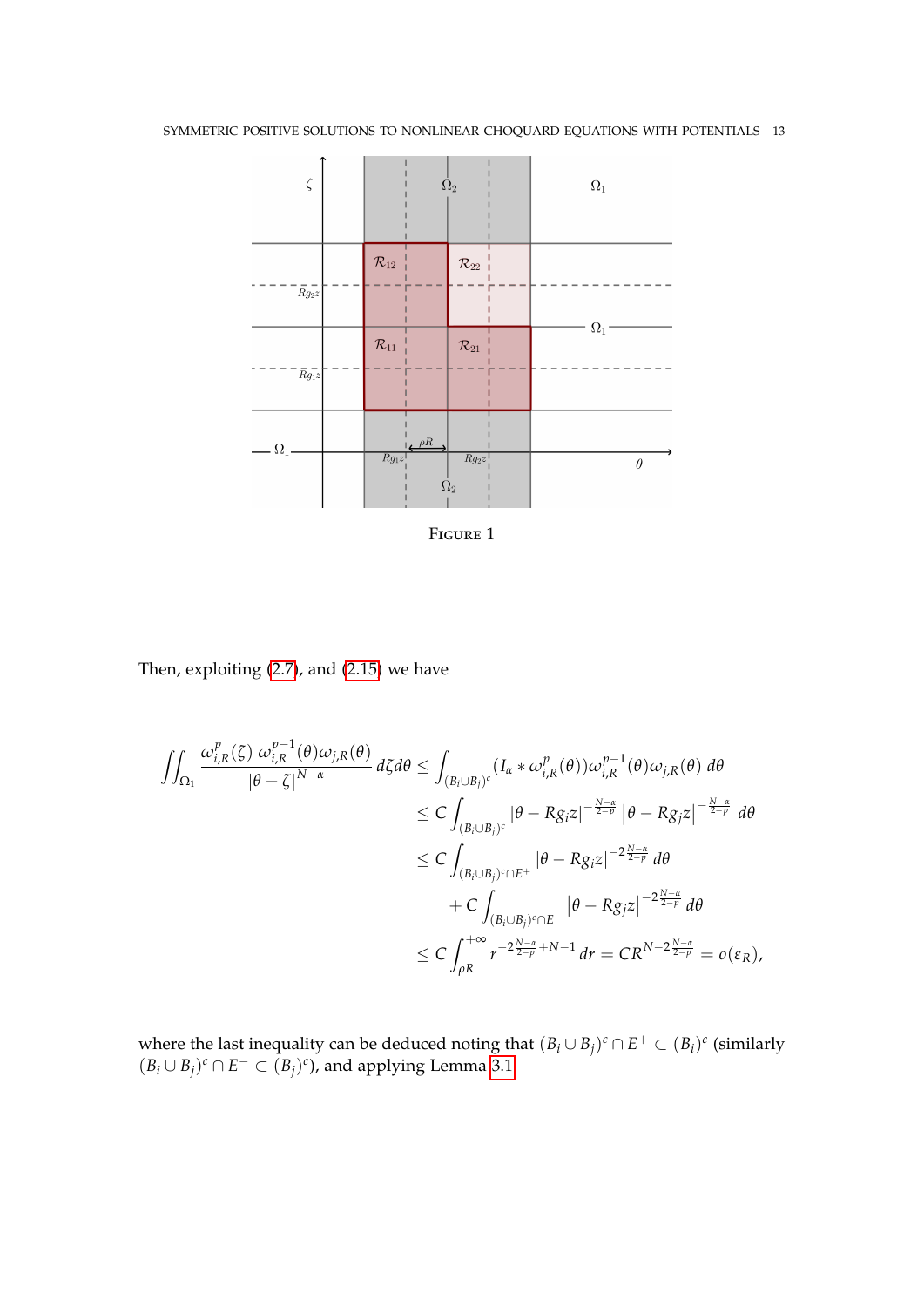Now we estimate the integral on  $\Omega_2$ . We have, exchanging integrals, and exploiting [\(2.7\)](#page-7-2) and [\(2.14\)](#page-8-4), with  $f = \omega$ ,  $z_1 = Rg_i z$  and  $z_2 = Rg_i z$ 

$$
\iint_{\Omega_{2}} \frac{\omega_{i,R}^{p}(\zeta) \omega_{i,R}^{p-1}(\theta) \omega_{j,R}(\theta)}{|\theta - \zeta|^{N-\alpha}} d\zeta d\theta \leq \int_{(B_{i} \cup B_{j})^{c}} \omega_{i,R}^{p}(\zeta) d\zeta \int_{\mathbb{R}^{N}} \frac{\omega_{i,R}^{p-1}(\theta) \omega_{j,R}(\theta)}{|\theta - \zeta|^{N-\alpha}} d\theta
$$
  

$$
\leq C \int_{(B_{i} \cup B_{j})^{c}} \frac{\omega_{i,R}^{p}(\zeta)}{|\zeta - Rg_{i}z|^{(N-\alpha)\frac{p-1}{p}} |\zeta - Rg_{j}z|^{\frac{N-\alpha}{p}}} d\zeta
$$
  

$$
\leq C \int_{(B_{i} \cup B_{j})^{c}} |\zeta - Rg_{i}z|^{-\frac{(N-\alpha)(3p-2)}{p(2-p)}} |\zeta - Rg_{j}z|^{-\frac{N-\alpha}{p}} d\zeta.
$$

Then splitting in  $E^+$  and in  $E^-$  (see [\(3.4\)](#page-11-2)) and applying Lemma [3.1](#page-10-0) one has

$$
\iint_{\Omega_2} \frac{\omega_{i,R}^p(\zeta) \omega_{i,R}^{p-1}(\theta) \omega_{j,R}(\theta)}{|\theta - \zeta|^{N-\alpha}} d\zeta d\theta \le C \int_{(B_i \cup B_j)^c \cap E^+} |\zeta - Rg_i z|^{-2\frac{N-\alpha}{2-p}} d\zeta + C \int_{(B_i \cup B_j)^c \cap E^-} |\zeta - Rg_j z|^{-2\frac{N-\alpha}{2-p}} d\zeta \le C R^{-2\frac{N-\alpha}{2-p}+N} = o(\varepsilon_R).
$$

To complete the proof we have to study  $\varepsilon_{jj}^{ij}$ . Recall that  $\mathcal{R}_{jj} = B_j \times B_j$ ; moreover, [\(2.7\)](#page-7-2) yields

$$
\iint_{\mathcal{R}_{jj}} \frac{\omega_{i,R}^{p}(\zeta) \omega_{i,R}^{p-1}(\theta) \omega_{j,R}(\theta)}{|\theta - \zeta|^{N-\alpha}} d\zeta d\theta \leq
$$
\n
$$
\leq C \int_{B_{j}} \frac{d\zeta}{(1 + |\zeta - Rg_{i}z|)^{p\frac{N-\alpha}{2-p}}} \int_{B_{j}} \frac{\omega_{j,R}(\theta) d\theta}{(1 + |\theta - Rg_{i}z|)^{(p-1)\frac{N-\alpha}{2-p}} |\theta - \zeta|^{N-\alpha}}.
$$

In addition, let us observe that for every *j*  $\neq$  *i*, and for every  $\zeta \in \mathbb{R}^N$  it holds

$$
|\xi - Rg_j z| < \rho R \quad \Rightarrow \quad |\xi - Rg_i z| \ge |Rg_j z - Rg_i z| - |\xi - Rg_j z| > \rho R.
$$

Then, recalling [\(2.15\)](#page-9-3), one gets

*p*−1

$$
\iint_{\mathcal{R}_{jj}}\frac{\omega_{i,R}^p(\zeta)\,\omega_{i,R}^{p-1}(\theta)\omega_{j,R}(\theta)}{|\theta-\zeta|^{N-\alpha}}\,d\zeta d\theta\leq \frac{C}{R^{(2p-1)\frac{N-\alpha}{2-p}}}\int_{B_j}(I_\alpha*\omega_{j,R})(\zeta)d\zeta
$$

$$
\leq \frac{C}{R^{(2p-1)\frac{N-\alpha}{2-p}}}\int_{B_j}\frac{d\zeta}{(1+|\zeta-Rg_jz|)^{N-\alpha}}.
$$

Computing the last integral by using polar coordinates yields (denoting with *C* possibly different constants)

$$
\iint_{\mathcal{R}_{jj}}\frac{\omega_{i,R}^p(\zeta)\,\omega_{i,R}^{p-1}(\theta)\omega_{j,R}(\theta)}{|\theta-\zeta|^{N-\alpha}}\,d\zeta d\theta\leq CR^{(-2p+1)\frac{N-\alpha}{2-p}}R^{\alpha}=o(\varepsilon_R),
$$

where the last equality follows from direct computations, taking into account Lemma [3.1](#page-10-0) and [\(1.1\)](#page-0-2).  $\square$ 

We are now in the position to deal with the nonlinearity term.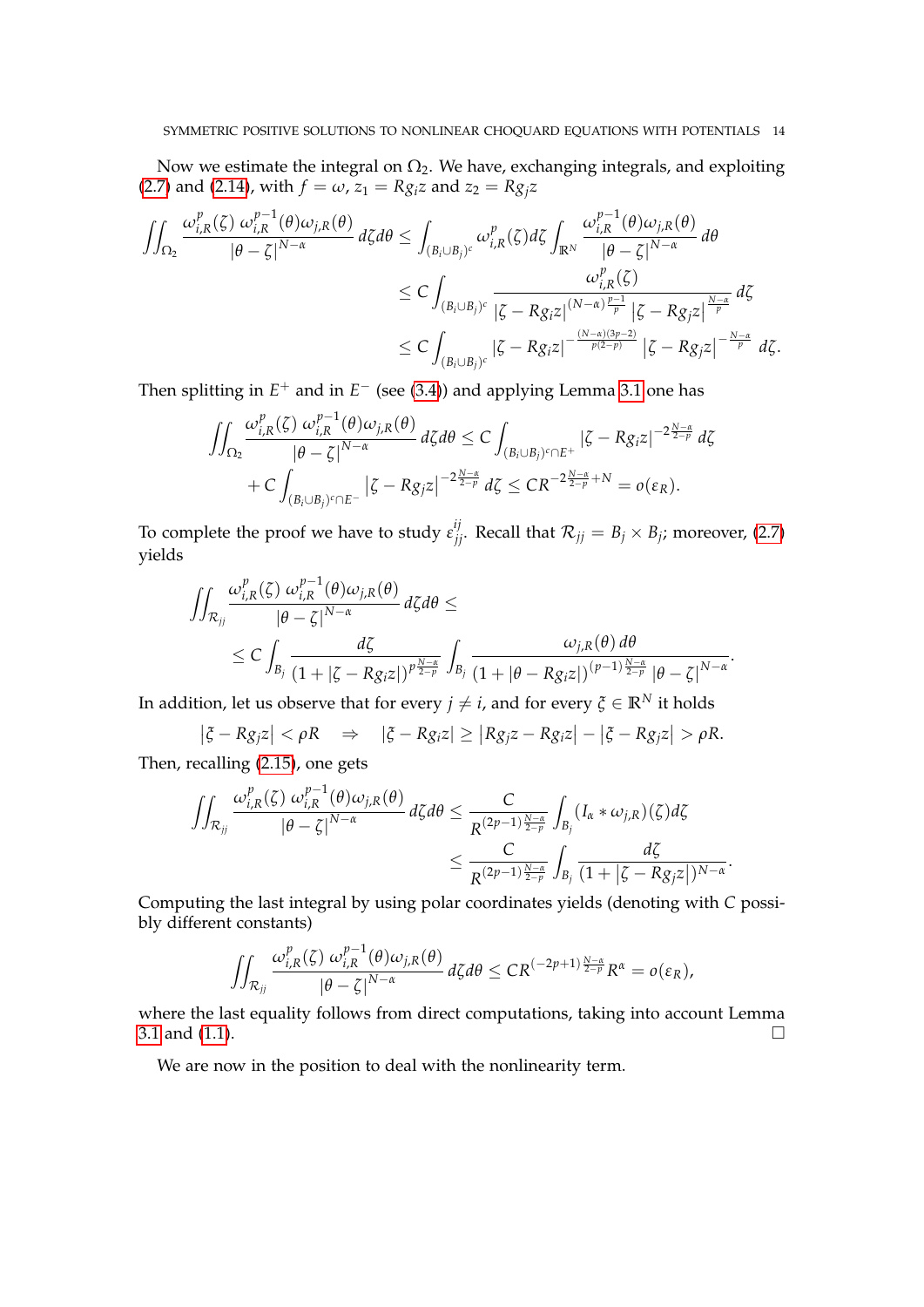<span id="page-14-0"></span>**Proposition 3.6.** Let  $\chi^p_k$  $R_{\lambda z}$  *be defined in* [\(2.18\)](#page-9-4),  $\varepsilon_R$  *in* [\(2.17\)](#page-9-2) *and*  $\varepsilon_{kk}^{ki}$  *in* [\(3.2\)](#page-11-3)*. It results* 

$$
\int_{\mathbb{R}^N} \left( I_{\alpha} * \chi_{R,z}^p \right) \chi_{R,z}^p \geq \sum_{k=1}^{\ell(G)} \int_{\mathbb{R}^N} (I_{\alpha} * \omega_{k,R}^p) \omega_{k,R}^p + p \varepsilon_R + p \sum_{k=1}^{\ell(G)} \sum_{i \neq k} \varepsilon_{kk}^{ki} + o(\varepsilon_R).
$$

*Proof.* Recalling [\(3.3\)](#page-11-4), let us set

$$
\Omega = (\mathbb{R}^N \times \mathbb{R}^N) \setminus \Big(\bigcup_{k,l=1}^{\ell(G)} \mathcal{R}_{kl}\Big),
$$

and observe that from our choice of  $\rho$  it follows that the sets  $\mathcal{R}_{kl}$  are disjoint, so that

<span id="page-14-2"></span>
$$
\int_{\mathbb{R}^N} (I_{\alpha} * \chi_{R,z}^p) \chi_{R,z}^p = \sum_{k,l=1}^{\ell(G)} \iint_{\mathcal{R}_{kl}} \frac{\chi_{R,z}^p(\zeta) \chi_{R,z}^p(\theta)}{|\theta - \zeta|^{N-\alpha}} d\zeta d\theta + \iint_{\Omega} \frac{\chi_{R,z}^p(\zeta) \chi_{R,z}^p(\theta)}{|\theta - \zeta|^{N-\alpha}} d\zeta d\theta
$$
\n
$$
\geq \sum_{k,l=1}^{\ell(G)} \iint_{\mathcal{R}_{kl}} \frac{\chi_{R,z}^p(\zeta) \chi_{R,z}^p(\theta)}{|\theta - \zeta|^{N-\alpha}} d\zeta d\theta
$$
\n
$$
= \sum_{k=1}^{\ell(G)} \iint_{\mathcal{R}_{kk}} \frac{\chi_{R,z}^p(\zeta) \chi_{R,z}^p(\theta)}{|\theta - \zeta|^{N-\alpha}} d\zeta d\theta
$$
\n
$$
+ \sum_{k=1}^{\ell(G)} \iint_{\mathcal{R}_{kl}} \frac{\chi_{R,z}^p(\zeta) \chi_{R,z}^p(\theta)}{|\theta - \zeta|^{N-\alpha}} d\zeta d\theta
$$
\n(3.5)

where the inequality follows from the positivity of the function  $\omega$ . Let us consider the first integral term on the right hand side. Taking into account [\(2.18\)](#page-9-4) and applying Bernoulli's inequality

$$
\chi_{R,z}^p = \left(\sum_{i=1}^{\ell(G)} \omega_{i,R}\right)^p \ge \omega_{k,R}^p + p \sum_{i \neq k} \omega_{k,R}^{p-1} \omega_{i,R},
$$

we get

<span id="page-14-1"></span>
$$
\iint_{\mathcal{R}_{kk}} \frac{\chi_{R,z}^{p}(\zeta)\chi_{R,z}^{p}(\theta)}{|\theta-\zeta|^{N-\alpha}} d\zeta d\theta \geq \iint_{\mathcal{R}_{kk}} \frac{\omega_{k,R}^{p}(\zeta) \omega_{k,R}^{p}(\theta)}{|\theta-\zeta|^{N-\alpha}} d\zeta d\theta \n+ p \sum_{i \neq k} \iint_{\mathcal{R}_{kk}} \frac{\omega_{k,R}^{p}(\zeta) \omega_{k,R}^{p-1}(\theta) \omega_{i,R}(\theta)}{|\theta-\zeta|^{N-\alpha}} d\zeta d\theta \n+ p \sum_{i \neq k} \iint_{\mathcal{R}_{kk}} \frac{\omega_{k,R}^{p}(\theta) \omega_{k,R}^{p-1}(\zeta) \omega_{i,R}(\zeta)}{|\theta-\zeta|^{N-\alpha}} d\zeta d\theta \n+ p^{2} \sum_{i \neq k} \iint_{\mathcal{R}_{kk}} \frac{\omega_{k,R}^{p-1}(\zeta) \omega_{i,R}(\zeta) \omega_{k,R}^{p-1}(\theta) \omega_{i,R}(\theta)}{|\theta-\zeta|^{N-\alpha}} d\zeta d\theta.
$$
\n(3.6)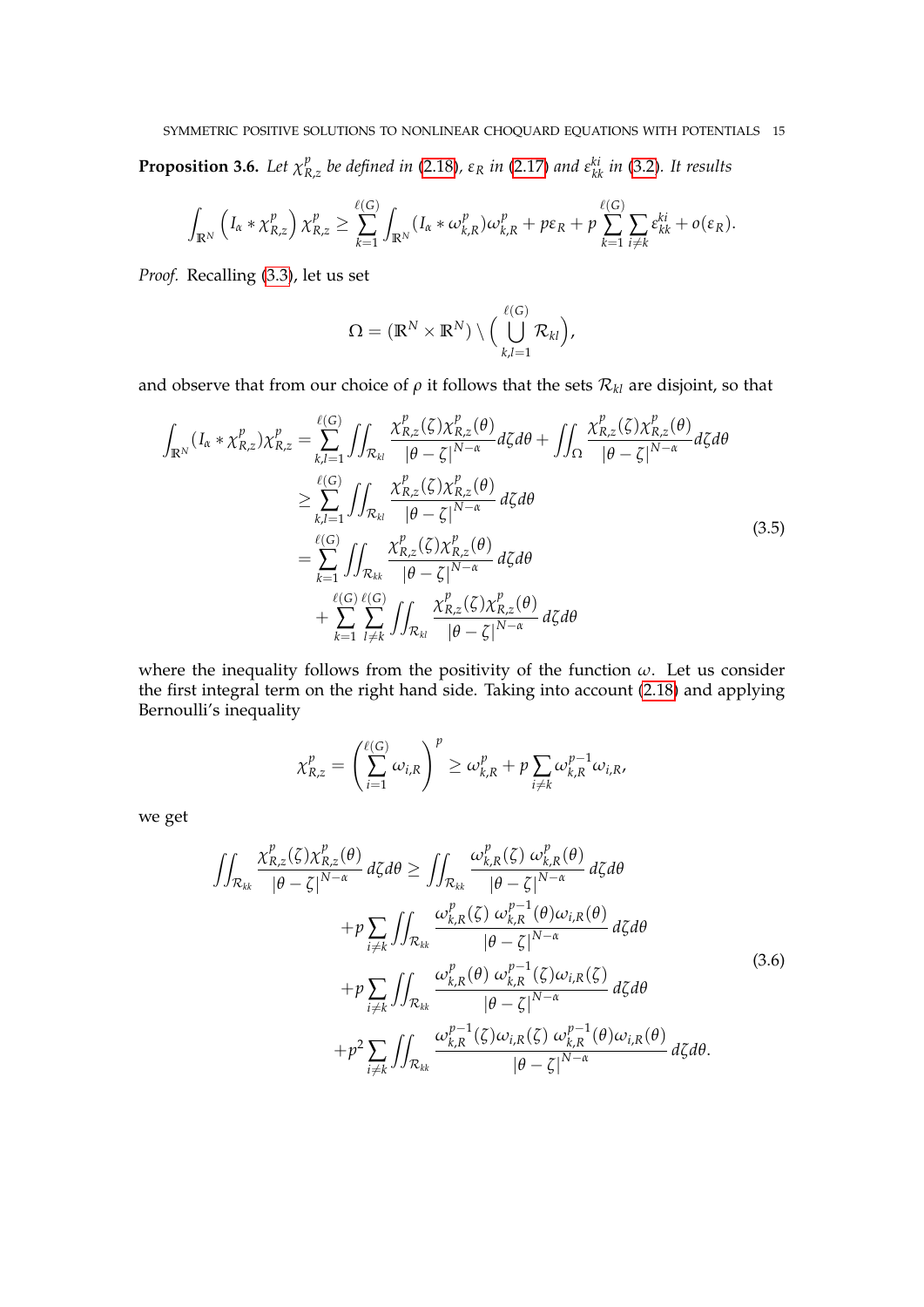Note that the last term can be neglected, as it is positive, and that the following equality holds (see [\(3.2\)](#page-11-3))

$$
\iint_{\mathcal{R}_{kk}} \frac{\omega_{k,R}^p(\theta) \omega_{k,R}^{p-1}(\zeta) \omega_{i,R}(\zeta)}{|\theta - \zeta|^{N-\alpha}} d\zeta d\theta = \iint_{\mathcal{R}_{kk}} \frac{\omega_{k,R}^p(\zeta) \omega_{k,R}^{p-1}(\theta) \omega_{i,R}(\theta)}{|\zeta - \theta|^{N-\alpha}} d\zeta d\theta = \varepsilon_{kk}^{ki}.
$$

Exploiting these facts into [\(3.6\)](#page-14-1) one obtains

<span id="page-15-0"></span>
$$
\iint_{\mathcal{R}_{kk}} \frac{\chi_{R,z}^p(\zeta)\chi_{R,z}^p(\theta)}{\left|\theta-\zeta\right|^{N-\alpha}} d\zeta d\theta \ge \iint_{\mathcal{R}_{kk}} \frac{\omega_{k,R}^p(\zeta)\,\omega_{k,R}^p(\theta)}{\left|\theta-\zeta\right|^{N-\alpha}} d\zeta d\theta + 2p \sum_{i \neq k} \varepsilon_{kk}^{ki}.\tag{3.7}
$$

On the other hand

$$
\iint_{\mathcal{R}_{kk}} \frac{\omega_{k,R}^p(\zeta)\omega_{k,R}^p(\theta)}{|\theta-\zeta|^{N-\alpha}} d\zeta d\theta = \int_{\mathbb{R}^N} (I_\alpha * \omega_{k,R}^p) \omega_{k,R}^p - \iint_{(\mathcal{R}_{kk})^c} \frac{\omega_{k,R}^p(\zeta)\omega_{k,R}^p(\theta)}{|\theta-\zeta|^{N-\alpha}} d\zeta d\theta,
$$

so that, [\(3.7\)](#page-15-0) becomes

<span id="page-15-2"></span>
$$
\iint_{\mathcal{R}_{kk}} \frac{\chi_{R,z}^{p}(\zeta)\chi_{R,z}^{p}(\theta)}{|\theta-\zeta|^{N-\alpha}} d\zeta d\theta \geq 2p \sum_{i\neq k} \varepsilon_{kk}^{ki} + \int_{\mathbb{R}^{N}} (I_{\alpha} * \omega_{k,R}^{p})\omega_{k,R}^{p}(x) dx
$$
\n
$$
- \iint_{(\mathcal{R}_{kk})^{c}} \frac{\omega_{k,R}^{p}(\zeta)\omega_{k,R}^{p}(\theta)}{|\theta-\zeta|^{N-\alpha}} d\zeta d\theta.
$$
\n(3.8)

By using  $(2.7)$ ,  $(2.15)$  and recalling  $(3.4)$ , we obtain

<span id="page-15-1"></span>
$$
\iint_{(\mathcal{R}_{kk})^c} \frac{\omega_{k,R}^p(\zeta)\omega_{k,R}^p(\theta)}{|\theta-\zeta|^{N-\alpha}} d\zeta d\theta \le \int_{(B_k)^c} \omega_{k,R}^p(\zeta) d\zeta \int_{\mathbb{R}^N} \frac{\omega_{k,R}^p(\theta)}{|\theta-\zeta|^{N-\alpha}} d\theta \n+ \int_{(B_k)^c} \omega_{k,R}^p(\theta) d\theta \int_{\mathbb{R}^N} \frac{\omega_{k,R}^p(\zeta)}{|\theta-\zeta|^{N-\alpha}} d\zeta \n\le C \int_{(B_k)^c} |\theta - Rg_k z|^{-2\frac{N-\alpha}{2-p}} d\theta \n= C \int_{\rho R}^{\infty} r^{-2\frac{N-\alpha}{2-p}} r^{N-1} dr = C R^{N-2\frac{N-\alpha}{2-p}} = o(\varepsilon_R),
$$
\n(3.9)

where the last equality follows from Lemma [3.1](#page-10-0) and hypothesis [\(1.1\)](#page-0-2).

Using [\(3.9\)](#page-15-1) and [\(3.8\)](#page-15-2) one deduces the following information concerning the contributes on  $\mathcal{R}_{kk}$ 

$$
\sum_{k=1}^{\ell(G)}\iint_{\mathcal{R}_{kk}}\frac{\chi_{R,z}^p(\zeta)\chi_{R,z}^p(\theta)}{|\theta-\zeta|^{N-\alpha}}\,d\zeta d\theta\geq \sum_{k=1}^{\ell(G)}\int_{\mathbb{R}^N}(I_\alpha*\omega_{k,R}^p)\omega_{k,R}^p+2p\sum_{k=1}^{\ell(G)}\sum_{i\neq k}\varepsilon_{kk}^{ki}+o(\varepsilon_R).
$$

Exploiting this in [\(3.5\)](#page-14-2) we have

<span id="page-15-3"></span>
$$
\int_{\mathbb{R}^N} (I_{\alpha} * \chi_{R,z}^p) \chi_{R,z}^p \geq \sum_{k=1}^{\ell(G)} \int_{\mathbb{R}^N} (I_{\alpha} * \omega_{k,R}^p) \omega_{k,R}^p + 2p \sum_{k=1}^{\ell(G)} \sum_{i \neq k} \varepsilon_{kk}^{ki} + o(\varepsilon_R) + \sum_{k=1}^{\ell(G)} \sum_{l \neq k} \int_{\mathcal{R}_{kl}} \frac{\chi_{R,z}^p(\zeta) \chi_{R,z}^p(\theta)}{|\theta - \zeta|^{N-\alpha}} d\zeta d\theta.
$$
\n(3.10)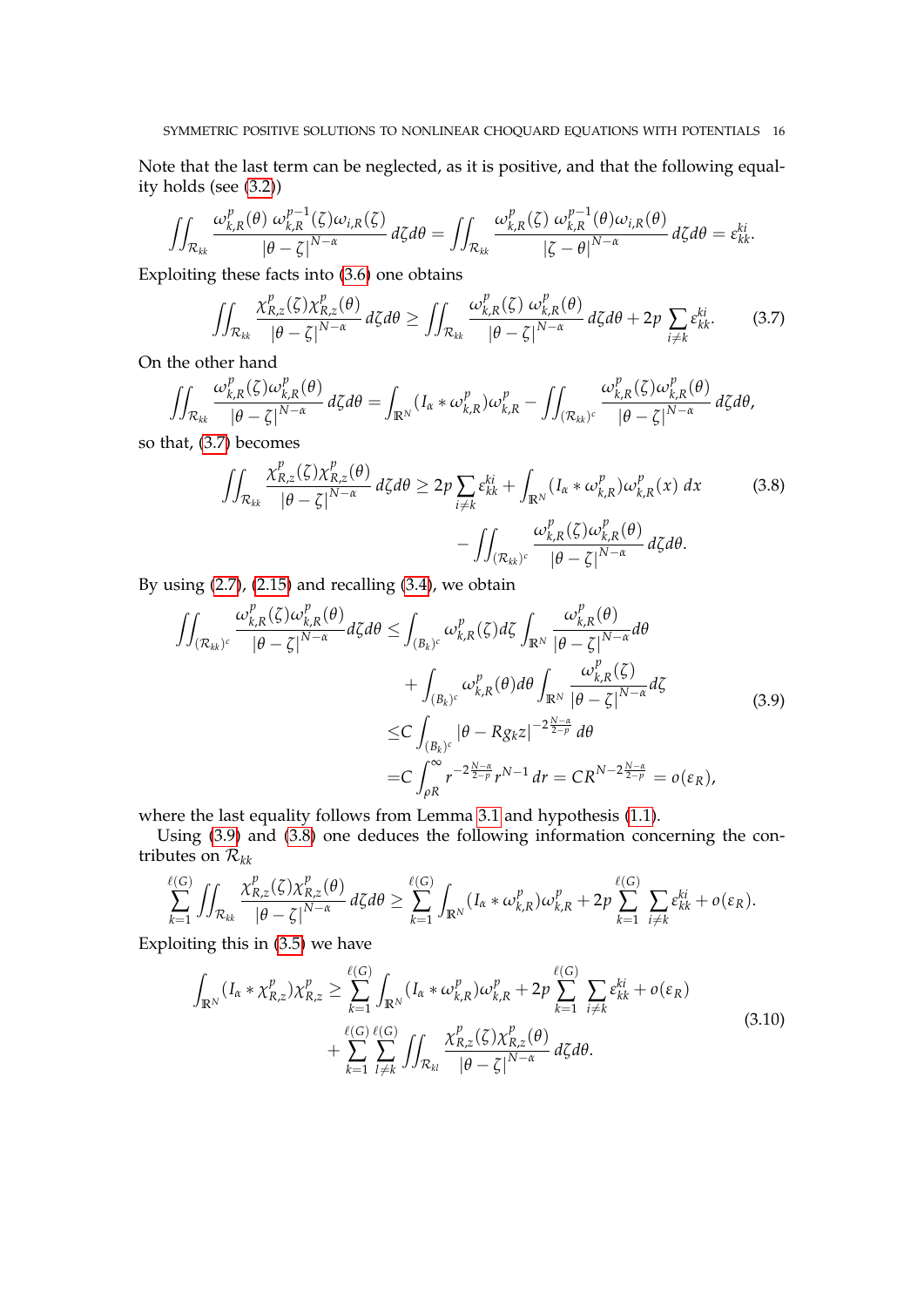Let us now study the integral terms on  $\mathcal{R}_{kl}$  with  $k \neq l$ . By applying Bernoulli's inequality with respect to  $\omega_{j,R}$  one has

$$
\chi_{R,z}^p \geq \omega_{j,R}^p + p \sum_{i \neq j}^{\ell(G)} \omega_{j,R}^{p-1} \omega_{i,R} \geq \omega_{j,R}^p + p \omega_{j,R}^{p-1} \omega_{i,R}.
$$

Computing the product and dropping some terms by positivity, one gets

<span id="page-16-0"></span>
$$
\chi_{R,z}^p(\zeta)\chi_{R,z}^p(\theta) \ge p\omega_{j,R}^p(\zeta)\omega_{j,R}^{p-1}(\theta)\omega_{i,R}(\theta) + p\omega_{j,R}^p(\theta)\omega_{j,R}^{p-1}(\zeta)\omega_{i,R}(\zeta).
$$
 (3.11)

Since it results

$$
\iint_{\mathcal{R}_{kl}} \frac{\chi_{R,z}^p(\zeta)\chi_{R,z}^p(\theta)}{\left|\theta-\zeta\right|^{N-\alpha}} d\zeta d\theta = \frac{1}{2} \iint_{\mathcal{R}_{kl}} \frac{\chi_{R,z}^p(\zeta)\chi_{R,z}^p(\theta)}{\left|\theta-\zeta\right|^{N-\alpha}} d\zeta d\theta + \frac{1}{2} \iint_{\mathcal{R}_{kl}} \frac{\chi_{R,z}^p(\zeta)\chi_{R,z}^p(\theta)}{\left|\theta-\zeta\right|^{N-\alpha}} d\zeta d\theta
$$

we can apply [\(3.11\)](#page-16-0) with  $j = k$  and  $i = l$  in the first integral and with  $j = l$  and  $i = k$ in the second one, to obtain

<span id="page-16-1"></span>
$$
\iint_{\mathcal{R}_{kl}} \frac{\chi_{R,z}^p(\zeta)\chi_{R,z}^p(\theta)}{|\theta-\zeta|^{N-\alpha}} d\zeta d\theta \ge \frac{p}{2}(\varepsilon_{lk}^{kl} + \varepsilon_{kl}^{kl} + \varepsilon_{lk}^{lk} + \varepsilon_{kl}^{lk}).
$$
\n(3.12)

Then, recalling [\(3.10\)](#page-15-3), and [\(3.12\)](#page-16-1), one has

$$
\int_{\mathbb{R}^N} (I_{\alpha} * \chi_{R,z}^p) \chi_{R,z}^p \geq \sum_{k=1}^{\ell(G)} \int_{\mathbb{R}^N} (I_{\alpha} * \omega_{k,R}^p) \omega_{k,R}^p(x) dx + 2p \sum_{k=1}^{\ell(G)} \sum_{i \neq k} \varepsilon_{kk}^{ki} \n+ \frac{p}{2} \sum_{k=1}^{\ell(G)} \sum_{l \neq k} \left( \varepsilon_{lk}^{kl} + \varepsilon_{kl}^{kl} + \varepsilon_{lk}^{lk} + \varepsilon_{kl}^{lk} \right) + o(\varepsilon_R) \n= \sum_{k=1}^{\ell(G)} \int_{\mathbb{R}^N} (I_{\alpha} * \omega_{k,R}^p) \omega_{k,R}^p + 2p \sum_{k=1}^{\ell(G)} \sum_{i \neq k} \varepsilon_{kk}^{ki} \n+ p \sum_{k=1}^{\ell(G)} \sum_{l \neq k} \left( \varepsilon_{kl}^{kl} + \varepsilon_{kl}^{lk} \right) + o(\varepsilon_R).
$$

So that, Lemma [3.5](#page-11-0) implies

$$
2p \sum_{k=1}^{\ell(G)} \sum_{i \neq k} \varepsilon_{kk}^{ki} + p \sum_{k=1}^{\ell(G)} \sum_{l \neq k} (\varepsilon_{kl}^{kl} + \varepsilon_{kl}^{lk}) = p \sum_{k=1}^{\ell(G)} \sum_{i \neq k} \varepsilon_{kk}^{ki} + p \sum_{k=1}^{\ell(G)} \sum_{l \neq k} (\varepsilon_{kl}^{kl} + \varepsilon_{kl}^{lk} + \varepsilon_{kk}^{kl})
$$

$$
= p \sum_{k=1}^{\ell(G)} \sum_{i \neq k} \varepsilon_{kk}^{ki} + p \sum_{l \neq k=1}^{\ell(G)} (\varepsilon_{kl}^{kl} + \varepsilon_{lk}^{kl} + \varepsilon_{kk}^{kl})
$$

$$
= p \sum_{k=1}^{\ell(G)} \sum_{i \neq k} \varepsilon_{kk}^{ki} + p\varepsilon_R + o(\varepsilon_R),
$$

yielding the conclusion.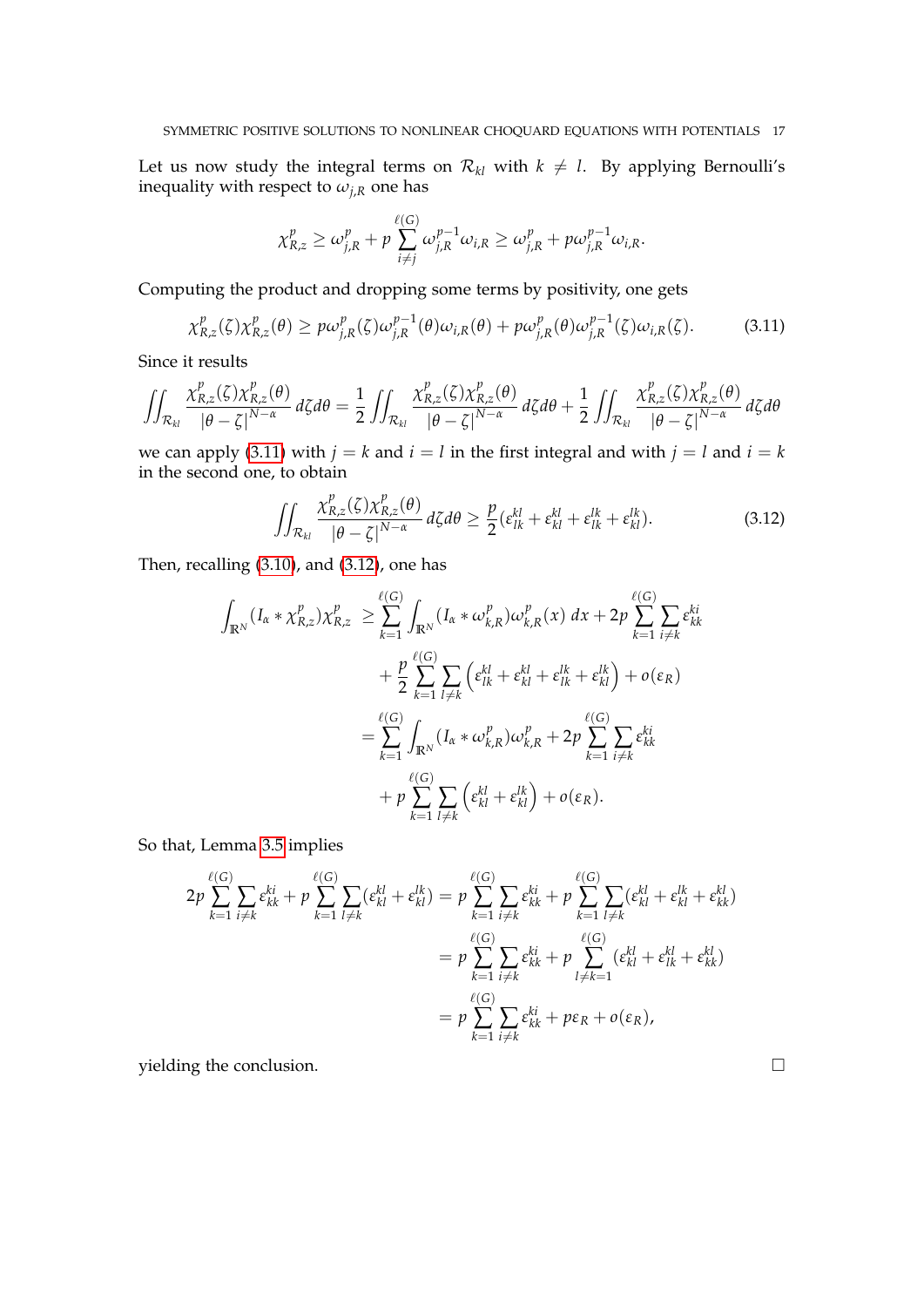<span id="page-17-0"></span>3.2. **Proof of Theorem [1.1.](#page-2-1)** In this subsection we will complete the proof of Theorem [1.1.](#page-2-1) Let us start, recalling the useful properties concerning  $\mathcal{N}_{V}^{G}$ .

<span id="page-17-1"></span>**Lemma 3.7.** *The following conclusions hold.*

- (1) For each  $u \in H_G^1 \setminus \{0\}$  there exists a unique  $T(u) > 0$  such that  $T(u)u \in \mathcal{N}_V^G$  (see [\(2.5\)](#page-7-3)*). Moreover,*  $T(u)u$  is the unique global maximum of  $\mathcal{I}_V(tu)$ ,  $t \in [0, +\infty)$ .
- (2)  $c_V^G$  *defined in* [\(2.5\)](#page-7-3) *is strictly positive.*
- (3) The set  $\mathcal{N}_{V}^{G}$  is a closed topological manifold of  $H^{1}(\mathbb{R}^{N})$  homeomorphic to the unit *sphere.*

Lemma [3.7](#page-17-1) is a straightforward adaptation of Lemma 2.8, Proposition 2.9 and Corol-lary 2.10 in [\[27\]](#page-33-15), as in our case  $E^+ = H_G^1$  and  $E^- = \emptyset$ . Then, we just sketch the argument.

*Proof.* For any  $u \in H_G^1 \setminus \{0\}$ 

$$
\frac{\langle \mathcal{I}'_V(ru),ru\rangle}{r^2} = ||u||_V^2 - r^{2p-2} \int_{\mathbb{R}^N} (I_\alpha * |u|^p) |u|^p
$$

which is positive for  $r > 0$  sufficiently small, it goes to  $-\infty$  for  $r \to +\infty$  and it is strictly decreasing in  $r \in (0, \infty)$ . Then, there exists a unique  $T = T(u) > 0$  such that *T*(*u*)*u* is the unique global maximum of  $\mathcal{I}_V(tu)$  and  $T(u)u \in \mathcal{N}_V^G$ .

The Hardy-Littlewood-Sobolev inequality immediately implies  $c_V^G > 0$ .

In addition, the map  $\hat{m}$  :  $H_G^1 \setminus \{0\} \to \mathcal{N}_G^G$  defined as  $\hat{m}(u) = T(u)u$  is continuous, and its restriction to the unit sphere is a homeomorphism between  $S^1$  and  $\mathcal{N}_V^G$  because  $\hat{m}(u)$  is the unique global maximum of  $\mathcal{I}_V$  restricted to the set  $\mathbb{R}^+u$  and  $\mathcal{I}_V$  is coercive on  $\mathcal{N}_V^G$  as

$$
\mathcal{I}_V(u) = \frac{1}{2} \left( 1 - \frac{1}{p} \right) \|u\|_V^2, \quad \forall u \in \mathcal{N}_V^G.
$$

**Remark 3.8.** *Having defined*  $\Psi : S^1 \mapsto \mathbb{R}$  *by*  $\Psi(u) = \mathcal{I}_V(\hat{m}(u))$ , and following the same arouments as in Proposition 2.9 and Corollary 2.10 in [27] it turns out that *arguments as in Proposition 2.9 and Corollary 2.10 in* [\[27\]](#page-33-15)*, it turns out that*

$$
\inf_{S^+} \Psi = \inf_{\mathcal{N}_V^G} \mathcal{I}_V = c_V^G, \quad \text{where } S^+ = \{ w \in H_G^1 : ||w|| = 1 \}.
$$

*Moreover,*  $\Psi$  *is*  $C^1$  *and*  $\Psi'(u)v = T(u)T_V'(\widehat{m}(u))v$ . *From this, we deduce that u is a critical noint of*  $\Psi$  *cu*  $S^+$  *if and only if*  $\widehat{m}(u)$  *is a critical noint of*  $\mathcal{T}$  *cu*  $N$ *point of*  $\Psi$  *on*  $S^+$  *if and only if*  $\widehat{m}(u)$  *is a critical point of*  $\mathcal{I}_V$  *on*  $\mathcal{N}_V^G$ *.* 

We are now in the position to detect the suitable action level where it is possible to recover a compactness property.

<span id="page-17-2"></span>**Proposition 3.9.** *Let*  $T_R := T(\chi_{R,z})$  *be defined in Lemma* [3.7](#page-17-1) *and assume* [\(1.4\)](#page-1-2), [\(1.5\)](#page-2-0)*. Then, the following inequality holds*

$$
\mathcal{I}_V(T_R\chi_{R,z}) \leq \ell(G)c_{\infty} - \frac{1}{2}\sum_{i=1}^{\ell(G)}\sum_{k\neq i}\varepsilon_{ii}^{ik} + o(\varepsilon_R), \quad \text{as } R \to +\infty.
$$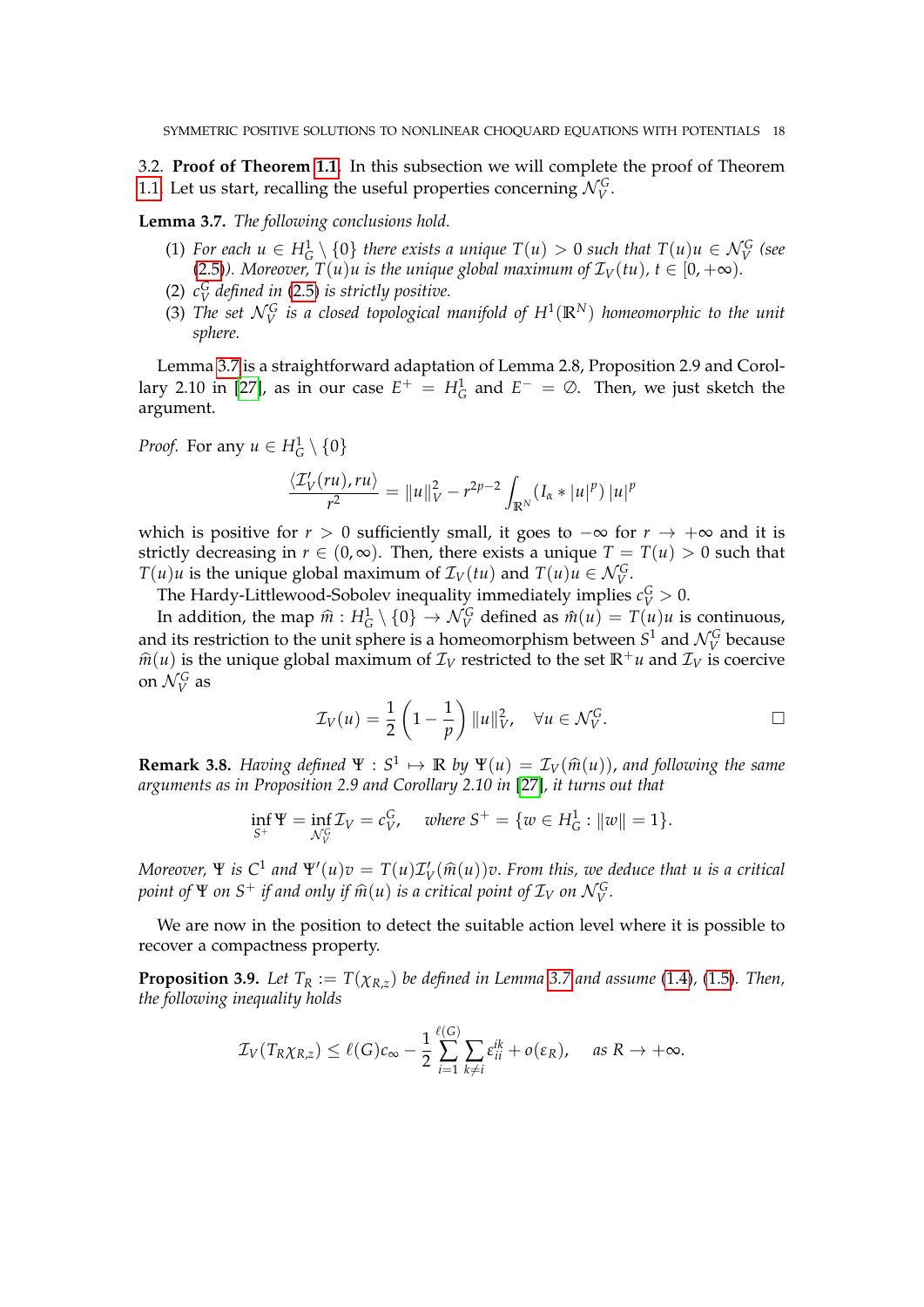*Proof.* Let us first notice that, following Conclusion (1) of Lemma [3.7](#page-17-1) it is easy to obtain that  $T_R := T(\chi_{R,z})$  is given by

<span id="page-18-0"></span>
$$
T_R^{2p-2} = \frac{\|\chi_{R,z}\|_V^2}{\int_{\mathbb{R}^N} \left(I_\alpha * \chi_{R,z}^p\right) \chi_{R,z}^p}.
$$
 (3.13)

On the other hand, Lemma [3.4](#page-11-1) and [\(2.17\)](#page-9-2) yield

$$
\|\chi_{R,z}\|_{V}^{2} \leq \sum_{i=1}^{\ell(G)} \|\omega_{i,R}\|^{2} + \sum_{i \neq j} \int_{\mathbb{R}^{N}} \left[ \nabla \omega_{i,R} \cdot \nabla \omega_{j,R} + V_{\infty} \omega_{i,R} \omega_{j,R} \right] + o(\varepsilon_{R})
$$
  
= 
$$
\sum_{i=1}^{\ell(G)} \|\omega_{i,R}\|^{2} + \varepsilon_{R} + o(\varepsilon_{R}).
$$

This, together with [\(3.13\)](#page-18-0) and Proposition [3.6,](#page-14-0) implies

$$
\mathcal{I}_{V}(T_{R}\chi_{R,z}) = T_{R}^{2} \left[ \frac{1}{2} ||\chi_{R,z}||_{V}^{2} - \frac{T_{R}^{2p-2}}{2p} \int_{\mathbb{R}^{N}} \left( I_{\alpha} * \chi_{R,z}^{p} \right) \chi_{R,z}^{p} \right] = \left( \frac{1}{2} - \frac{1}{2p} \right) \frac{(||\chi_{R,z}||_{V}^{2})^{\frac{p}{p-1}}}{\left[ \int_{\mathbb{R}^{N}} \left( I_{\alpha} * \chi_{R,z}^{p} \right) \chi_{R,z}^{p} \right]^{\frac{1}{p-1}}} \times \left[ \frac{2}{2} - \frac{1}{2p} \right) \frac{1}{\left[ \int_{\mathbb{R}^{N}} \left( I_{\alpha} * \chi_{R,z}^{p} \right) \chi_{R,z}^{p} \right]^{\frac{1}{p-1}}} \times \left[ \frac{2}{2} - \frac{1}{2p} \right) \frac{1}{\left[ \sum_{i=1}^{\ell(G)} ||\omega_{i,R}||^{2} + \varepsilon_{R} + o(\varepsilon_{R}) \right]^{\frac{p}{p-1}}} \cdot \frac{1}{\left[ \sum_{i=1}^{\ell(G)} ||\omega_{i,R}||^{2} + p\varepsilon_{R} + p \sum_{i=1}^{\ell(G)} \sum_{k \neq i} \varepsilon_{ii}^{ik} + o(\varepsilon_{R}) \right]^{\frac{1}{p-1}}}.
$$

Using the expansion  $(a + t)^{\alpha} = a^{\alpha} + \alpha a^{\alpha-1}t + o(t)$  and the notation

$$
a := \sum ||\omega_{i,R}||^2 = \ell(G) ||\omega||^2,
$$

we get

$$
\mathcal{I}_{V}(T_{R}\chi_{R,z}) \leq \left(\frac{1}{2} - \frac{1}{2p}\right) \left[a + \varepsilon_{R} + o(\varepsilon_{R})\right]^{\frac{p}{p-1}} \left[a + p\varepsilon_{R} + p \sum_{i=1}^{\ell(G)} \sum_{k \neq i} \varepsilon_{ii}^{ik} + o(\varepsilon_{R})\right]^{-\frac{1}{p-1}}
$$
\n
$$
= \left(\frac{1}{2} - \frac{1}{2p}\right) \left[a^{\frac{p}{p-1}} + \frac{p}{p-1}a^{\frac{1}{p-1}}\varepsilon_{R} + o(\varepsilon_{R})\right]
$$
\n
$$
\cdot \left[a^{-\frac{1}{p-1}} - \frac{1}{p-1}a^{-\frac{p}{p-1}}\left(p\varepsilon_{R} + p \sum_{i=1}^{\ell(G)} \sum_{k \neq i} \varepsilon_{ii}^{ik}\right) + o(\varepsilon_{R})\right]
$$
\n
$$
= \left(\frac{1}{2} - \frac{1}{2p}\right) \left[a - \frac{p}{p-1} \sum_{i=1}^{\ell(G)} \sum_{k \neq i} \varepsilon_{ii}^{ik} + o(\varepsilon_{R})\right]
$$
\n
$$
= \ell(G)c_{\infty}^{G} - \frac{1}{2} \sum_{i=1}^{\ell(G)} \sum_{k \neq i} \varepsilon_{ii}^{ik} + o(\varepsilon_{R}).
$$

We are now in the position to prove Theorem [1.1.](#page-2-1)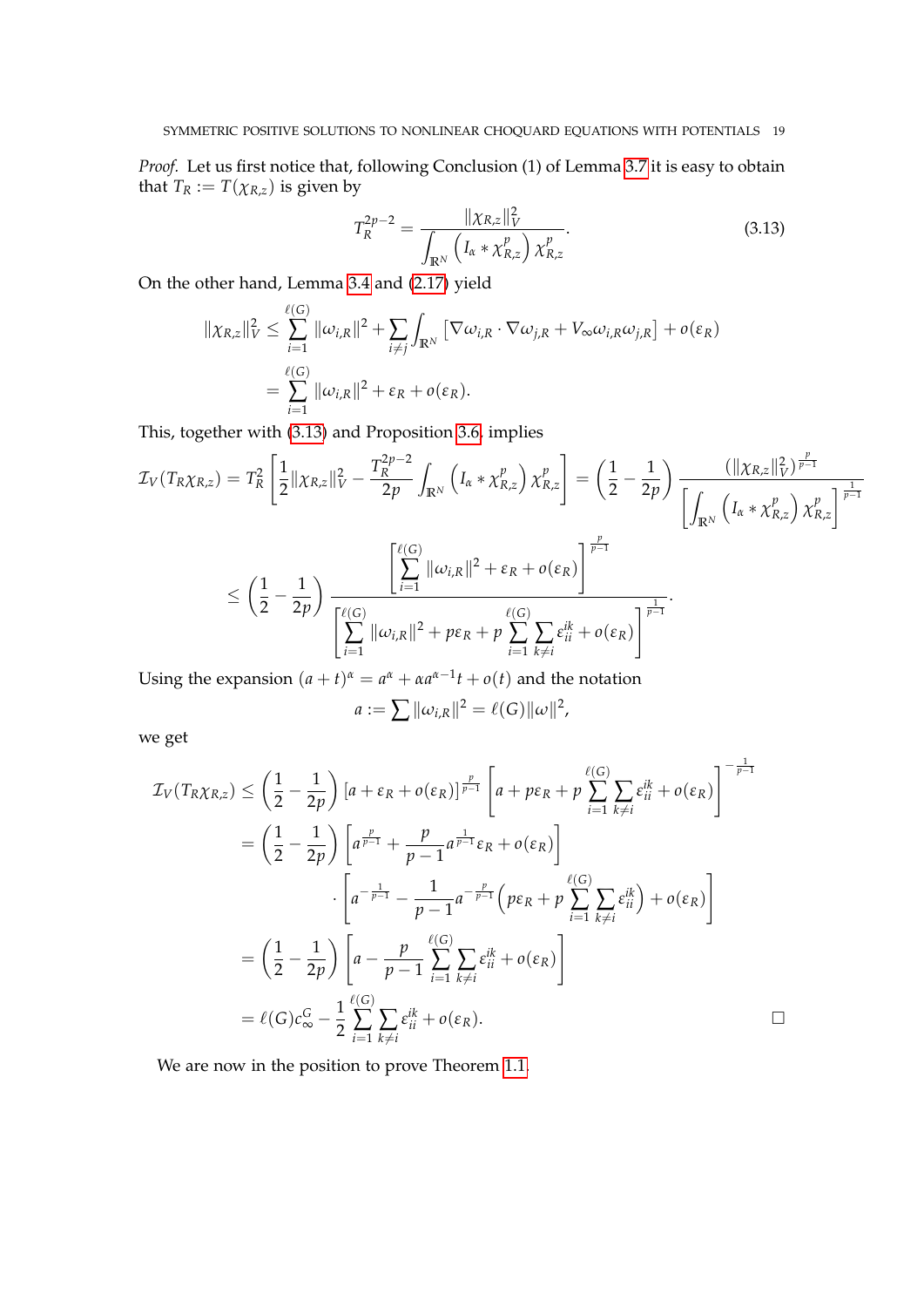*Proof of Theorem [1.1.](#page-2-1)* Let us first prove that

<span id="page-19-2"></span>
$$
c_V^G < \ell(G)c_\infty^G. \tag{3.14}
$$

This inequality can be obtained arguing as in estimate [\(3.1\)](#page-10-2); indeed from [\(3.2\)](#page-11-3) we infer

$$
\varepsilon_{ii}^{ik} = \iint_{\{|\zeta| \le \rho R, |\theta| \le \rho R\}} \frac{\omega^p(\zeta) \omega^{p-1}(\theta)}{|\theta - \zeta|^{N-\alpha}} \omega(\theta - R(g_i z - g_k z)) d\zeta d\theta
$$
  
\n
$$
\ge \iint_{B_1(0) \times B_1(0)} \frac{\omega^p(\zeta) \omega^{p-1}(\theta)}{|\theta - \zeta|^{N-\alpha}} \omega(\theta - R(g_i z - g_k z)) d\zeta d\theta
$$
  
\n
$$
\ge C \inf_{B_1(0) \times B_1(0)} \frac{\omega^p(\zeta) \omega^{p-1}(\theta)}{|\theta - \zeta|^{N-\alpha}} \int_{B_1(0)} \omega(\theta - R(g_i z - g_k z)) d\theta
$$
  
\n
$$
\ge C R^{-\frac{N-\alpha}{2-p}}
$$

where  $C > 0$  denotes possibly different constants and the last inequality comes from [\(2.7\)](#page-7-2). This, together with Lemma [3.1](#page-10-0) and Proposition [3.9](#page-17-2) yield [\(3.14\)](#page-19-2).

We can now reach the conclusion arguing as in the proof of Theorem 1.1 in [\[27\]](#page-33-15): we construct a minimizing Palais-Smale sequence for  $\mathcal{I}_V$ , then, taking into account [\(3.14\)](#page-19-2), we can apply Proposition 3.1 in [\[6\]](#page-32-3) to deduce that  $u_n$  is compact. Therefore, there exists  $u \in \mathcal{N}_V^G$  such that  $\mathcal{I}_V(u) = c_V^G$ . As  $|u| \in \mathcal{N}_V^G$  too, and  $c_V^G = \mathcal{I}_V(u) = \mathcal{I}_V(|u|)$  we can choose *u* positive. Hence by Lemma [3.7](#page-17-1) we have a *G*-invariant positive solution.

## 4. CASE  $p > 2$

<span id="page-19-1"></span>This section is devoted to the proof of Theorem [1.2](#page-3-0) and Theorem [1.3.](#page-3-2) The theoretical strategy of the proof is analogous to the previous section. In addition, in this case, the nonlinearities can be treated as in [\[10\]](#page-33-14) and the main point is to deal with the potential term. For this range of exponents, the solutions of the limit problem  $(P_{\infty})$  $(P_{\infty})$  $(P_{\infty})$  have an exponential decay, so instead of Lemma [A.1](#page-32-6) we will apply a result proved in [\[3\]](#page-32-7) (see Lemma [A.2\)](#page-32-8) when  $p > 2$  or  $p = 2$  and  $\alpha < N - 1$ .

While, if  $p = 2$  and  $\alpha \in (N - 1, N - 1/2]$ , the solutions of the limit problem  $(P_{\infty})$  $(P_{\infty})$  $(P_{\infty})$ have an exponential correction, see [\(2.9\)](#page-7-0), and we will need to extend Lemma [A.2](#page-32-8) in order to treat these different decays, (Lemma [4.1](#page-19-0) and [4.2\)](#page-24-0). These results will allow us to prove that also in this situation the integral involving the potential decays faster. Then, the proofs of Theorem [1.2](#page-3-0) and Theorem [1.3](#page-3-2) will be given in Subsection [4.2.](#page-30-1)

4.1. **Asymptotic Analysis.** In this Subsection we first prove two extensions of Lemma [A.2](#page-32-8) to functions with an exponential correction in the decays. The proof, which is partly inspired by [\[3\]](#page-32-7), requires a very careful analysis, and we will need to split it into two different Lemma, proved arguing in different ways depending on the coefficients. Thanks to these Lemma we will be able to perform the asymptotic study as in subsection [3.1.](#page-10-3)

<span id="page-19-0"></span>**Lemma 4.1.** *Let u*, *v be two continuous, positive radial functions such that*

<span id="page-19-3"></span>
$$
u \sim |x|^a e^{-b|x|+c|x|^\gamma} \qquad v \sim |x|^{a'} e^{-b'|x|+c'|x|^{\gamma'}}, \quad \text{as } |x| \to \infty,
$$
 (4.1)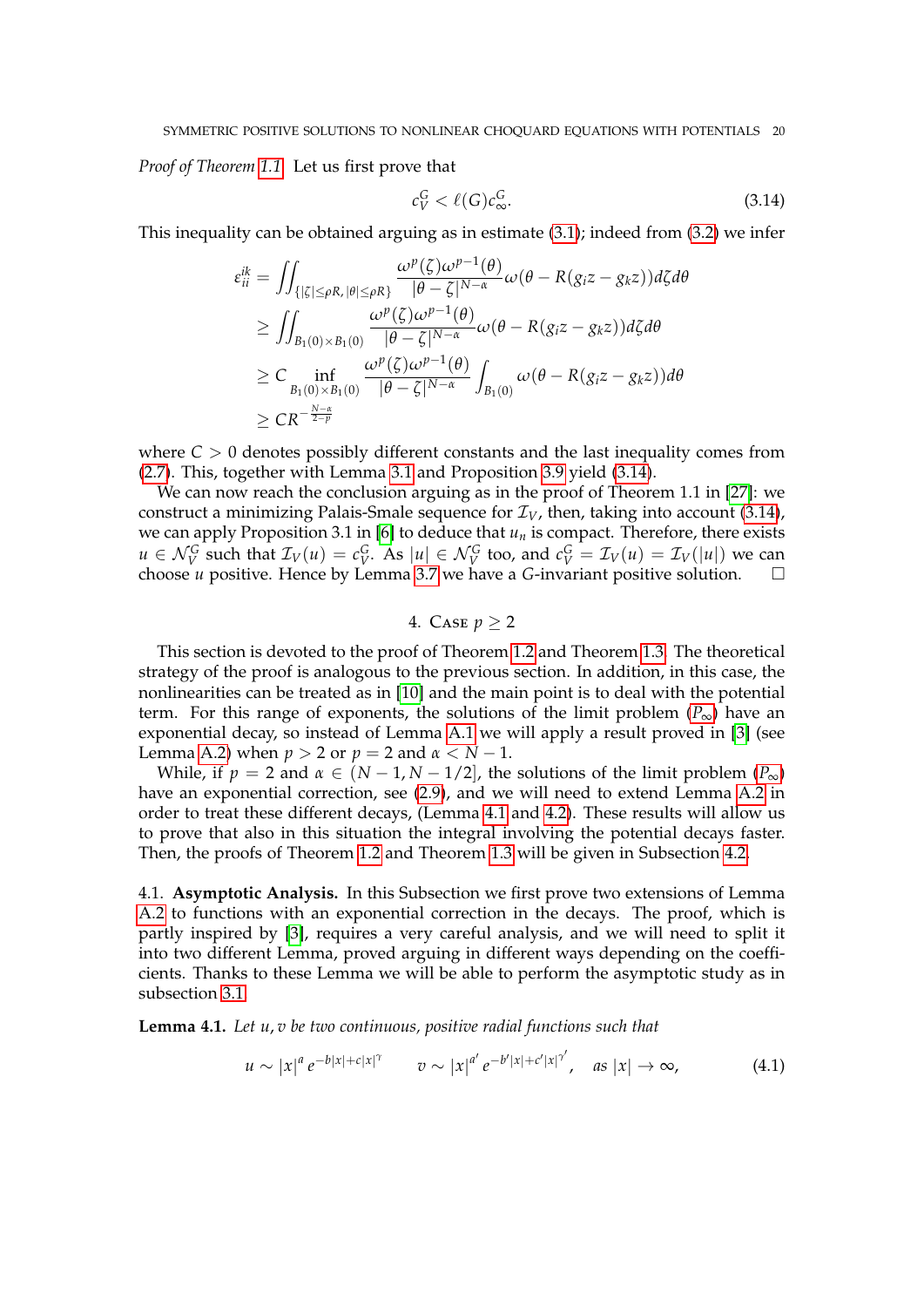where  $b$ ,  $b'$ ,  $c$ ,  $c' > 0$ ,  $a$ ,  $a' \in \mathbb{R}$ ,  $\gamma \in (0,1)$ , and  $\gamma' \in [0,1)$ . Then the following estimate holds

$$
\int_{\mathbb{R}^N} u_{\xi}v \sim |\xi|^a e^{-b|\xi|+c|\xi|^\gamma} \qquad \text{if } b < b', \text{ or if } b = b' \text{ and } \gamma > \gamma',
$$

*where*  $u_{\xi}(x) = u(x - \xi)$ .

*Proof.* The proof is quite lengthy, so that it will be divided into steps. **Step 1.** We preliminarily give a bound from below. By the positivity and the continuity

of *v* one has that  $v \ge C > 0$  on  $B_1(0)$ , the ball centred at zero with radius one, this together with the fact that the function  $f(t) = t^a e^{-bt + ct\gamma}$  is decreasing if *t* is sufficiently large, yields

$$
\int_{\mathbb{R}^N} u_{\xi} v \ge \int_{B_1(0)} u_{\xi} v \ge C \int_{B_1(0)} |x - \xi|^a e^{-b|x - \xi| + c|x - \xi|^{\gamma}} dx
$$
\n
$$
\ge C(|\xi| + 1)^a e^{-b|\xi| - b + c(|\xi| + 1)^{\gamma}} \sim \underline{C} |\xi|^a e^{-b|\xi| + c|\xi|^{\gamma}}.
$$
\n(4.2)

<span id="page-20-2"></span>**Step 2.** In this step we will show that

<span id="page-20-0"></span>
$$
\int_{\mathbb{R}^N} u_{\xi} v \leq \int_{r_0}^{\xi_0 - r_0} dr \int_{\mathbb{R}^{N-1}} u_{\xi} v dy + C \left[ \xi_0^a e^{-b\xi_0 + c\xi_0^{\gamma}} + \xi_0^a' e^{-b'\xi_0 + c'\xi_0^{\gamma'}} \right],
$$
 (4.3)

where

<span id="page-20-1"></span>
$$
x = (r, y) \in \mathbb{R} \times \mathbb{R}^{N-1}, \quad \xi = (\xi_0, 0, \ldots, 0), \quad \text{and } r_0 \in (1, \xi_0/2).
$$
 (4.4)

Let us observe that  $r_0$  will be fixed sufficiently large and the notation on  $\zeta$  can be taken up to rotations. In order to prove [\(4.3\)](#page-20-0), we split the integral as follows

$$
\int_{\mathbb{R}^N} u_{\xi} v = \int_{-\infty}^{r_0} dr \int_{\mathbb{R}^{N-1}} u_{\xi} v dy + \int_{r_0}^{\xi_0 - r_0} dr \int_{\mathbb{R}^{N-1}} u_{\xi} v dy + \int_{\xi_0 - r_0}^{+\infty} dr \int_{\mathbb{R}^{N-1}} u_{\xi} v dy.
$$
 (4.5)

As *u*, *v* are radial functions, by performing the change of variables  $r' = \xi_0 - r$  one gets

$$
\int_{-\infty}^{r_0} dr \int_{\mathbb{R}^{N-1}} u_{\xi} v dy + \int_{\xi_0 - r_0}^{+\infty} dr \int_{\mathbb{R}^{N-1}} u_{\xi} v dy = \int_{-\infty}^{r_0} dr \int_{\mathbb{R}^{N-1}} (u_{\xi} v + u v_{\xi}) dy.
$$

Now, note that for every  $r < r_0$  it results

$$
|x-\xi| = \sqrt{(\xi_0 - r)^2 + |y|^2} \ge |\xi_0 - r| > \xi_0 - r_0,
$$

then thanks to the monotonicity properties of the function  $f(t) = t^a e^{-bt + ct\gamma}$  already observed, one deduces that, for *ξ*<sup>0</sup> sufficiently large there exists a positive constant *C* such that

$$
|x-\xi|^a e^{-b|x-\xi|+c|x-\xi|^\gamma} \leq C\xi_0^a e^{-b\xi_0+c\xi_0^\gamma}, \quad |x-\xi|^{a'} e^{-b'|x-\xi|+c'|x-\xi|^{\gamma'}} \leq C\xi_0^a e^{-b'\xi_0+c'\xi_0^{\gamma'}}.
$$

These facts and [\(4.1\)](#page-19-3) yield (with *C* possibly different constants)

$$
\int_{-\infty}^{r_0} dr \int_{\mathbb{R}^{N-1}} (u_{\xi}v + uv_{\xi}) dy \leq C \xi_0^a e^{-b\xi_0 + c\xi_0^{\gamma}} \int_{-\infty}^{r_0} dr \int_{\mathbb{R}^{N-1}} v dy \n+ C \xi_0^a' e^{-b'\xi_0 + c'\xi_0^{\gamma'}} \int_{-\infty}^{r_0} dr \int_{\mathbb{R}^{N-1}} u dy \n\leq C \left[ \xi_0^a e^{-b\xi_0 + c\xi_0^{\gamma}} + \xi_0^a' e^{-b'\xi_0 + c'\xi_0^{\gamma'}} \right]
$$
\n(4.6)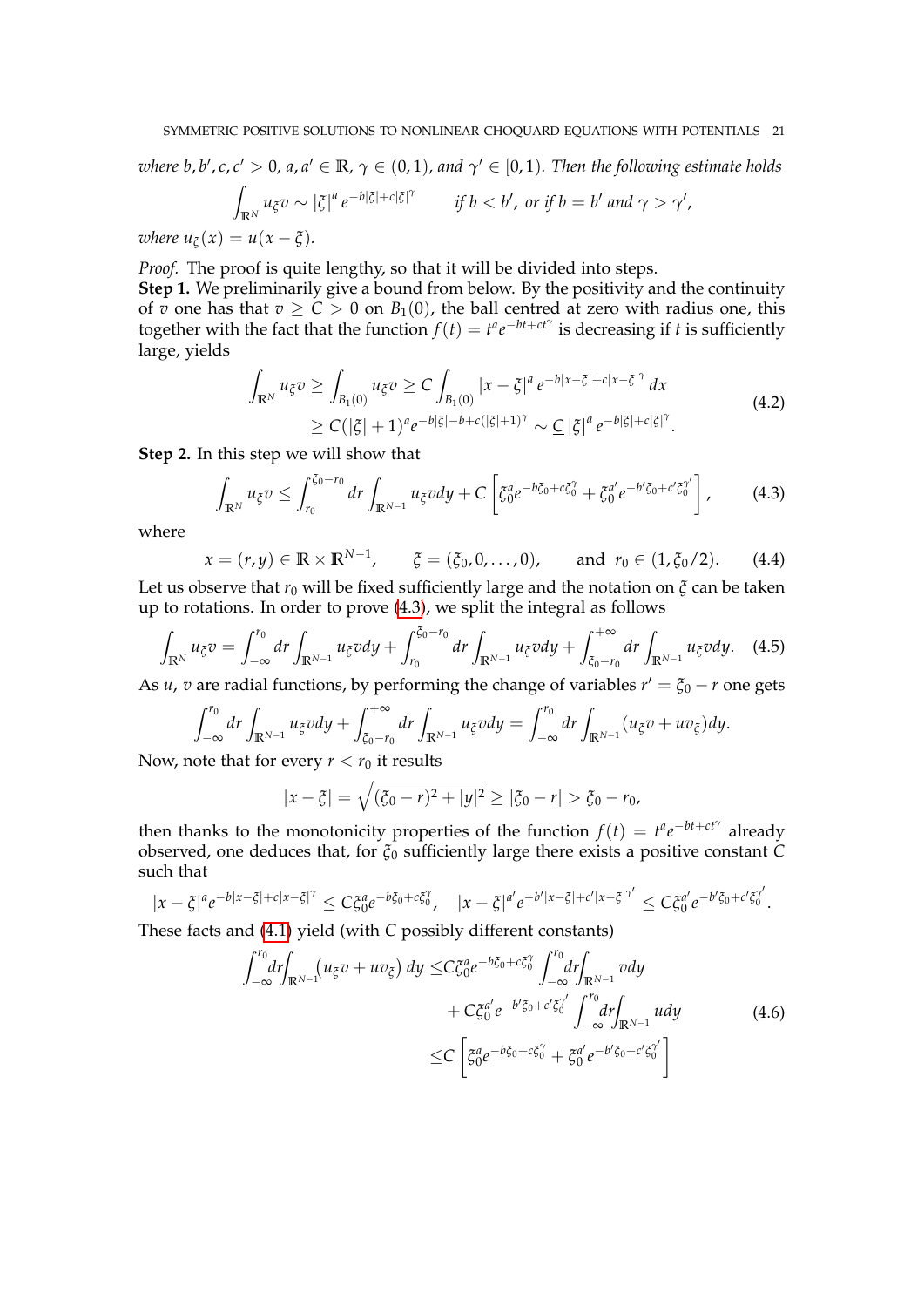where the last inequality is deduced observing that  $u, v \in L^1(\mathbb{R}^N)$ , so that [\(4.3\)](#page-20-0) holds. **Step 3.** In this step we are going to show that

<span id="page-21-1"></span>
$$
\int_{r_0}^{\xi_0 - r_0} dr \int_{\mathbb{R}^{N-1}} u_{\xi} v \, dy \le C \, \xi_0^a e^{-b\xi_0 + c\xi_0^{\gamma}}, \qquad \text{if } b < b'.
$$
\n
$$
(4.7)
$$

First of all, we can find  $\tilde{b}$ , *C* positive constants such that

<span id="page-21-0"></span>
$$
e^{-b'|x|-b|\xi-x|+c'|x|^{\gamma'}+c|\xi-x|^{\gamma}} \leq e^{-b\xi_0-(b'-b)|x|+c'|x|^{\gamma'}+c|\xi-x|^{\gamma}} \leq Ce^{-b\xi_0-\tilde{b}|x|+c\xi_0^{\gamma}}.
$$
 (4.8)

In addition, taking into account [\(4.4\)](#page-20-1) it results

$$
|x|^{a'} |\xi - x|^a \le r^{a'} |\xi_0 - r|^a, \text{ when } a', a < 0,
$$

while, if both *a* and *a'* are positive, by direct computations, we can find a positive constant *C* such that

$$
|x|^{a'} |\xi - x|^a \leq Cr^{a'} |\xi_0 - r|^a (1 + |y|)^{a'} (1 + |y|)^a.
$$

Then, noting that  $|x| \geq \frac{r+|y|}{2}$ , and using [\(4.8\)](#page-21-0), we obtain (denoting with *C* possibly different constants)

$$
\int_{r_0}^{\xi_0 - r_0} dr \int_{\mathbb{R}^{N-1}} u_{\xi} v \, dy \leq C e^{-b\xi_0 + c\xi_0^{\gamma}} \int_{r_0}^{\xi_0 - r_0} dr \int_{\mathbb{R}^{N-1}} r^{a'} \left| \xi_0 - r \right|^{a} e^{-\tilde{b} \frac{r}{2}} e^{-\tilde{b} \frac{|y|}{2}} \tilde{h}(y) \, dy
$$
  

$$
\leq C e^{-b\xi_0 + c\xi_0^{\gamma}} \int_{r_0}^{\xi_0 - r_0} r^{a'} \left| \xi_0 - r \right|^{a} e^{-\tilde{b} \frac{r}{2}} \, dr,
$$

where we have used that  $e^{-\tilde{b}\frac{|y|}{2}}\tilde{h}(y) \in L^1(\mathbb{R}^{N-1})$ . When *a* and *a'* have opposite sign an analogous argument leads to the same conclusion. This last integral can be now estimated exactly as in [\[3\]](#page-32-7) (Lemma 3.7 pp. 108-109), and we get [\(4.7\)](#page-21-1).

*ξ*0

<span id="page-21-2"></span>**Step 4.** In this step we will consider the case  $b = b'$  and we will show that

$$
\int_{r_0}^{\xi_0 - r_0} dr \int_{\mathbb{R}^{N-1}} u_{\xi} v \, dy \le \int_{r_0}^{\frac{\xi_0}{2}} dr \int_{\{|y| < r\}} (u_{\xi} v + u v_{\xi}) dy \n+ C e^{-b\xi_0} \left[ \xi_0^{a'} e^{c'\xi_0'} + \xi_0^a e^{c\xi_0'} \right].
$$
\n
$$
(4.9)
$$

Performing the change of variables  $r' = r - \xi_0$  and taking into account the symmetry properties of *u* and *v*, one gets

$$
\int_{\xi_0/2}^{\xi_0-r_0} dr \int_{\mathbb{R}^{N-1}} u_{\xi} v dy = \int_{r_0}^{\xi_0/2} dr \int_{\mathbb{R}^{N-1}} u v_{\xi} dy
$$

so that

$$
\int_{r_0}^{\xi_0 - r_0} dr \int_{\mathbb{R}^{N-1}} u_{\xi} v dy = \int_{r_0}^{\frac{\xi_0}{2}} dr \int_{|y| > r} (u_{\xi} v + u v_{\xi}) dy \n+ \int_{r_0}^{\frac{\xi_0}{2}} dr \int_{|y| < r} (u_{\xi} v + u v_{\xi}) dy.
$$
\n(4.10)

Then, in order to show [\(4.9\)](#page-21-2) we have to study the first integral on the right hand side.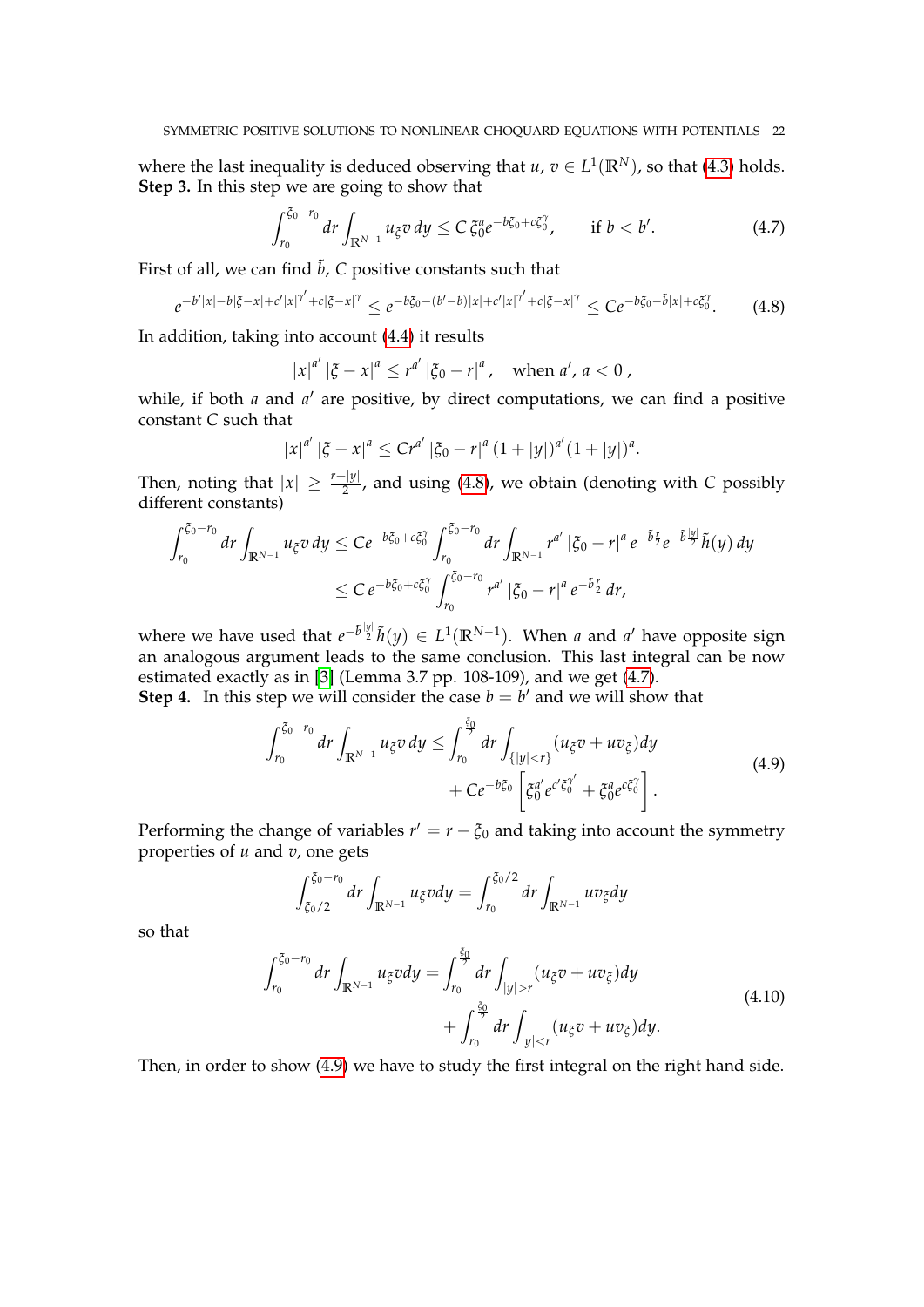Notice that  $|x| \leq r + |y|$ , and  $|\xi - x| \leq \xi_0 + |y|$ , so that as  $\gamma$ ,  $\gamma' \in [0,1)$ ,  $|x|^{\gamma'} \leq \xi_0$  $r^{\gamma'} + |y|^{\gamma'} \le 2 |y|^{\gamma'}$ , and  $|\xi - x|^{\gamma} \le \xi_0^{\gamma} + |y|^{\gamma}$ . Moreover, as  $|y| > r$  in the integral under study, it holds that  $|x|\geq$  $\begin{array}{l} P + |y| & \leq 2 |y| \end{array}$ , and  $|y - x| \leq \frac{c_0 + |y|}{2}$ . Moreover, as  $|y| > r$  in the integral diderstudy, it holds that  $|x| \geq \sqrt{2}r$  and  $(1 - 1/\sqrt{2})|x| \geq (1 - 1/\sqrt{2})|y|$ , summing up, one gets  $|x| \geq r + (1 - 1/\sqrt{2})|y|$ .

<span id="page-22-1"></span>
$$
|x| + |\xi - x| > \xi_0 + \lambda |y|,
$$
  $\lambda = 1 - 1/\sqrt{2},$  (4.11)

yielding

<span id="page-22-0"></span>
$$
e^{-b(|x-\xi|+|x|)+c|x-\xi|^{\gamma}+c'|x|^{\gamma'}} \leq e^{-b\xi_0+c\xi_0^{\gamma}}e^{-\lambda b|y|+c|y|^{\gamma}+2c'|y|^{\gamma'}}.
$$
\n(4.12)

Moreover,  $|x| \geq r$ , and  $|\xi - x| \geq \frac{\xi_0}{2}$  $\frac{1}{2}$ , so that

$$
|x - \xi|^a |x|^{a'} \le C |r|^{a'} \xi_0^a \le C \xi_0^a, \qquad \text{if } a, a' < 0, |x - \xi|^a |x|^{a'} \le C |y|^{a'} (\xi_0^a + |y|^a) \le C \xi_0^a |y|^{a+a'}, \qquad \text{if } a, a' > 0,
$$

where the last inequality follows from the fact that  $|y| \ge r$ . In the case in which *a* and a' have opposite sign we will obtain a combination of the previous estimates. This, together with [\(4.1\)](#page-19-3) and [\(4.12\)](#page-22-0), implies

$$
\int_{r_0}^{\frac{\zeta_0}{2}} \int_{|y|>r} u_{\zeta} v \leq C \zeta_0^a e^{-b \zeta_0 + c \zeta_0^{\gamma}} \int_{r_0}^{\frac{\zeta_0}{2}} \int_{|y|>r} |y|^{|a'|+|a|} e^{-\lambda b |y|+c|y|^{\gamma}+2c'|y|^{\gamma'}}\n\leq C \zeta_0^a e^{-b \zeta_0 + c \zeta_0^{\gamma}} \int_{r_0}^{\infty} \int_r^{\infty} \rho^{|a|+|a'|+N-2} e^{-\lambda b \rho + c \rho^{\gamma}+2c' \rho^{\gamma'}} dr d\rho
$$
\n
$$
= C \zeta_0^a e^{-b \zeta_0 + c \zeta_0^{\gamma}} \int_{r_0}^{+\infty} d\rho \int_{r_0}^{\rho} \rho^{|a|+|a'|} \rho^{N-2} e^{-\lambda b \rho + c \rho^{\gamma}+2c' \rho^{\gamma'}} dr
$$
\n
$$
\leq C \zeta_0^a e^{-b \zeta_0 + c \zeta_0^{\gamma}} \int_{r_0}^{\infty} \rho^{N-1+|a|+|a'|} e^{-\lambda b \rho + c \rho^{\gamma}+2c' \rho^{\gamma'}} d\rho
$$
\n
$$
\leq C \zeta_0^a e^{-b \zeta_0 + c \zeta_0^{\gamma}}.
$$

where we recall that  $\lambda > 0$  is introduced in [\(4.11\)](#page-22-1). Arguing analogously, one obtains  $(4.9).$  $(4.9).$ 

<span id="page-22-3"></span>**Step 5.** In this step we will prove

$$
\int_{r_0}^{\frac{\xi_0}{2}} dr \int_{|y| < r} (u_{\xi}v + uv_{\xi}) dy \sim \xi_0^a e^{-b\xi_0} \int_{r_0}^{\frac{\xi_0}{2}} r^{\frac{N-1}{2} + a'} e^{c'r'^2 + c(\xi_0 - r)^\gamma} dr + \xi_0^a' e^{-b\xi_0} \int_{r_0}^{\frac{\xi_0}{2}} r^{\frac{N-1}{2} + a} e^{cr'^2 + c'(\xi_0 - r)^\gamma} dr.
$$
\n(4.13)

Recalling [\(4.4\)](#page-20-1) and taking into consideration that  $|y| \le r$ , one has

<span id="page-22-2"></span>
$$
r < |x| = \sqrt{r^2 + |y|^2} < \sqrt{2}r, \qquad \frac{\xi_0}{2} < |\xi - x| < |\xi_0 - r| + r = \xi_0. \tag{4.14}
$$

Moreover, let us take  $h = |y|^2$  and consider, for every  $s, t \in (0, 2)$ , and  $d, d' > 0$ , the function

$$
f(h) := d' |x|^s + d |\xi - x|^t = d'(r^2 + h)^{\frac{s}{2}} + d ((\xi_0 - r)^2 + h)^{\frac{t}{2}}.
$$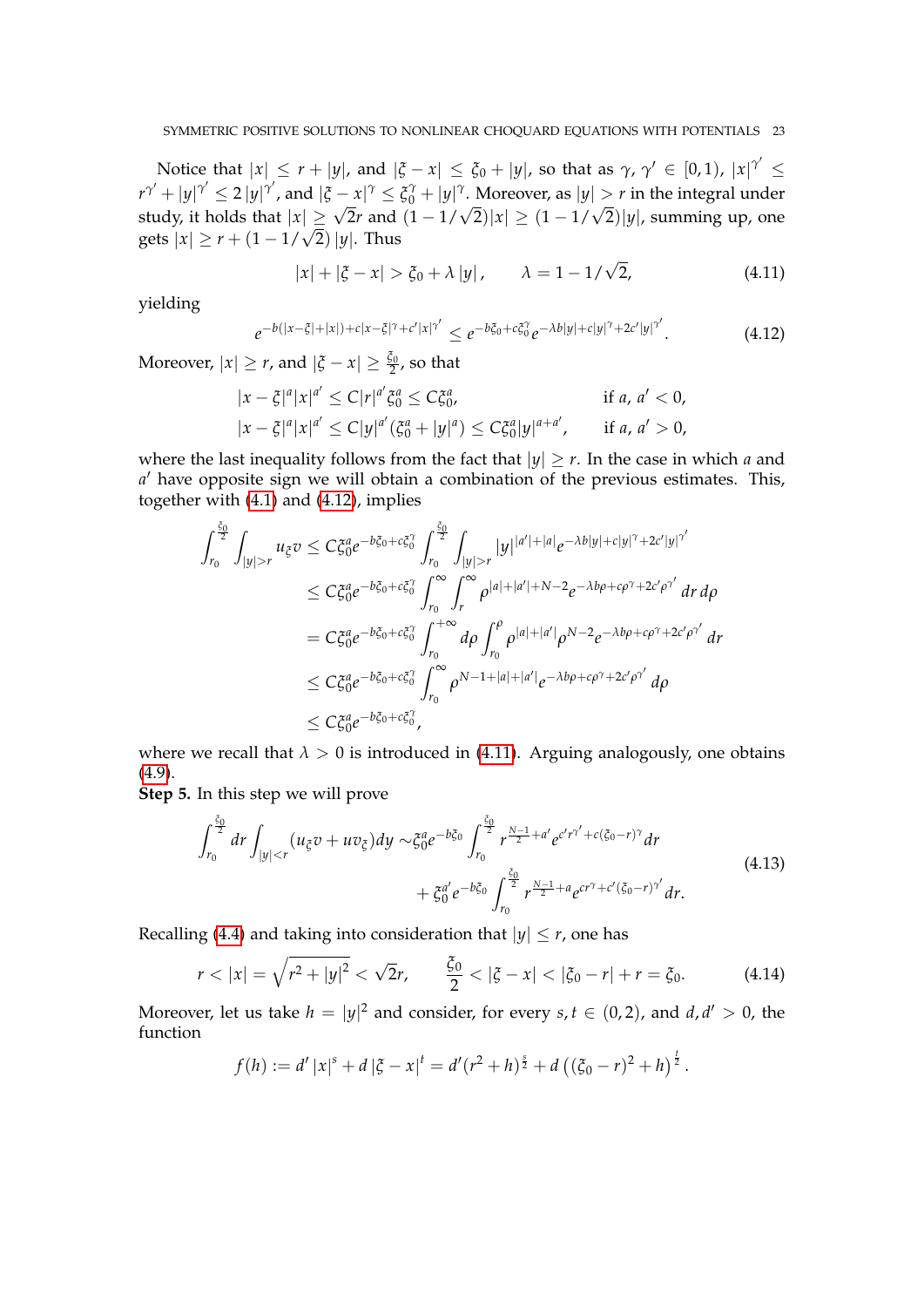Then, [\(4.14\)](#page-22-2) yields for  $h \in [0, r^2]$  and  $\xi_0 > 2r$ 

$$
d'\frac{s}{2}2^{\frac{s}{2}-1}r^{s-2}\leq f'(h)\leq \left(d\frac{t}{2}r^{t-2}+d'\frac{s}{2}r^{s-2}\right),
$$

so that

$$
d'\frac{s}{2}2^{\frac{s}{2}-1}r^{s-2}h+f(0)\leq f(h)\leq f(0)+\left(d\frac{t}{2}r^{t-2}+d'\frac{s}{2}r^{s-2}\right)h,\qquad\forall\,h\in[0,r^2].
$$

As a consequence, the following inequality holds for every  $s, t \in (0, 2)$ 

$$
d'r^{s} + d(\xi_{0} - r)^{t} + d'\frac{s}{2}2^{\frac{s}{2} - 1}r^{s-2}|y|^{2} < d'|x|^{s} + d|\xi - x|^{t}
$$
\n
$$
< d'r^{s} + d(\xi_{0} - r)^{t} + \left(d\frac{t}{2}r^{t-2} + d'\frac{s}{2}r^{s-2}\right)|y|^{2}.
$$

Using these information (both for  $s = \gamma'$ ,  $t = \gamma$ ,  $d = c$ ,  $d' = c'$ , and for  $s = t = 1$ ,  $d = d' = b$ ), together with [\(4.1\)](#page-19-3) and [\(4.14\)](#page-22-2), we obtain

$$
\int_{|y| < r} u_{\xi} v dy \sim \xi_0^a e^{-b \xi_0} r^{a'} e^{c'r^{\gamma} + c(\xi_0 - r)^{\gamma}} \int_{|y| < r} e^{-\hat{b}_1 \frac{|y|^2}{r} + \hat{b}_2 \frac{|y|^2}{r^{2 - \gamma}} + \hat{b}_3 \frac{|y|^2}{r^{2 - \gamma'}} dy},
$$

where  $\hat{b}_1$ ,  $\hat{b}_2$ ,  $\hat{b}_3$  are positive constants which depend on the parameters and on whether we are considering estimates from above or below. Notice that, for every  $r > r_0$  and for  $r_0$  fixed sufficiently large, (depending on the parameters but not on  $\zeta_0$ ),

$$
\frac{\hat{b}_1}{2}\frac{|y|^2}{r} \leq \frac{|y|^2}{r}\left(\hat{b}_1 - \frac{\hat{b}_2}{r_0^{1-\gamma}} - \frac{\hat{b}_3}{r_0^{1-\gamma'}}\right) \leq \hat{b}_1\frac{|y|^2}{r}.
$$

Therefore, choosing  $\hat{b} = \hat{b}_1$  in the estimate from below and  $\hat{b} = \hat{b}_1/2$  in the one from above, it follows

$$
\int_{r_0}^{\frac{\xi_0}{2}} dr \int_{|y| < r} u_{\xi} v dy \sim \xi_0^a e^{-b\xi_0} \int_{r_0}^{\frac{\xi_0}{2}} r^{a'} e^{c'r^{\gamma'} + c(\xi_0 - r)^{\gamma}} dr \int_{|y| < r} e^{-\hat{b}\frac{|y|^2}{r}} dy
$$
  
=  $\xi_0^a e^{-b\xi_0} \int_{r_0}^{\frac{\xi_0}{2}} r^{a'} r^{\frac{N-1}{2}} e^{c'r^{\gamma'} + c(\xi_0 - r)^{\gamma}} dr \int_{|y'| < \sqrt{r}} e^{-\hat{b}|y'|^2} dy'.$ 

The last integral is bounded from above by the integral in the whole **R***N*−<sup>1</sup> and, since  $r > 1$ , it is bounded from below by the integral on  $B_1(0)$ , both finite; so that it results

<span id="page-23-0"></span>
$$
\int_{r_0}^{\frac{\xi_0}{2}} dr \int_{|y| < r} u_{\xi} v \sim \xi_0^a e^{-b\xi_0} \int_{r_0}^{\frac{\xi_0}{2}} r^{\frac{N-1}{2} + a'} e^{c'r'} + c(\xi_0 - r)^\gamma dr.
$$
 (4.15)

By similar computations, exchanging the role of the coefficients, one has [\(4.13\)](#page-22-3). **Step 6.** In this step we will conclude the proof.

Let us start dealing with the first integral on the right hand side of [\(4.13\)](#page-22-3), and notice that on the interval  $[r_0, \xi_0/2]$  one has  $r^{\gamma'} < (\xi_0/2)^{\gamma'}$  and  $(\xi_0 - r)^\gamma \le (\xi_0 - r_0)^\gamma$ . Hence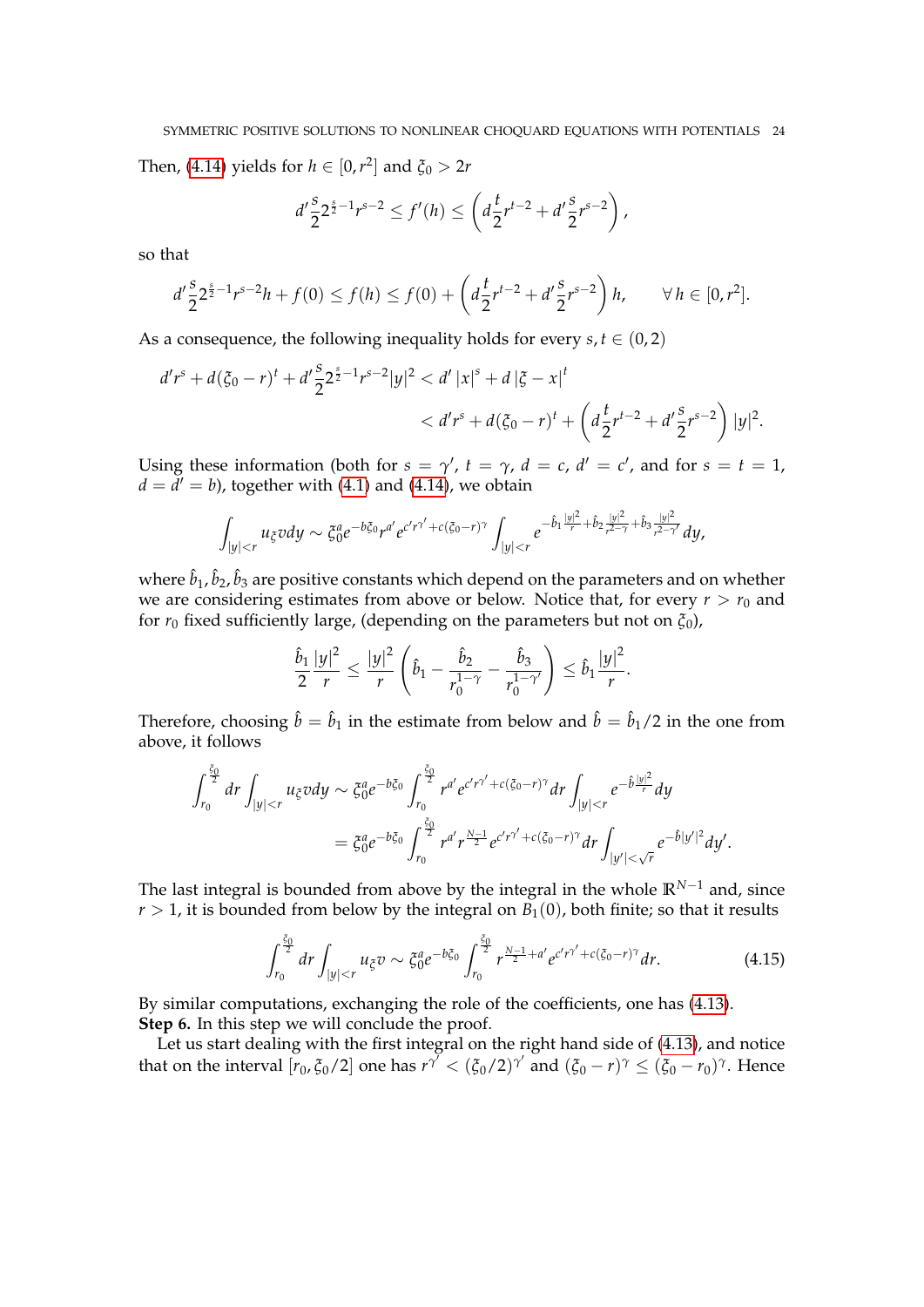for any  $\gamma > \gamma'' > \gamma' \geq 0$  one has

$$
\int_{r_0}^{\frac{\xi_0}{2}} r^{\frac{N-1}{2}+a'} e^{c'r^{\gamma'}+c(\xi_0-r)^{\gamma}} dr \leq e^{c'(\xi_0/2)^{\gamma'}+c(\xi_0-r_0)^{\gamma}+(\xi_0/2)^{\gamma''}} \int_{r_0}^{\frac{\xi_0}{2}} r^{\frac{N-1}{2}+a'} e^{-r^{\gamma''}} dr
$$
  

$$
\leq C e^{c'(\xi_0/2)^{\gamma'}+(\xi_0/2)^{\gamma''}+c(\xi_0-r_0)^{\gamma}}.
$$

As  $\gamma>\gamma''>\gamma'\geq0$ , one gets  $e^{c'(\xi_0/2)^{\gamma'}+(\xi_0/2)^{\gamma''}+c(\xi_0-r_0)^{\gamma}}\sim e^{c\xi_0^{\gamma}}$  if  $\xi_0$  is sufficiently large, so that

<span id="page-24-1"></span>
$$
\int_{r_0}^{\frac{\zeta_0}{2}} r^{\frac{N-1}{2}+a'} e^{c'r^{\gamma'} + c(\zeta_0 - r)^{\gamma}} dr \leq C e^{c\zeta_0^{\gamma}}.
$$
 (4.16)

When arguing on the second integral in [\(4.13\)](#page-22-3), we take into account that the role of *γ* and  $\gamma'$  are exchanged, and as  $\gamma > \gamma'$  we obtain

<span id="page-24-2"></span>
$$
\int_{r_0}^{\frac{\xi_0}{2}} r^{\frac{N-1}{2}+a} e^{cr^{\gamma}+c'(\xi_0-r)^{\gamma'}} dr \leq C e^{c(\xi_0/2)^{\gamma}}, \qquad \text{if } \xi_0 \text{ is big enough.} \tag{4.17}
$$

Finally, exploiting [\(4.2\)](#page-20-2), [\(4.3\)](#page-20-0), [\(4.7\)](#page-21-1) one gets the conclusion if  $b < b'$ . When  $b = b'$ and  $\gamma > \gamma'$ , one takes into account [\(4.2\)](#page-20-2), [\(4.3\)](#page-20-0), [\(4.9\)](#page-21-2), [\(4.13\)](#page-22-3), [\(4.16\)](#page-24-1) and [\(4.17\)](#page-24-2) to conclude the proof.  $\Box$ 

In the next lemma we analyze the case  $b = b'$  and  $\gamma = \gamma'$ , concluding the extension of Lemma [A.2](#page-32-8) useful in our context.

<span id="page-24-0"></span>**Lemma 4.2.** *Let u*, *v be two continuous, positive radial functions such that* [\(4.1\)](#page-19-3) *is satisfied with b'* = *b* > 0,  $\gamma' = \gamma \in (0,1)$ , c, c' > 0 and a, a'  $\in \mathbb{R}$ . Then the following estimate holds

$$
\int_{\mathbb{R}^N} u_{\xi}v \sim |\xi|^{\frac{N+1}{2} + a + a' - \frac{\gamma}{2}} e^{-b|\xi| + \tilde{c}|\xi|^{\gamma}}, \quad \text{with } \tilde{c} = \left( (c')^{\frac{1}{1-\gamma}} + c^{\frac{1}{1-\gamma}} \right)^{1-\gamma},
$$

*where*  $u_{\xi}(x) = u(x - \xi)$ .

**Remark 4.3.** Let us observe that in Lemma [4.1,](#page-19-0) [4.2,](#page-24-0) we assume c,  $c' > 0$  or  $\gamma$ ,  $\gamma' > 0$  as the *cases c, c'*  $\leq$  0 *or*  $\gamma$ *,*  $\gamma'$   $\leq$  0 *are already contained in Lemma [A.2.](#page-32-8)* 

*Moreover, the case*  $c' \geq 0$ *,*  $\gamma' > 0$  *is equivalent to our assumption*  $c' > 0$ *,*  $\gamma' \geq 0$ *, and if*  $b' > b$  the result can be proved as well, by exchanging the role of  $b$ ,  $b'$  and  $\gamma$ ,  $\gamma'.$ 

*Proof.* Let us start proving estimates from above and assuming, without loss of generality, that  $c \geq c' > 0$ . As in the proof of Lemma [4.1,](#page-19-0) we use the notation in [\(4.4\)](#page-20-1) with *r*<sub>0</sub> such that  $1 < r_0 < (1 + (c/c')^{1/(1-\gamma)})^{-1}$ ζ<sub>0</sub>/2  $< \xi_0$ /2. Steps 1, 2, 4, 5 in the proof of Lemma [4.1](#page-19-0) are still valid, hence we can take into account [\(4.3\)](#page-20-0), [\(4.9\)](#page-21-2), [\(4.13\)](#page-22-3), and obtain

$$
\int_{\mathbb{R}^N} u_{\xi} v \leq C \xi_0^a e^{-b \xi_0} \int_{r_0}^{\frac{\xi_0}{2}} r^{\frac{N-1}{2} + a'} e^{c' r^\gamma + c(\xi_0 - r)^\gamma} dr \n+ C \xi_0^a' e^{-b \xi_0} \int_{r_0}^{\frac{\xi_0}{2}} r^{\frac{N-1}{2} + a} e^{c r^\gamma + c'(\xi_0 - r)^\gamma} dr + C \xi_0^a e^{-b \xi_0 + c \xi_0^\gamma}.
$$
\n(4.18)

<span id="page-24-3"></span>However, the estimate of the integrals in the right hand side of [\(4.18\)](#page-24-3), which in case  $\gamma > \gamma'$  corresponds to Step 6 in the proof of Lemma [4.1,](#page-19-0) requires a more accurate analysis when considering the case  $\gamma = \gamma'$ .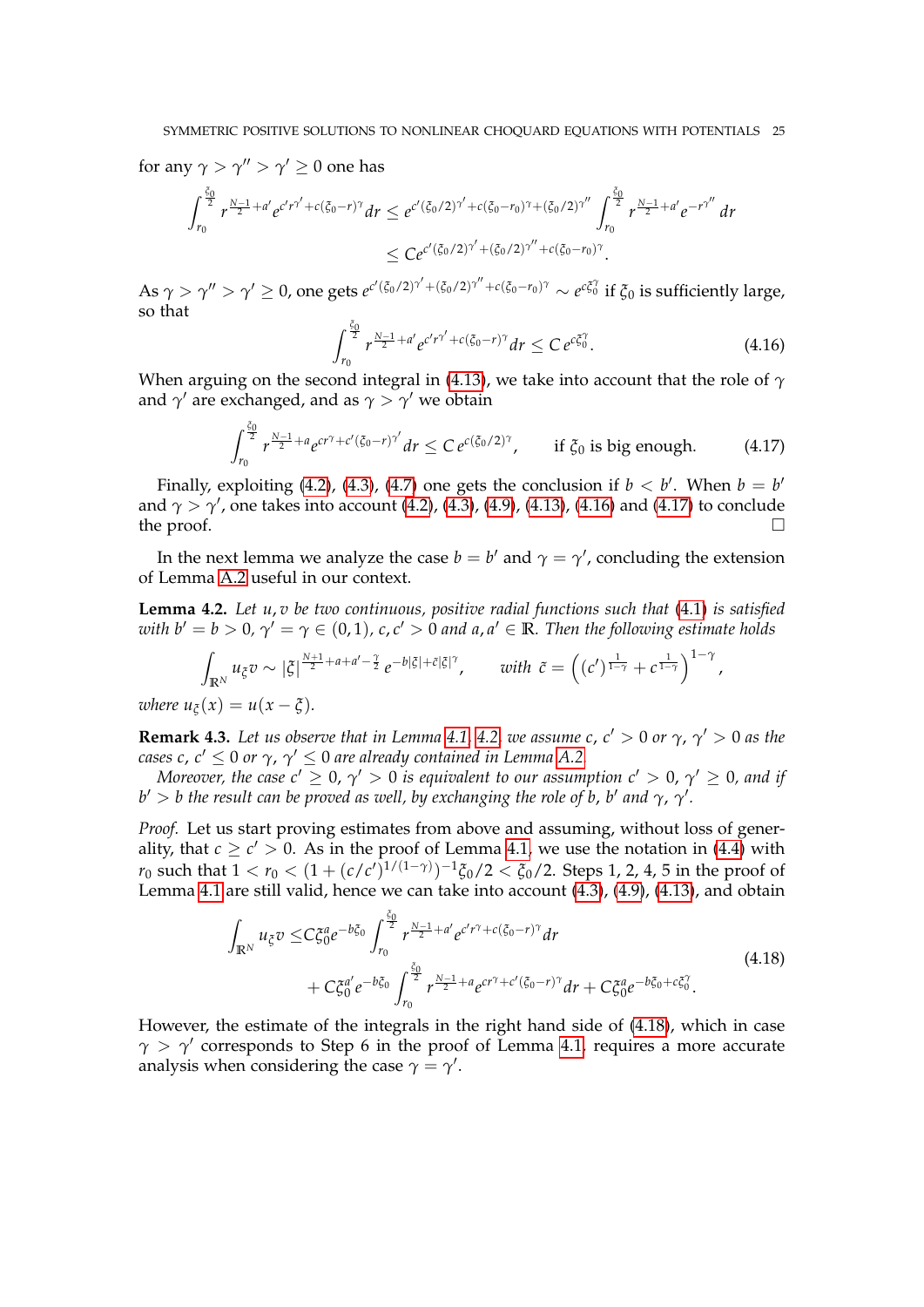Let us define

$$
g(r) := c'r^{\gamma} + c(\xi_0 - r)^{\gamma}
$$
\n(4.19)

and observe that it has a maximum in the interval  $[r_0, \xi_0/2]$  in the point  $\hat{r}$ , where

<span id="page-25-4"></span>
$$
\hat{r} = \frac{\xi_0}{1 + (c/c')^{\frac{1}{1-\gamma}}} \quad \text{and} \quad g(\hat{r}) = \xi_0^{\gamma} \left( (c')^{\frac{1}{1-\gamma}} + c^{\frac{1}{1-\gamma}} \right)^{1-\gamma}.
$$
 (4.20)

<span id="page-25-0"></span>As  $c \geq c'$ ,  $\hat{r} \leq \xi_0/2$ ; then we can write

$$
\int_{r_0}^{\xi_0/2} r^{\frac{N-1}{2}+a'} e^{c'r^{\gamma}+c(\xi_0-r)^{\gamma}} = \int_{r_0}^{\hat{r}/2} r^{\frac{N-1}{2}+a'} e^{c'r^{\gamma}+c(\xi_0-r)^{\gamma}} dr + \int_{\hat{r}/2}^{\xi_0/2} r^{\frac{N-1}{2}+a'} e^{c'r^{\gamma}+c(\xi_0-r)^{\gamma}} dr
$$
(4.21)

and, noting that  $g(r) \leq g(\hat{r}/2)$  in  $(r_0, \hat{r}/2)$ , one obtains

$$
\int_{r_0}^{\hat{r}/2} r^{\frac{N-1}{2}+a'} e^{c'r^{\gamma}+c(\xi_0-r)^{\gamma}} dr \leq e^{g(\hat{r}/2)} \int_{r_0}^{\hat{r}/2} r^{\frac{N-1}{2}+a'} dr \leq C \xi_0^{\frac{N+1}{2}+a'} e^{g(\hat{r}/2)}.
$$
 (4.22)

In order to estimate the second integral in [\(4.21\)](#page-25-0) we need to study the behavior of *g* near  $\hat{r}$ . By Taylor expansion at the maximum point  $\hat{r}$ , one has

<span id="page-25-7"></span><span id="page-25-2"></span>
$$
g(r) = g(\hat{r}) + \frac{1}{2}g''(r_1)(\hat{r} - r)^2
$$
\n(4.23)

where  $r_1$  belongs to the interval of extrema  $r$  and  $\hat{r}$  so that  $r_1 \in (\hat{r}/2, \xi_0/2)$ . In addition,

<span id="page-25-1"></span>
$$
g''(r) = \gamma(\gamma - 1)h(r) \quad \text{where} \quad h(t) = \frac{c'}{t^{2-\gamma}} + \frac{c}{(\xi_0 - t)^{2-\gamma}} \quad (4.24)
$$

and  $h(t)$  has a global minimum point at  $\hat{t}$  such that

$$
\frac{\xi_0}{2} \geq \hat{t} = \frac{\xi_0}{1 + (c/c')^{\frac{1}{3-\gamma}}} \geq \hat{r}, \quad \text{as } c \geq c'.
$$

Hence, taking into account that  $\gamma$  < 1, [\(4.24\)](#page-25-1) together with [\(4.23\)](#page-25-2) yields

<span id="page-25-3"></span>
$$
g(r) \le g(\hat{r}) - \frac{1}{2}c_1\gamma(1-\gamma)\xi_0^{\gamma-2}(\hat{r}-r)^2.
$$
 (4.25)

<span id="page-25-6"></span>Exploiting [\(4.25\)](#page-25-3) into the second integral on the right hand side of [\(4.21\)](#page-25-0), one has

$$
\int_{\hat{r}/2}^{\tilde{\zeta}_0/2} r^{\frac{N-1}{2}+a'} e^{c'r^{\gamma}+c(\tilde{\zeta}_0-r)^{\gamma}} dr \leq e^{g(\hat{r})} \int_{\hat{r}/2}^{\tilde{\zeta}_0/2} r^{\frac{N-1}{2}+a'} e^{-\hat{c}\tilde{\zeta}_0^{\gamma-2}(\hat{r}-r)^2} dr \n= e^{g(\hat{r})} \int_{\hat{r}/2}^{\hat{r}} r^{\frac{N-1}{2}+a'} e^{-\hat{c}\tilde{\zeta}_0^{\gamma-2}(\hat{r}-r)^2} dr \n+ e^{g(\hat{r})} \int_{\hat{r}}^{\tilde{\zeta}_0/2} r^{\frac{N-1}{2}+a'} e^{-\hat{c}\tilde{\zeta}_0^{\gamma-2}(\hat{r}-r)^2} dr
$$
\n(4.26)

where  $\hat{c} = \frac{1}{2}c_1\gamma(1-\gamma)$ . Let us study the first integral on the right hand side and note that [\(4.20\)](#page-25-4) implies that there exist two positive constants  $C_1 < C_2$  such that

<span id="page-25-5"></span>
$$
C_1 \xi_0^{\frac{N-1}{2}+a'} \leq r^{\frac{N-1}{2}+a'} \leq C_2 \xi_0^{\frac{N-1}{2}+a'}, \qquad \forall \, r \in [\hat{r}/2, \xi_0/2]. \tag{4.27}
$$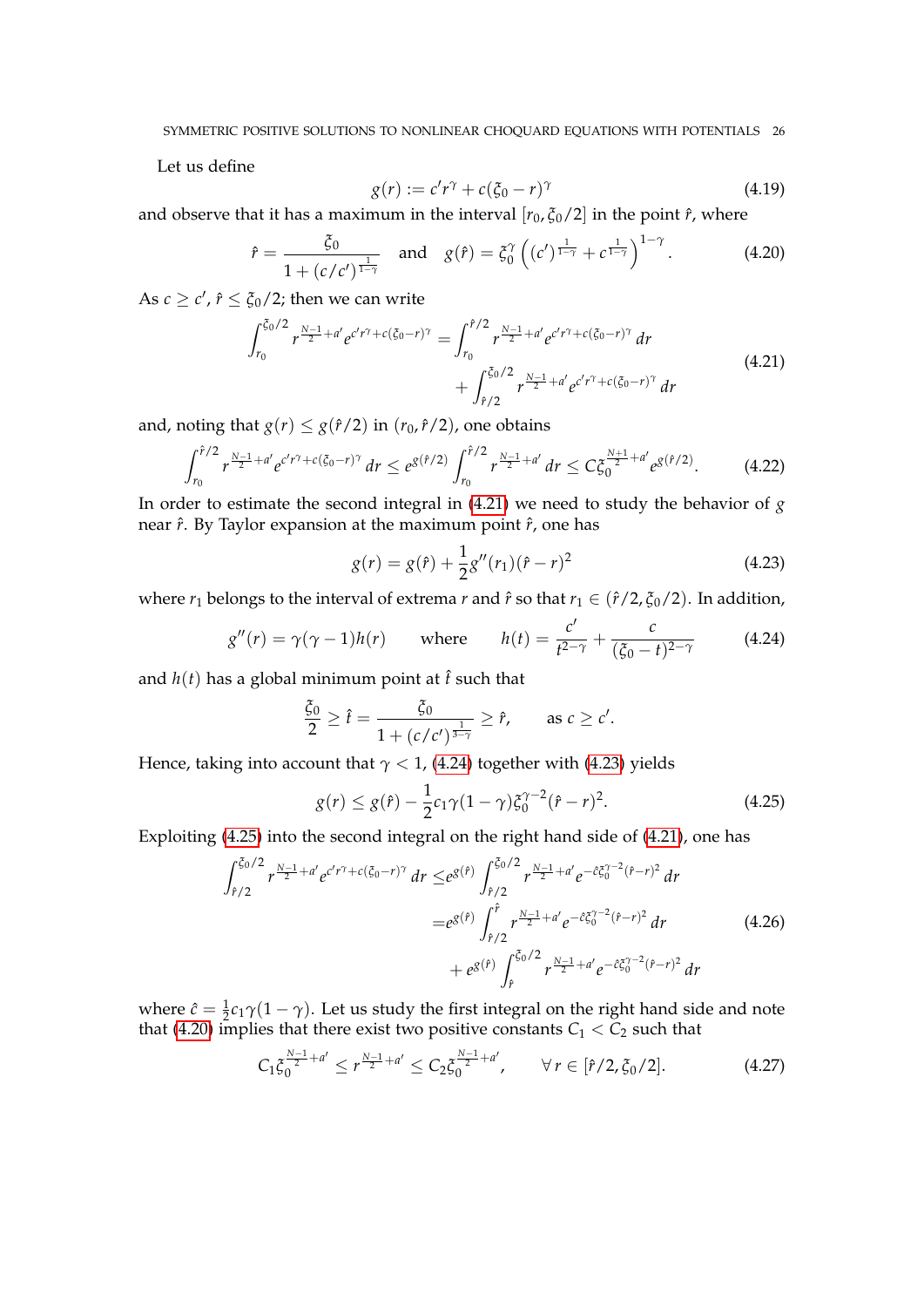Performing the change of variables  $w = (\hat{c} \xi_0^{\gamma-2})$  $\binom{\gamma-2}{0}^{1/2}(\hat{r}-r)$ , one obtains √

$$
\int_{\tilde{r}/2}^{\tilde{r}} r^{\frac{N-1}{2}+a'} e^{-\tilde{c}\tilde{\zeta}_0^{\gamma-2}(\tilde{r}-r)^2} dr \leq C_2 \, \tilde{\zeta}_0^{\frac{N+1}{2}+a'-\frac{\gamma}{2}} \int_0^{\frac{\sqrt{\tilde{c}}}{2} \tilde{\zeta}_0^{\gamma/2-1} \hat{r}} e^{-w^2} dw
$$
  

$$
\leq C \, \tilde{\zeta}_0^{\frac{N+1}{2}+a'-\frac{\gamma}{2}} \int_0^{+\infty} e^{-w^2} dw \leq C \, \tilde{\zeta}_0^{\frac{N+1}{2}+a'-\frac{\gamma}{2}}
$$

Using again [\(4.27\)](#page-25-5) in the second integral and performing the change of variables  $w =$  $(\hat{c} \xi_0^{\gamma-2})$  $\int_{0}^{\gamma-2}$ )<sup>1/2</sup>(*r* – *f*), one deduces that

$$
\int_{\hat{r}}^{\xi_0/2} r^{\frac{N-1}{2}+a'} e^{-\hat{c}\xi_0^{\gamma-2}(r-\hat{r})^2} dr \leq C \xi_0^{\frac{N+1}{2}+a'-\frac{\gamma}{2}},
$$

so that, [\(4.26\)](#page-25-6) becomes

$$
\int_{\hat{r}/2}^{\xi_0/2} r^{\frac{N-1}{2}+a'} e^{c'r^{\gamma}+c(\xi_0-r)^{\gamma}} dr \leq C \xi_0^{\frac{N+1}{2}+a'-\frac{\gamma}{2}} e^{g(\hat{r})}.
$$

Exploiting this last information and [\(4.22\)](#page-25-7) together with the fact that  $g(\hat{r}/2) < g(\hat{r})$ into [\(4.21\)](#page-25-0) one obtains

$$
\int_{r_0}^{\xi_0/2} r^{\frac{N-1}{2}+a'} e^{c'r^{\gamma}+c(\xi_0-r)^{\gamma}} \leq C \xi_0^{\frac{N+1}{2}+a'-\frac{\gamma}{2}} e^{g(\hat{r})}.
$$

As a consequence, from [\(4.18\)](#page-24-3), and taking into account that  $g(\hat{r}) > c\xi_0^{\gamma}$  $\int_0^7$  (thanks to [\(4.20\)](#page-25-4)), we deduce that

<span id="page-26-0"></span>
$$
\int_{\mathbb{R}^N} u_{\xi} v \leq C \xi_0^{\frac{N+1}{2} + a + a' - \frac{\gamma}{2}} e^{-b \xi_0 + g(\hat{r})} + C \xi_0^{a'} e^{-b \xi_0} \int_{r_0}^{\frac{\xi_0}{2}} r^{\frac{N-1}{2} + a} e^{c r^{\gamma} + c' (\xi_0 - r)^{\gamma}} dr,
$$
 (4.28)

for  $c \geq c'$ . Notice that, if  $c = c'$ , in order to study the integral on the right hand side we can repeat the argument above exchanging the roles of *a* and *a'*, and we obtain

<span id="page-26-1"></span>
$$
\int_{\mathbb{R}^N} u_{\xi} v \leq \xi_0^{\frac{N+1}{2} + a + a' - \frac{\gamma}{2}} e^{-b\xi_0 + g(\hat{r})}, \tag{4.29}
$$

.

and the proof of estimates from above in this case is complete, recalling [\(4.20\)](#page-25-4).

On the other hand, if  $c > c'$ , then we need to estimate differently the integral appearing on the right hand side of [\(4.28\)](#page-26-0). We consider the function

$$
\tilde{g}(r) := g(\xi_0 - r) = cr^{\gamma} + c'(\xi_0 - r)^{\gamma}
$$

and notice that it is increasing in the interval  $[r_0, \xi_0/2]$ , so that

$$
\int_{r_0}^{\frac{\zeta_0}{2}} r^{\frac{N-1}{2}+a} e^{cr^{\gamma}+c'(\zeta_0-r)^{\gamma}} dr \leq C e^{\tilde{g}(\zeta_0/2)} \int_{r_0}^{\frac{\zeta_0}{2}} r^{\frac{N-1}{2}+a} dr.
$$

In addition,  $\hat{r} < \xi_0/2$  as  $c > c'$  (see [\(4.20\)](#page-25-4)), so that  $\tilde{g}(\xi_0/2) = g(\xi_0/2) < g(\hat{r})$ , as  $\hat{r}$  is the maximum point of *g* in  $[r_0, \xi_0/2]$ . Hence, integrating one has

$$
\int_{r_0}^{\frac{\xi_0}{2}} r^{\frac{N-1}{2}+a} e^{cr^{\gamma}+c'(\xi_0-r)^{\gamma}} dr \leq C \, \xi_0^{\frac{N+1}{2}+a-\frac{\gamma}{2}} e^{g(\hat{r})}.
$$

Therefore, taking into account [\(4.28\)](#page-26-0), one has that [\(4.29\)](#page-26-1) holds in this case too.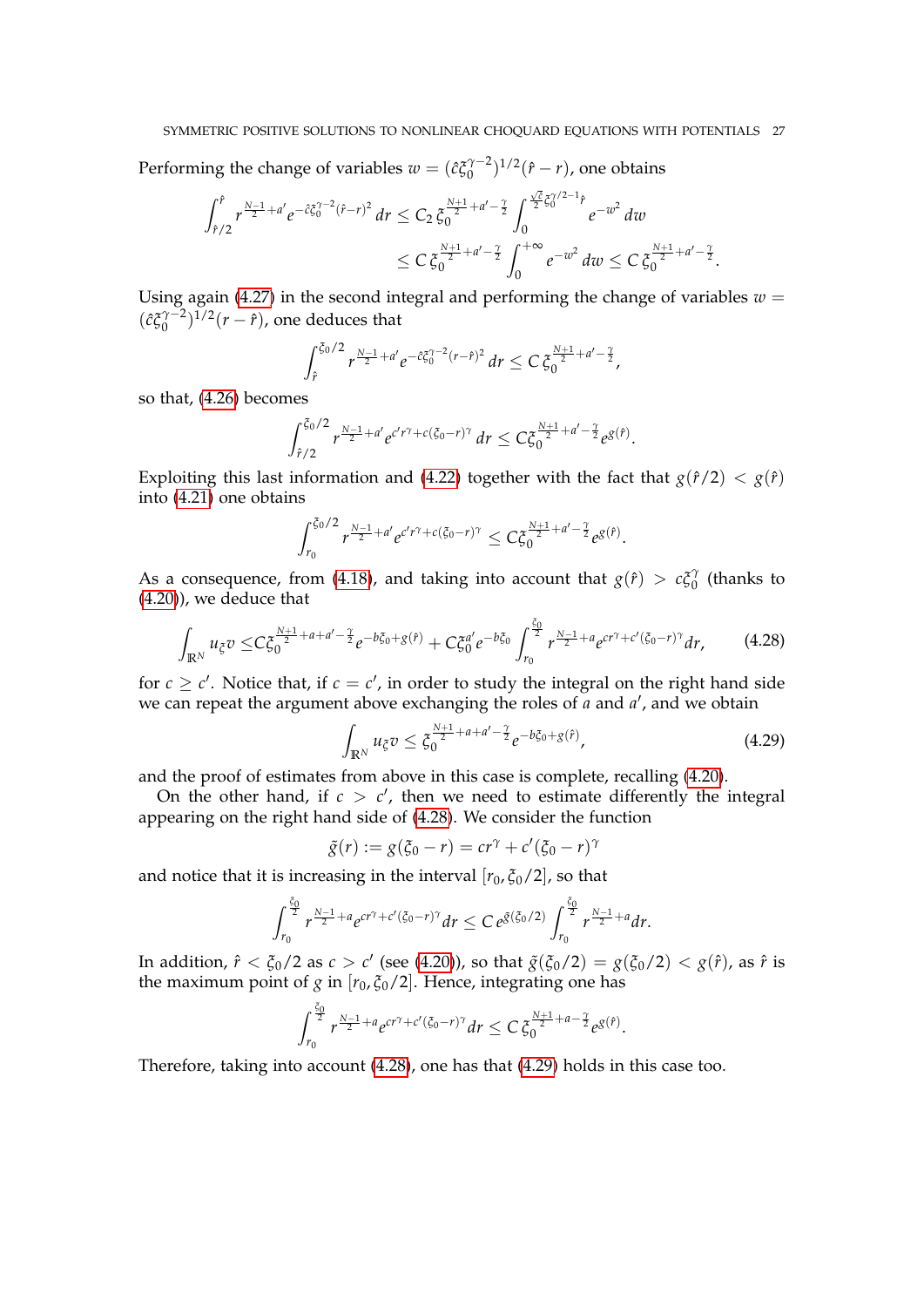To conclude the proof, we need to prove the estimate from below. We notice that on the interval  $[\hat{r}/2,\hat{r}]$  the function *h* given in [\(4.24\)](#page-25-1), attains its maximum on the boundary. In any case, one has

$$
h(r_1) \leq c_2 \xi_0^{\gamma-2}
$$
, where  $r_1 \in (\hat{r}/2, \hat{r})$ ,

with a suitable constant  $c_2 > 0$ . Exploiting a second order Taylor expansion of the function  $g$  as in [\(4.23\)](#page-25-2) one deduces that

$$
\int_{\hat{r}/2}^{\hat{r}} r^{\frac{N-1}{2}+a'} e^{c'r\hat{\gamma}+c(\xi_0-r)\hat{\gamma}} dr \ge \int_{\hat{r}/2}^{\hat{r}} r^{\frac{N-1}{2}+a'} e^{g(\hat{r})-\frac{1}{2}c_2\gamma(1-\gamma)\xi_0^{\gamma-2}(\hat{r}-r)^2} dr
$$
\n
$$
= e^{g(\hat{r})} \int_{\hat{r}/2}^{\hat{r}} r^{\frac{N-1}{2}+a'} e^{-\hat{c}\xi_0^{\gamma-2}(\hat{r}-r)^2} dr,
$$
\n(4.30)

<span id="page-27-1"></span>where  $\hat{c} = \frac{1}{2}c_2\gamma(1-\gamma)$ . Taking into account [\(4.27\)](#page-25-5) and performing the change of variable  $w = (\hat{c} \xi_0^{\gamma-2})$  $\int_0^{\gamma-2}$ <sup>1/2</sup>( $\hat{r}$  – *r*), yields

<span id="page-27-2"></span>
$$
\int_{\hat{r}/2}^{\hat{r}} r^{\frac{N-1}{2}+a'} e^{-\hat{c}\xi_0^{\gamma-2}(\hat{r}-r)^2} dr \geq C \xi_0^{\frac{N-1}{2}+a'} \int_{\hat{r}/2}^{\hat{r}} e^{-\hat{c}\xi_0^{\gamma-2}(\hat{r}-r)^2} dr
$$
\n
$$
\geq C \xi_0^{\frac{N+1}{2}+a'-\frac{\gamma}{2}} \int_0^{\frac{\sqrt{\hat{c}}}{2}\xi_0^{\gamma/2-1}\hat{r}} e^{-w^2} dw
$$
\n
$$
\geq C \xi_0^{\frac{N+1}{2}+a'-\frac{\gamma}{2}} \int_0^1 e^{-w^2} dw \geq C \xi_0^{\frac{N+1}{2}+a'-\frac{\gamma}{2}},
$$
\n(4.31)

for *ξ*<sup>0</sup> sufficiently large. Finally, as *u*, *v* are positive functions and recalling [\(4.15\)](#page-23-0),  $(4.20)$ ,

$$
\int_{\mathbb{R}^N} u_{\xi}v \geq \int_{r_0}^{\xi_0/2} dr \int_{|y|
$$

thanks to the fact that  $1 < r_0 < (1 + (c/c')^{1/(1-\gamma)})^{-1} \xi_0/2 < \xi_0/2$ . This together with  $(4.30)$ and  $(4.31)$ , gives the desired estimate from below and completes the proof.  $\square$ 

We can now give the asymptotic decay of  $\varepsilon_R$  introduced in [\(2.17\)](#page-9-2).

<span id="page-27-0"></span>**Lemma 4.4.** *For every*  $z \in \Sigma$ , let  $\mu(Gz)$  be defined in [\(2.3\)](#page-5-3). The following conclusions hold. *(i) If p satisfies* [\(1.6\)](#page-3-4)*, then*

$$
\varepsilon_R \sim R^{-\frac{N-1}{2}+2\tau_1}e^{-\mu(Gz)\sqrt{V_{\infty}}R},
$$

*where*  $\tau_1$  *is introduced in* [\(2.8\)](#page-7-1). (*ii*) If  $p = 2$  and  $\alpha \in (N - 1, N - \frac{1}{2}]$ , then

$$
\varepsilon_R \sim R^{-\frac{N-1}{2} + \frac{\gamma}{2} + 2\tau_2} e^{-\mu(Gz)\sqrt{V_{\infty}}R + 2^{1-\gamma}c_{\gamma}(\mu(Gz)R)^{\gamma}},
$$

*where*  $\gamma = \alpha - (N-1)$ *, c<sub>* $\gamma$ *</sub> and*  $\tau_2$  *are given in* [\(2.9\)](#page-7-0)*.* 

**Remark 4.5.** *Notice that, for p* = 2 *and any*  $\alpha \in (0, N)$ *, one can easily give a bound from below on εR, which however in general is far from being sharp. One has*

$$
\varepsilon_R^{ij} \geq CR^{-\frac{N-1}{2}} e^{-d_{i,j}\sqrt{V_{\infty}}R},
$$

*see Remark 3.3 in* [\[19\]](#page-33-12) *for the the case di*,*<sup>j</sup>* = 2*: exactly the same proof also works for the more general case we are considering here.*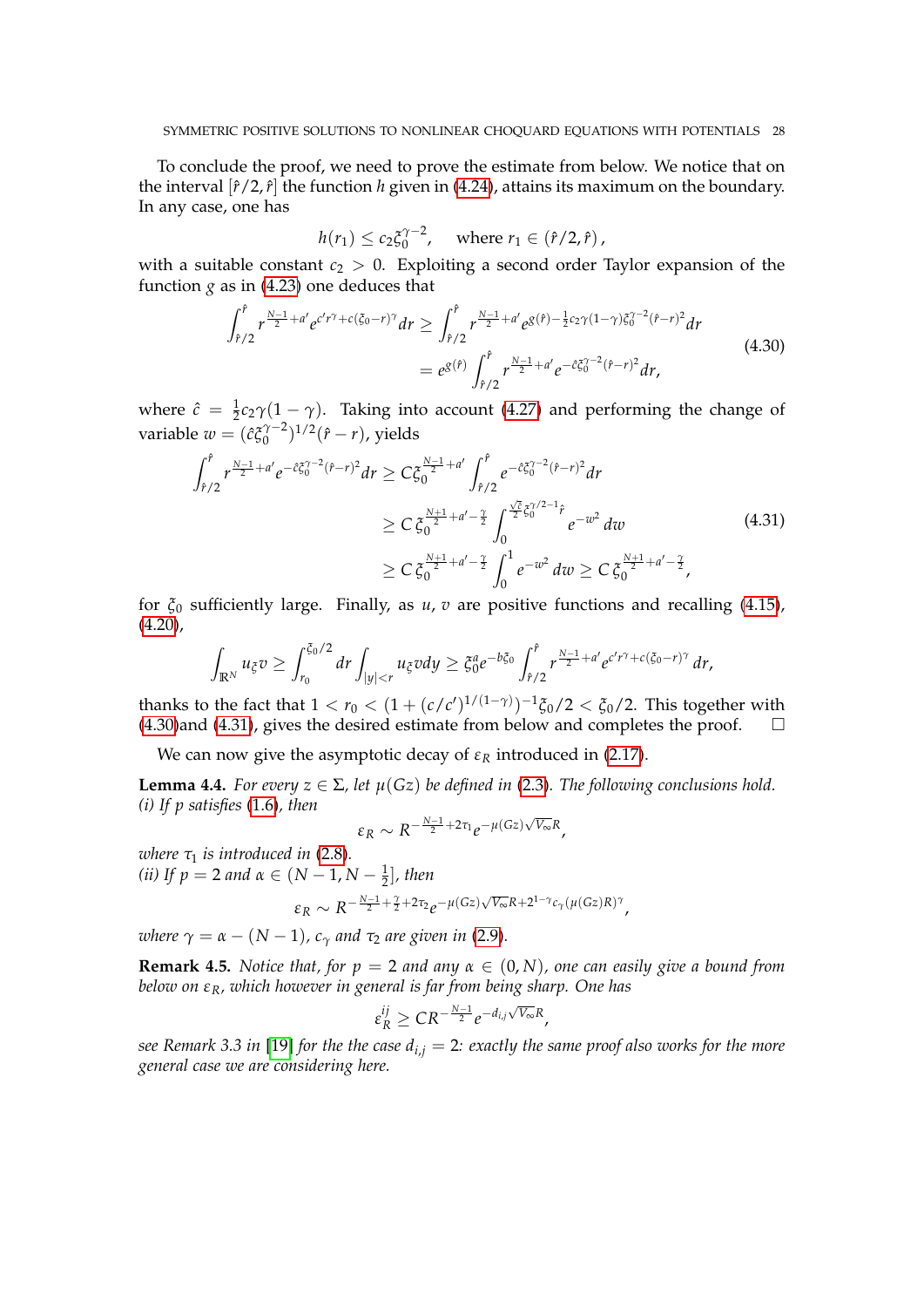*This estimate turns out to be enough in order to consider the case*  $\ell(G) \geq 3$ *, and*  $\beta > \sqrt{2}$ *µG V*∞*, see also* [\[10\]](#page-33-14)*, as the leading term in the asymptotic analysis is the linear part in the exponential.* On the other hand, in other cases, and in particular if  $p = 2$ ,  $\alpha \ge N - 1$ , *exponential and polynomial corrections turn out to be relevant as well, and a more careful analysis is needed. Lemmas [A.2,](#page-32-8) [4.1,](#page-19-0) [4.2](#page-24-0) will be crucial.*

*Proof.* Recalling [\(2.17\)](#page-9-2) and performing a change of variable one obtains

$$
\varepsilon_R^{ij} = \int_{\mathbb{R}^N} (I_\alpha * \omega^p)(x) \omega^{p-1}(x) \omega(x - R(g_j z - g_i z)) dx.
$$

We are going to apply Lemma [A.2](#page-32-8) with

<span id="page-28-0"></span>
$$
v = I_{\alpha} * \omega^p \omega^{p-1}, \qquad u = \omega, \qquad \xi_{ij} = R(g_i z - g_j z), \text{ and } |\xi_{ij}| = R d_{ij}, \tag{4.32}
$$

where  $d_{ij}$  is introduced in Remark [3.3.](#page-10-1) If  $p > 2$ , one takes into account [\(2.8\)](#page-7-1) and [\(2.15\)](#page-9-3) to deduce that *u* and *v* satisfy the assumptions of Lemma [A.2](#page-32-8) with  $a = -\frac{N-1}{2}$ ,  $b =$ √  $\overline{V_{\infty}}$ ,  $a' = -(p-1)\frac{N-1}{2} - N + \alpha$  and  $b' = (p-1)\sqrt{2}$  $\overline{V_{\infty}}$ . Since  $b < b'$ , it results

$$
\varepsilon_R^{ij} \sim e^{-\sqrt{V_{\infty}}d_{ij}R}R^{-\frac{N-1}{2}}, \quad \text{as } R \to \infty.
$$

Then, observing that, by definition,  $\mu(Gz) \leq d_{ij}$  and it is achieved (see Lemma [2.2](#page-5-5) and Remarks [2.3,](#page-6-0) [3.3\)](#page-10-1), [\(2.17\)](#page-9-2) yields the conclusion.

When  $p = 2$ , it follows that  $b = b'$ . Furthermore, if  $\alpha < N - 1$ , [\(2.15\)](#page-9-3) and [\(2.8\)](#page-7-1) still hold so that the conclusion follows as in the case  $p > 2$ .

When  $\alpha = N - 1$ , one takes into account [\(2.8\)](#page-7-1) and obtains  $a = \frac{v}{2}$  $2 V V^{\infty}$  2  $\sqrt{V_{\infty}} - \frac{N-1}{2}$ , and  $a' = a - 1$ , so that,  $a' < a$  and  $a' > -\frac{N+1}{2}$ , as  $v > 0$ . Then, the proof of the first conclusion is completed observing that  $a + a' + \frac{N+1}{2} = v$  $\sqrt{V_{\infty}} - \frac{N-1}{2}$  and applying Lemma [A.2.](#page-32-8)

In order to prove the second conclusion, we perform the same choice as [\(4.32\)](#page-28-0). As before  $b = b^7$ , but Lemma [A.2](#page-32-8) cannot be applied, as it does not include decay such as [\(2.9\)](#page-7-0). We can instead exploit Lemma [4.2](#page-24-0) with  $a = -\frac{N-1}{2} + \tau_2$ ,  $a' = a - N + \alpha$ ,  $\gamma' = \gamma$ ,  $c = c' = c_{\gamma}$ .  $\alpha' = c_\gamma.$ 

All the estimates above hold for any  $z \in \Sigma$ . In order to compare the asymptotic decay of the potential integral term with  $\varepsilon_R$ , we need to choose a suitable *z*. From now on, taking into account Lemma [2.2,](#page-5-5) we fix  $z \in \Sigma$  such that

<span id="page-28-1"></span>
$$
\mu_G = \mu(Gz),\tag{4.33}
$$

where  $\mu$ <sup>*G*</sup> and  $\mu$ (*Gz*) are defined in [\(2.3\)](#page-5-3), [\(2.4\)](#page-5-2).

<span id="page-28-2"></span>**Lemma 4.6.** *Let*  $\varepsilon_R$  *be defined in* [\(2.17\)](#page-9-2) *and*  $\mu_G$  *be introduced in* [\(2.4\)](#page-5-2)*. Moroever, let z be fixed such that* [\(4.33\)](#page-28-1) *holds. Assume* [\(1.6\)](#page-3-4) *and* [\(1.7\)](#page-3-1) *or* [\(1.9\)](#page-3-5) *and* [\(1.10\)](#page-3-6)*. Then it results*

$$
\mathcal{A}_V := \int_{\mathbb{R}^N} \left( V(x) - V_\infty \right) \left( \chi_{R,z} \right)^2 \le o(\varepsilon_R), \quad \text{as } R \to +\infty.
$$

*Proof.* Let us first assume that *p* satisfies [\(1.6\)](#page-3-4), and *V* satisfies [\(1.7\)](#page-3-1). As in the proof of Lemma [3.4](#page-11-1) we first observe that

$$
\int_{\mathbb{R}^N} \left( V(x) - V_{\infty} \right) \omega_{i,R}^2 \leq C \int_{\mathbb{R}^N} |x|^{\sigma} e^{-\beta |x|} \omega_{i,R}^2.
$$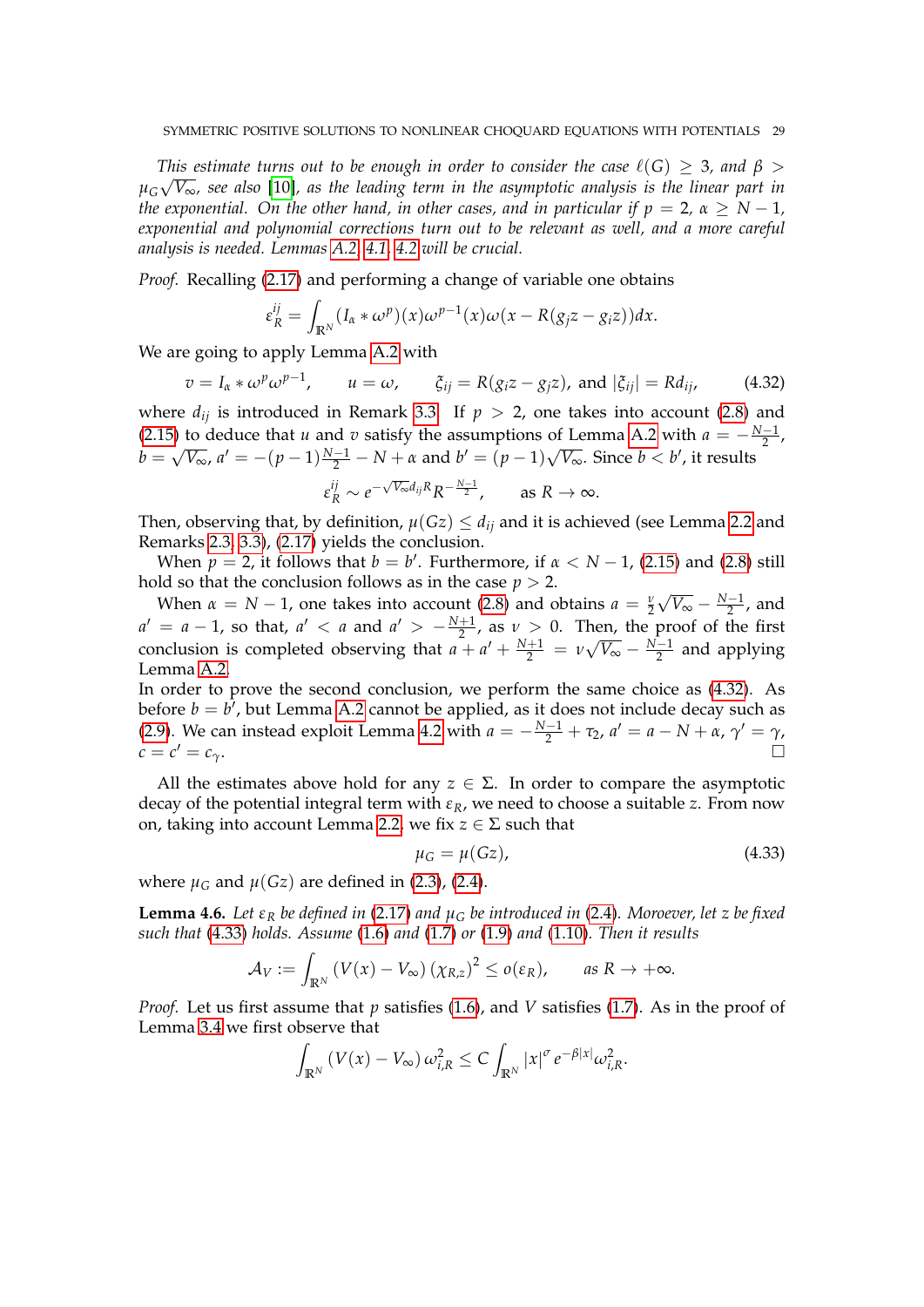Take

$$
u = \omega^2
$$
,  $v = |x|^{\sigma} e^{-\beta |x|}$   $\xi_i = R g_i z$ , with  $|\xi_i| = R$  for every  $i = 1, \dots \ell(G)$ .

Observe that [\(2.8\)](#page-7-1) together with the fact that  $\mu(Gz) \leq 2$  implies that *u* satisfies the following upper bound √

$$
u \leq Ce^{-\mu(Gz)\sqrt{V_{\infty}}|x|} |x|^{-N+1}
$$

Let us first assume that  $\beta$  given in [\(1.7\)](#page-3-1) is such that  $\beta > \mu_G$ √  $\overline{V_{\infty}} = \mu(Gz)$ √ *V*∞, due [\(4.33\)](#page-28-1). We apply Lemma [A.2](#page-32-8) with

<span id="page-29-0"></span>
$$
a = -N + 1 + 2\tau_1
$$
,  $b = \mu(Gz)\sqrt{V_{\infty}}$ ,  $a' = \sigma$ ,  $b' = \beta$ , (4.34)

.

where  $\tau_1$  is given in [\(2.8\)](#page-7-1). Hence,  $A_V$  satisfies

$$
A_V \leq e^{-\mu(Gz)\sqrt{V_{\infty}}R}R^{-N+1+2\tau_1}
$$

and Lemma [4.4](#page-27-0) implies that this is  $o(\varepsilon_R)$ .

If  $\beta = \mu_G \sqrt{V_{\infty}} = \mu(Gz)\sqrt{V_{\infty}}$ , then we have as before [\(4.34\)](#page-29-0) with  $b' = b$  and we apply conclusion (ii) in Lemma [A.2.](#page-32-8) Thus, if  $\sigma < a = -N + 1 + 2\tau_1$ , it holds

$$
\mathcal{A}_V \leq \begin{cases} e^{-\mu(Gz)\sqrt{V_{\infty}}R}R^{-N+1+2\tau_1+\sigma+\frac{N+1}{2}} & \text{if } \sigma > -\frac{N+1}{2} \\ e^{-\mu(Gz)\sqrt{V_{\infty}}R}R^{-N+1+2\tau_1}\log R & \text{if } \sigma = -\frac{N+1}{2} \\ e^{-\mu(Gz)\sqrt{V_{\infty}}R}R^{-N+1+2\tau_1} & \text{if } \sigma < -\frac{N+1}{2}. \end{cases}
$$

These estimates and Lemma [4.4](#page-27-0) show that  $A_V = o(\varepsilon_R)$  when  $\sigma < a$ . An analogous argument can be performed when  $\sigma \ge a$ , yielding the first conclusion.

Let us now assume that [\(1.9\)](#page-3-5) and [\(1.10\)](#page-3-6) hold. In this case we take

$$
u = \omega^2
$$
,  $v = |x|^{\sigma} e^{-\beta |x| + c' |x|^{\gamma'}}$ ,  $\xi_i = Rg_i z$ , with  $|\xi_i| = R$ .

Note that, [\(2.9\)](#page-7-0) implies

$$
u \sim C |x|^{-N+1+2\tau_2} e^{-2\sqrt{V_{\infty}}|x|+2c_{\gamma}|x|^{\gamma}}
$$
\n(4.35)

<span id="page-29-1"></span>
$$
\leq C |x|^{-N+1+2\tau_2} e^{-\mu(Gz)\sqrt{V_{\infty}}|x|+2^{1-\gamma}c_{\gamma}\mu(Gz)^{\gamma}|x|^{\gamma}}.
$$
\n(4.36)

If  $\beta > \mu_G$ √  $\overline{V_{\infty}} = \mu(Gz)$ *V*∞, we apply Lemma [4.1](#page-19-0) with √

$$
a = -N + 1 + 2\tau_2
$$
,  $b = \mu(Gz)\sqrt{V_{\infty}}$ ,  $c = 2^{1-\gamma}c_{\gamma}\mu(Gz)^{\gamma}$   $a' = \sigma$ ,  $b' = \beta$ .

Thus,  $A_V = o(\varepsilon_R)$ , taking into account Lemma [4.4](#page-27-0) and recalling that  $\gamma > 0$ .

Let now  $\beta = \mu_G \sqrt{V_{\infty}} = \mu(Gz) \sqrt{V_{\infty}}$ . The case  $\mu_G < 2$ , is taken into account both in conclusions (ii) and (iii) of Theorem [1.3,](#page-3-2) and we will handle it at the same time: we take into consideration [\(4.35\)](#page-29-1) and we apply Lemma [4.1](#page-19-0) with

$$
a = -N + 1 + 2\tau_2
$$
,  $b = 2\sqrt{V_{\infty}}$ ,  $c = 2c_{\gamma}$ ,  $a' = \sigma$ ,  $b' = \beta$ ,

yielding  $\mathcal{A}_V \leq C R^{\sigma} e^{-\mu_G \sqrt{V_{\infty}}R + c' R^{\gamma'}}$ . Then Lemma [4.4](#page-27-0) and [\(1.10\)](#page-3-6) yield the conclusion if either  $\gamma' < \gamma$  or  $\gamma' = \gamma$  and  $c' < 2^{1-\gamma}c_{\gamma}\mu_{G}^{\gamma}$  $C_G$  or  $\gamma' = \gamma$  ,  $c' = 2^{1-\gamma}c_\gamma\mu_C^{\gamma}$  $\frac{7}{6}$  and  $\sigma$  satisfies the hypotheses in conclusion (iii) in Theorem [1.3.](#page-3-2) In the last case  $β = μ_G\sqrt{V_{\infty}}$  and  $μ_G = 2$ , [\(1.10\)](#page-3-6) lead us to assume the hypotheses in conclusion (ii) namely  $\gamma' < \gamma$ , then Lemma [4.1](#page-19-0) implies √

$$
\mathcal{A}_V \leq C R^{-N+1+2\tau_2} e^{-2\sqrt{V_\infty}R+2c_\gamma R^\gamma},
$$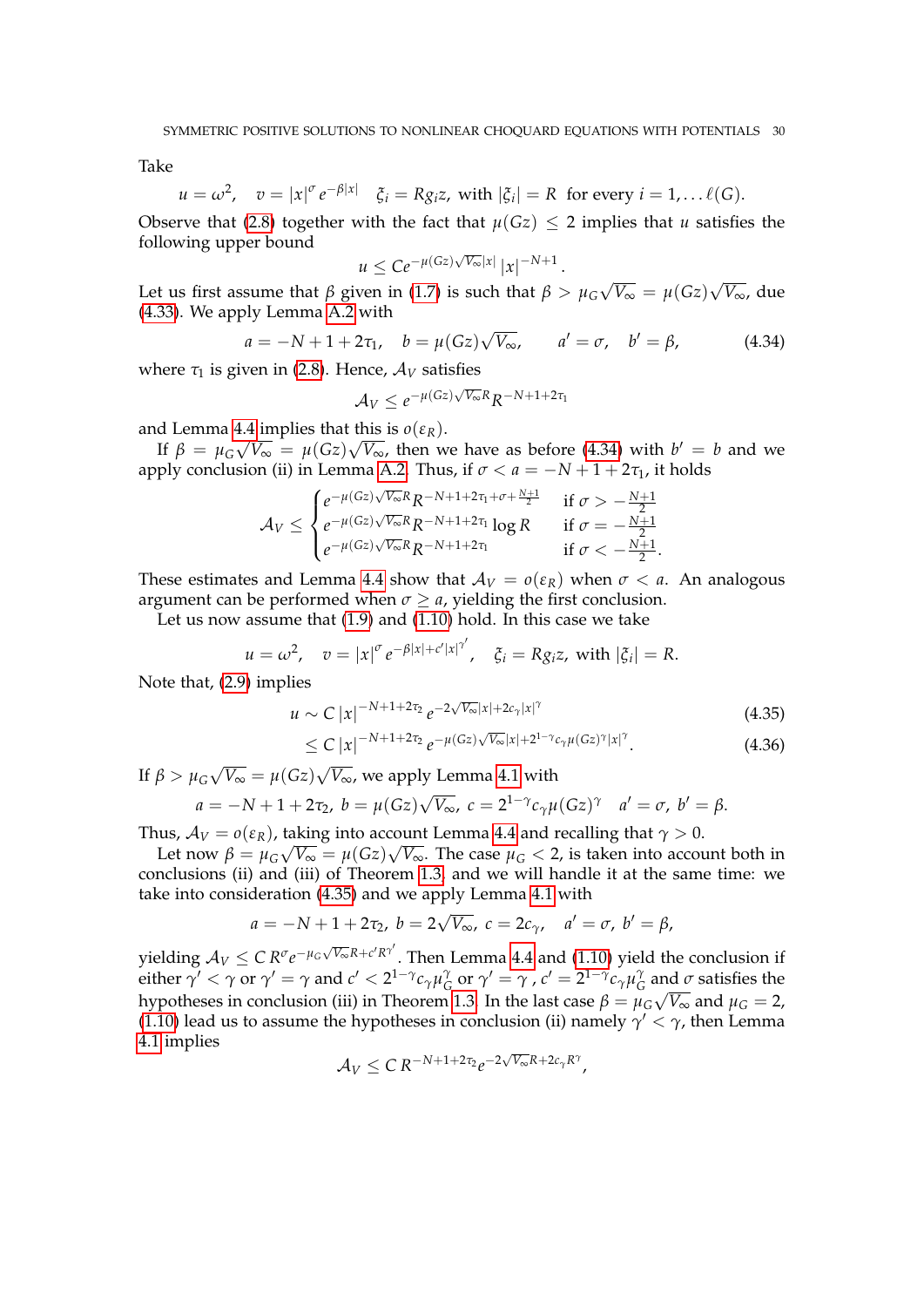Then, one deduces that  $\mathcal{A}_V = o(\varepsilon_R)$  exploiting Lemma [4.4,](#page-27-0) using that  $2^{1-\gamma}c_\gamma(\mu_G)^\gamma =$  $2c_\gamma$  as  $\mu$ <sup>*G*</sup> = 2 and recalling that  $\gamma > 0$ .

<span id="page-30-0"></span>**Remark 4.7.** *An inspection of the proofs above provides examples of potentials not satisfying our assumptions and for which the associated integral term*  $A_V$  *is not*  $o(\varepsilon_R)$ *.* 

In particular, take  $V(x) = V_{\infty} + |x|^{\sigma} e^{-\beta |x| + c' |x|^{\gamma'}}$ ,  $\mu_G = 2$ ,  $\gamma' = \gamma > 0$  and  $c' > 0$ . In *this case, by Lemma [4.2,](#page-24-0) one gets*

$$
\int_{\mathbb{R}^N} (V(x) - V_\infty) \omega_{i,R}^2 \sim C R^{\frac{3-N}{2} + \sigma - \frac{\gamma}{2} + 2\tau_2} e^{-2\sqrt{V_\infty}R + \tilde{c}R^\gamma},
$$

 $\alpha$  *c* =  $((c')^{\frac{1}{1-\gamma}} + (2c_{\gamma})^{\frac{1}{1-\gamma}})^{1-\gamma}$ . On the other hand, from Lemma [4.4](#page-27-0) we deduce that  $\varepsilon_R$ *decays as follows* √

$$
\varepsilon_R \sim R^{-\frac{N-1}{2} + \frac{\gamma}{2} + 2\tau_2} e^{-\mu(Gz)\sqrt{V_{\infty}}R + 2^{1-\gamma}c_{\gamma}(\mu(Gz)R)^{\gamma}}.
$$

*Notice that*  $\mu_G = 2$  *implies*  $\mu(Gz) = 2$  *for any*  $z \in \Sigma$ *. Hence we need to take into account the exponential correction and as it holds*  $\tilde{c} > 2c_\gamma$  *for any choice of c'* > 0*, we deduce that*  $A_V$  *is not*  $o(\varepsilon_R)$ *.* 

<span id="page-30-1"></span>4.2. **Proof of Theorem [1.2](#page-3-0) and [1.3.](#page-3-2)** We will follow the same strategy of Theorem [1.1.](#page-2-1) Here, the Nehari manifold is  $C^1$ , as  $\mathcal{I}_V$  is  $C^2$  if  $p \geq 2$ . Moreover, we point out that conclusions (1) and (2) of Lemma [3.7](#page-17-1) are still true in the setting  $p \ge 2$ .

The analog of Proposition [3.6](#page-14-0) will be the following

<span id="page-30-2"></span>**Proposition 4.8.** *If*  $p \geq 2$ *, then* 

<span id="page-30-3"></span>
$$
\int_{\mathbb{R}^N} \left( I_{\alpha} * \chi^p_{R,z} \right) \chi^p_{R,z} \ge \sum_{i=1}^{\ell(G)} \int_{\mathbb{R}^N} (I_{\alpha} * \omega^p_{i,R}) \omega^p_{i,R} + 2(p-1)\varepsilon_R. \tag{4.37}
$$

*For p* = 2 *a sharper estimate holds:*

<span id="page-30-4"></span>
$$
\int_{\mathbb{R}^N} \left( I_{\alpha} * \chi^2_{R,z} \right) \chi^2_{R,z} \ge \sum_{i=1}^{\ell(G)} \int_{\mathbb{R}^N} (I_{\alpha} * \omega_{i,R}^2) \omega_{i,R}^2 + 4\varepsilon_R.
$$
\n(4.38)

*Proof.* The first statement is an immediate consequence of [\[10,](#page-33-14) Lemma 5.3], whereas the second one follows by direct computations, see also [\[19\]](#page-33-12).

**Remark 4.9.** *The inequality proved in Proposition [4.8](#page-30-2) for p* > 2 *is not consistent with the case p* = 2*. This is because* [\(4.37\)](#page-30-3) *lies on an algebraic inequality of Bernoulli's type (see formula (5.2) in* [\[10\]](#page-33-14)*), while* [\(4.38\)](#page-30-4) *is obtained by direct computations. We believe that it would be possible to improve* [\(4.37\)](#page-30-3) *following the argument of* [\[2,](#page-32-9) Lemma 2.2]*.*

In order to prove our existence results the following estimate will be crucial.

<span id="page-30-5"></span>**Proposition 4.10.** *Let z be fixed in* [\(4.33\)](#page-28-1)*. Assume* [\(1.6\)](#page-3-4) *and* [\(1.7\)](#page-3-1) *or* [\(1.9\)](#page-3-5) *and* [\(1.10\)](#page-3-6)*. Then, the following inequality holds*

$$
\mathcal{I}_V(T(\chi_{R,z})\chi_{R,z}) \leq \begin{cases} \ell(G)c_\infty^G - \frac{p-2}{2p}\varepsilon_R + o(\varepsilon_R), & \text{if } p > 2, \\ \ell(G)c_\infty^G - \frac{1}{2}\varepsilon_R + o(\varepsilon_R), & \text{if } p = 2, \end{cases}
$$

*as*  $R \rightarrow +\infty$  *and where*  $T(\chi_{R,z})$  *is defined in Lemma* [3.7.](#page-17-1)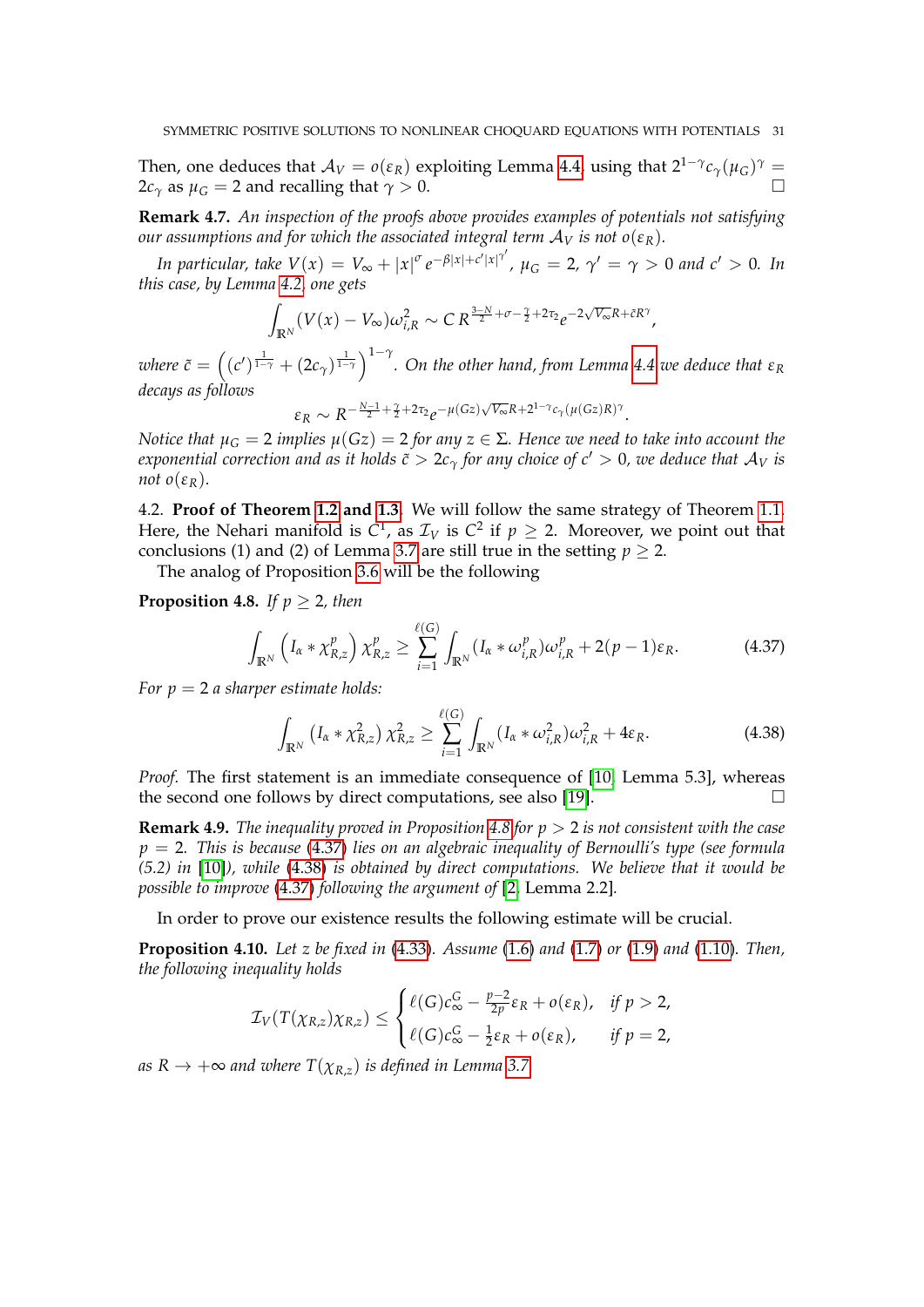*Proof.* Let us first notice that, following Conclusion (1) of Lemma [3.7,](#page-17-1) it is easy to obtain that  $T_R := T(\chi_{R,z})$  is given by

$$
T_R^{2p-2} = \frac{\|\chi_{R,z}\|_V^2}{\int_{\mathbb{R}^N} \left(I_\alpha * \chi_{R,z}^p\right) \chi_{R,z}^p}.
$$

Therefore, taking into account [\(2.6\)](#page-7-4), [\(2.17\)](#page-9-2), Proposition [4.8,](#page-30-2) Lemma [4.6](#page-28-2) and that  $\omega_i$  is a solution of [P](#page-1-0)roblem  $(P_{\infty})$  it results

$$
\mathcal{I}_{V}(T_{R}\chi_{R,z}) = \left(\frac{1}{2} - \frac{1}{2p}\right) T_{R}^{2} \|\chi_{R,z}\|_{V}^{2} = \left(\frac{1}{2} - \frac{1}{2p}\right) \frac{\left(\|\chi_{R,z}\|_{V}^{2}\right)^{\frac{p}{p-1}}}{\left[\int_{\mathbb{R}^{N}} \left(I_{\alpha} * \chi_{R,z}^{p}\right) \chi_{R,z}^{p}\right]^{\frac{1}{p-1}}}
$$
  

$$
\leq \left(\frac{1}{2} - \frac{1}{2p}\right) \frac{\left[\sum_{i=1}^{\ell(G)} \|\omega_{i,R}\|^{2} + \varepsilon_{R} + o(\varepsilon_{R})\right]^{\frac{p}{p-1}}}{\left[\sum_{i=1}^{\ell(G)} \|\omega_{i,R}\|^{2} + b_{p}\varepsilon_{R}\right]^{\frac{1}{p-1}}},
$$

where

$$
b_p = \begin{cases} 2(p-1) & \text{if } p > 2 \\ 4 & \text{if } p = 2. \end{cases}
$$

Notice that  $b_p > p$  for any  $p \ge 2$ . Using the expansion  $(a + t)^{\alpha} = a^{\alpha} + \alpha a^{\alpha-1}t + o(t)$ and the notation  $a := \sum \|\omega_{i,R}\|^2$ , we get

$$
\mathcal{I}_{V}(T_{R}\chi_{R,z}) \leq \left(\frac{1}{2} - \frac{1}{2p}\right) \left[a + \varepsilon_{R} + o(\varepsilon_{R})\right]^{\frac{p}{p-1}} \left[a + b_{p}\varepsilon_{R}\right]^{-\frac{1}{p-1}} \n= \left(\frac{1}{2} - \frac{1}{2p}\right) \left[a^{\frac{p}{p-1}} + \frac{p}{p-1}a^{\frac{1}{p-1}}\varepsilon_{R} + o(\varepsilon_{R})\right] \left[a^{-\frac{1}{p-1}} - \frac{b_{p}}{p-1}a^{-\frac{p}{p-1}}\varepsilon_{R} + o(\varepsilon_{R})\right] \n= \left(\frac{1}{2} - \frac{1}{2p}\right) \left[a - \varepsilon_{R}\frac{b_{p} - p}{p-1} + o(\varepsilon_{R})\right] = \ell(G)c_{\infty}^{G} - \frac{b_{p} - p}{2p}\varepsilon_{R} + o(\varepsilon_{R}),
$$

where the last equality comes from the fact that  $c_{\infty}^G = \left(\frac{1}{2} - \frac{1}{2p}\right) ||\omega_{i,R}||^2$ .

We now prove our main results in case  $p \geq 2$ .

*Proof of Theorems* [1.2](#page-3-0) *and* [1.3.](#page-3-2) Let us take a minimizing sequence for  $c_V^G$  and exploit Ekeland's Variational Principle [\[13\]](#page-33-21) to construct a minimizing sequence which is also a Palais-Smale for  $\mathcal{I}_V$  restricted on  $\mathcal{N}_V^G$ , then arguing as in Corollary 3.2 in [\[11\]](#page-33-16) (see also Lemma 2.2 and Lemma 2.5 in [\[7\]](#page-32-10)) we obtain a subsequence  $u_n$  which is a Palais-Smale sequence in the whole  $H_G^1$ .

Take *z* satisfying [\(4.33\)](#page-28-1), exploit Proposition [4.10](#page-30-5) to apply Proposition 3.1 in [\[6\]](#page-32-3) and deduce that  $u_n$  is compact. Then, there exists  $u \in \mathcal{N}_V^G$  such that  $\mathcal{I}_V(u) = c_V^G$ . Also  $|u| \in \mathcal{N}_V^G$  and  $c_V = \mathcal{I}_V(u) = \mathcal{I}_V(|u|)$  so that we can take *u* positive.

Hence, we have a *G*-invariant positive solution.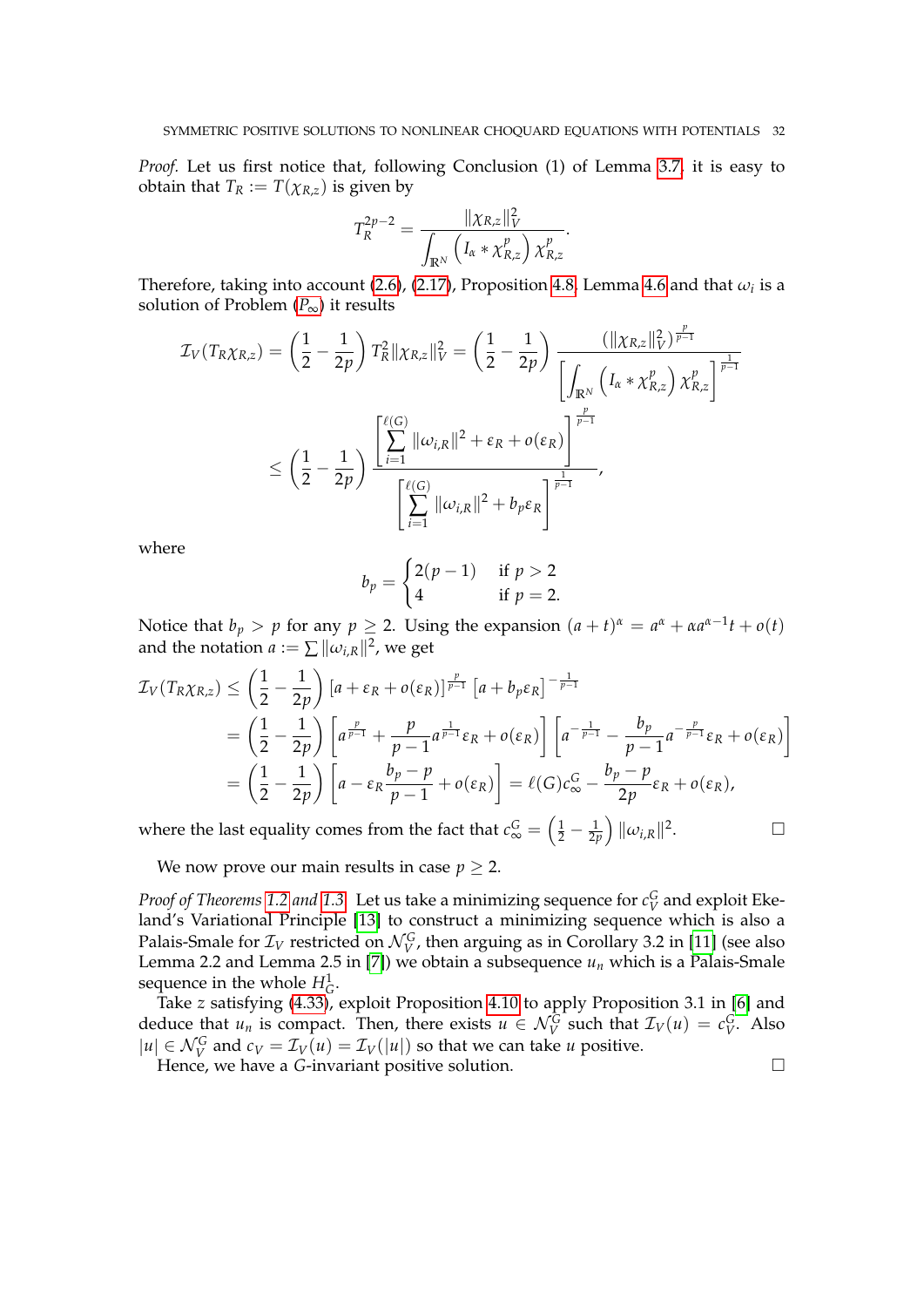## Appendix A. Technical Lemma

<span id="page-32-6"></span>**Lemma A.1** (Lemma 4.1 in [\[8\]](#page-32-1)). Let  $u, v : \mathbb{R}^N \to \mathbb{R}$  be two continuous functions such that

$$
u(x) \leq C(1+|x|)^a
$$
,  $v(x) \leq C(1+|x|)^{a'}$ 

 $a$ <sub>*s*</sub>  $|x| \to \infty$ , where  $a, a' < 0$  such that  $a + a' < -N$ . Let  $\xi \in \mathbb{R}^N$  such that  $|\xi| \to \infty$ . We *denote*  $u_{\xi}(x) = u(x - \xi)$ *. Then the following asymptotic estimate holds:* 

$$
\int_{\mathbb{R}^N} u_{\xi} v \leq C \left| \xi \right|^{\tau}
$$

 $where \tau = \max\{a, a', a + a' + N\} < 0.$ 

<span id="page-32-8"></span>**Lemma A.2** (Lemma 3.7 in [\[3\]](#page-32-7)). Let  $u, v : \mathbb{R}^N \to \mathbb{R}$  be two positive continuous radial *functions such that*

$$
u(x) \sim |x|^a e^{-b|x|}, \quad v(x) \sim |x|^{a'} e^{-b'|x|}
$$

 $a$ <sub>*s*</sub> | $x$ |  $\rightarrow \infty$ *, where a, a'*  $\in \mathbb{R}$ *, and b,b'*  $> 0$ *. Let*  $\xi \in \mathbb{R}^N$  *such that*  $|\xi| \rightarrow \infty$ *. We denote*  $u_{\xi}(x) = u(x - \xi)$ . Then the following asymptotic estimates hold:

(i) If  $b < b'$ ,

$$
\int_{\mathbb{R}^N} u_{\xi} v \sim e^{-b|\xi|} |\xi|^a
$$

.

*A* similar expression holds if  $b > b'$ , by replacing a and b with a' and b'.

(ii) If  $b = b'$ , suppose that  $a \ge a'$ . Then:

$$
\int_{\mathbb{R}^N} u_{\xi} v \sim \begin{cases} e^{-b|\xi|} |\xi|^{a+a'+\frac{N+1}{2}} & \text{if } a' > -\frac{N+1}{2}, \\ e^{-b|\xi|} |\xi|^{a} \log |\xi| & \text{if } a' = -\frac{N+1}{2}, \\ e^{-b|\xi|} |\xi|^{a} & \text{if } a' < -\frac{N+1}{2}. \end{cases}
$$

## **ACKNOWLEDGMENTS**

The authors wish to thank Mónica Clapp for inspiring conversations.

#### **REFERENCES**

- <span id="page-32-5"></span>[1] N. Ackermann, On a periodic Schrödinger equation with nonlocal superlinear part, *Math. Z.* **248** (2004), 423–443.
- <span id="page-32-9"></span>[2] N. Ackermann, M. Clapp and F. Pacella, *Alternating sign multibump solutions of nonlinear elliptic equations in expanding tubular domains*, Comm. Partial differential equations **38**, no. 5 (2013), 751–779.
- <span id="page-32-7"></span>[3] A. Ambrosetti, E. Colorado, D. Ruiz, Multi-bump solitons to linearly coupled systems of nonlinear Schrödinger equations, *Calc. Var.* **30** (2007), 85–112.
- <span id="page-32-0"></span>[4] A. Bahri, Y.Y. Li, *On a min-max procedure for the existence of a positive solution for certain scalar field equations in*  $\mathbb{R}^N$  Rev. Mat. Iberoamericana  $\vec{6}$ , no. 1/2, (1990), 1–15.
- <span id="page-32-4"></span>[5] H. Berestycki, P.-L. Lions, Nonlinear scalar field equations. I. Existence of a ground state. *Arch. Rational Mech. Anal.* **82** (1983), no. 4, 313–345.
- <span id="page-32-3"></span>[6] S. Cingolani, M. Clapp, S. Secchi, Multiple solutions to a magnetic nonlinear Choquard equation *Z. Angew. Math. Phys.* **63** (2012), 233–248.
- <span id="page-32-10"></span>[7] M. Clapp, L. Maia, A positive bound state for an asymptotically linear or superlinear Schrödinger equation, *J. Differential Equations* **260** (2016), 3173–3192.
- <span id="page-32-1"></span>[8] M. Clapp, L. Maia, Existence of a positive solution to a nonlinear scalar field equation with zero mass at infinity, *Adv. Nonlinear Stud.* **18** (2018), 745–762.
- <span id="page-32-2"></span>[9] M. Clapp, L. Maia, B. Pellacci, Positive multipeak solutions to a zero mass problem in exterior domains, *Communications in Contemporary Mathematics* **23**, (2019), 1950062 (22 pp.).